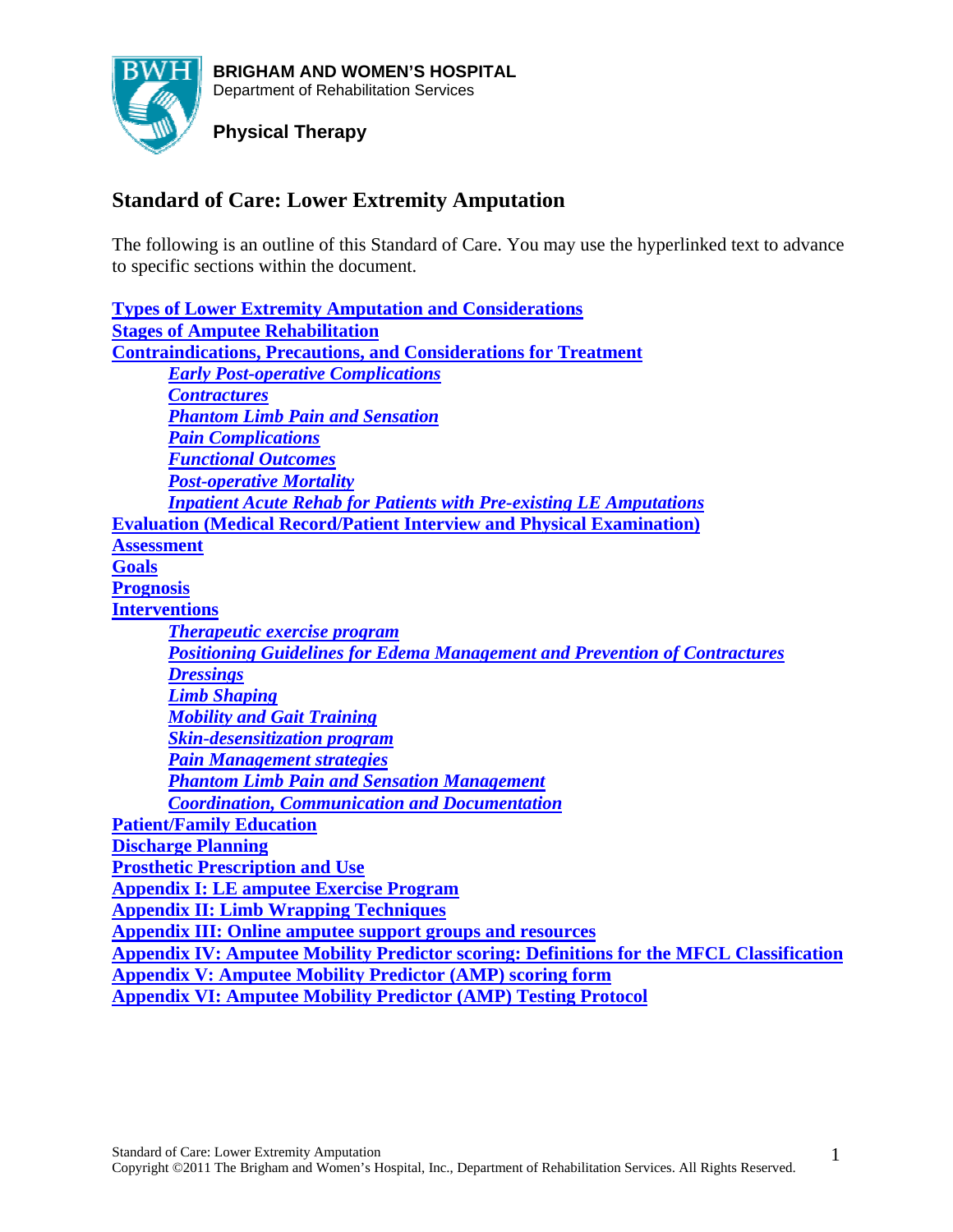## **Case Type / Diagnosis:**

#### *Practice Pattern:*

4J: Impaired Gait, Locomotion, and Balance and Impaired Motor Function Secondary to Lower Extremity Amputation. Other Practice Patterns may be applicable as well.

## **ICD 9 Codes:**

84.1, 84.3, 84.13, 84.14, 84.15, 84.16, 84.17

This standard of care applies to any patient after a lower extremity (LE) amputation, including transfemoral (above-knee amputation or AKA), transtibial (below-knee amputation or BKA), transmetatarsal amputation (TMA), and toe amputations. This standard of care is intended to serve as a guide for clinical decision-making for physical therapy management of this patient population for Brigham and Women's Hospital (BWH) physical therapy services.

Limb amputation results in significant changes in body structures and functions. There is the physical loss of a body part as well as the closely related effects of the underlying disease, comorbidities, and concurrent injuries<sup>1</sup>. Prosthetic fitting may compensate for the loss of body structures and function of the affected limb(s). Persons with amputations may also experience a wide range of activity limitations and participation restrictions. Typical activity limitations and participation restrictions for lower extremity amputees relate to self-care activities and mobility. These affect the ability of the person to return to and maintain work, maintain social relationships, participate in leisure activities and be active members of the community<sup>1</sup>. Environmental factors such as barriers in the community related to physical/structural environments, as well as personal factors such as age, sex, level of education and ability to adjust, may restrict participation in normal social roles for persons with lower extremity amputation<sup>1</sup>.

An important basis for optimal acute and long-term physical therapy management of amputees is an in-depth understanding of the patient and the functional consequences of the amputation, systemic and detailed consideration of the patient and their environment, and sound measurement of functional outcomes<sup>1</sup>.

Prevalence of amputations internationally has been reported as  $17-30$  per  $100,000$  persons<sup>1</sup>. Nonindustrialized countries generally have a higher incidence due to a higher rate of war, trauma, and less developed medical systems<sup>1</sup>. Trauma is the most common cause of amputations in nonindustrialized countries<sup>1</sup>. The continued high levels of conflict worldwide, including continued use of land mines and increased use of motorized transportation, will result in an increasing prevalence of persons with an amputation globally, equating to an increase in the number of persons with chronic disabling conditions<sup>1</sup>.

In the U.S., limb amputations due to dysvacular causes such as peripheral vascular disease (PVD), Diabetes Mellitus (DM) or Chronic Venous Insufficiency (CVI) account for 82% of all lower extremity (LE) amputations<sup>2</sup>. Other causes of LE amputations are trauma (16.4%), cancer and malignancies (0.9%), and congenital deficiencies  $(0.8\%)^2$ . From 1988-1996 the rates of dysvascular amputations in the United States increased 26.9%, while rates of cancer and traumarelated amputations decreased 42.6% and 50.2%, respectively<sup>2</sup>. Risk of amputation increases with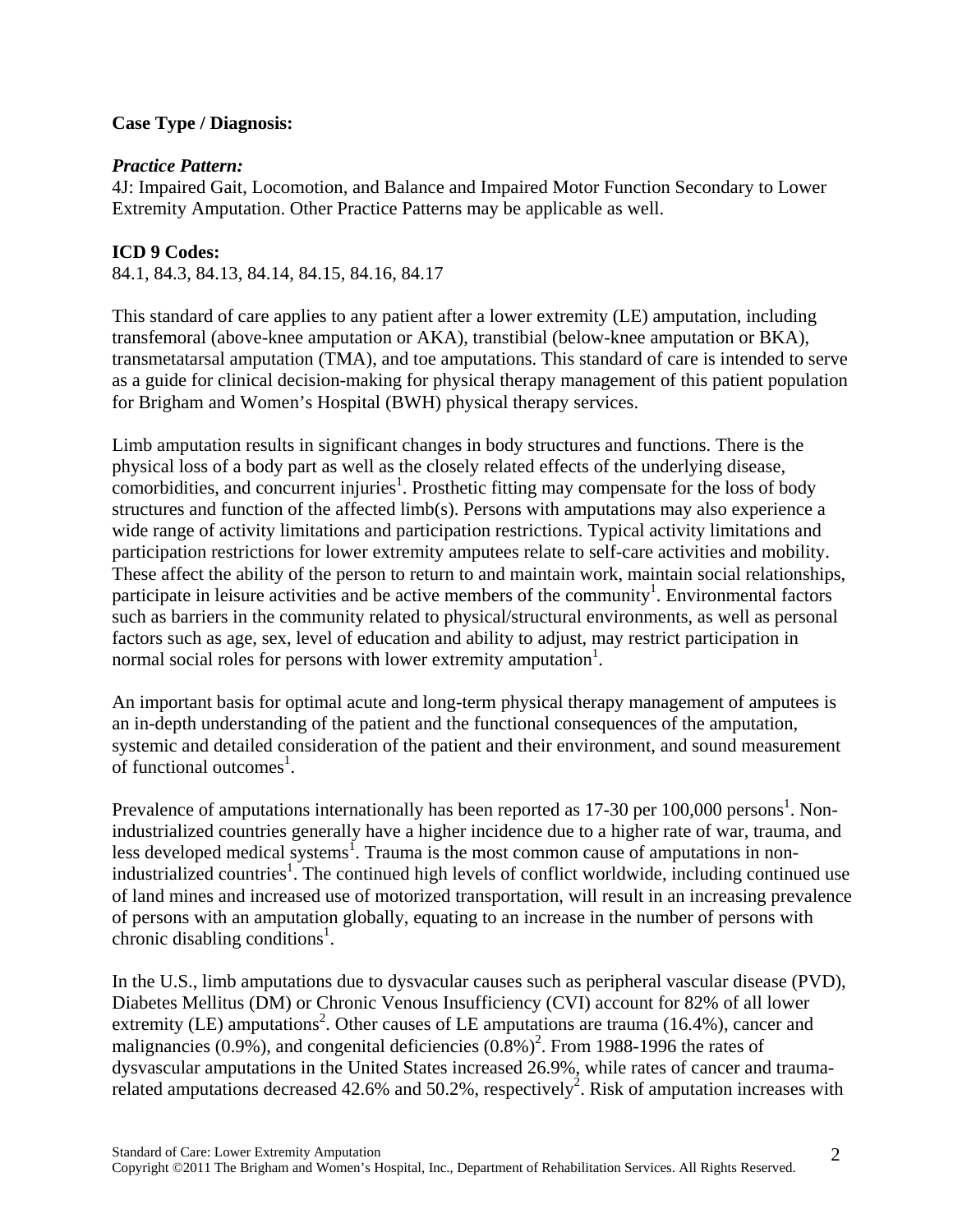age, regardless of etiology, sex, and race; though the rate of increase is especially high among blacks requiring dysvascular amputations<sup>2</sup>. Males are at a significantly higher risk for traumarelated amputations than females<sup>2</sup>. The leading causes of trauma-related amputations have been reported to be injuries involving machinery (40.1%), powered tools and appliances (27.8%), firearms  $(8.5\%)$ , and motor vehicle crashes  $(8\%)^3$ .

The language used in this standard is consistent with the World Health Organization (WHO) International Classification of Function, Disability, and Health (ICF). The International Classification of Functioning, Disability and Health, also known as ICF, is a classification of health and health-related domains. These domains are classified from body, individual and societal perspectives by means of two lists: a list of body functions and structure, and a list of domains of activity and participation. Since an individual's functioning and disability occurs in a context, the ICF also includes a list of environmental and personal factors. For more information on this type of documentation please refer to your mentor or reference material available in the department or online at the World Health Organization's web page.

http://www.who.int/classifications/icf/en/

## **Indications for Treatment:**

This standard of care applies to any new lower extremity amputation due to vascular disease, diabetes mellitus, trauma, infections, presence of tumor, or other limb deficiencies. It also applies to any new admission for persons who have had a previous lower extremity amputation and are at risk for edema, weakness and/or contractures due to medical issues necessitating admission to BWH.

**Types of Lower Extremity Amputation and Considerations<sup>4</sup>, organized by anatomical location,** distal to proximal:

- 1. Toe Amputation:
	- Phalangeal or partial toe amputation involves excision of any part of one or more of the toes.
	- Common, account for 24% of DM amputations.
	- Prosthesis is not usually necessary.
	- Patients' may have weight-bearing restrictions, the Physical Therapist needs to clarify with surgical team.
	- In dysvascular cases where neither pain nor infection is a concern, auto-amputation can be awaited<sup>5</sup>.
- 2. Transphalangeal Amputation (Toe Disarticulation):
	- Amputation done at the metatarsophalangeal joint.
	- May result in biomechanical deficiencies:
		- o Amputation of great toe affects push-off during fast gait and running, and may result in a non-propulsive gait pattern.
		- o If the base of the proximal phalanx with the insertion of the flexor hallucis brevis is saved, stability is enhanced.
		- o Second-digit amputation results in severe hallux valgus.
- 3. Transmetatarsal Amputation (TMA):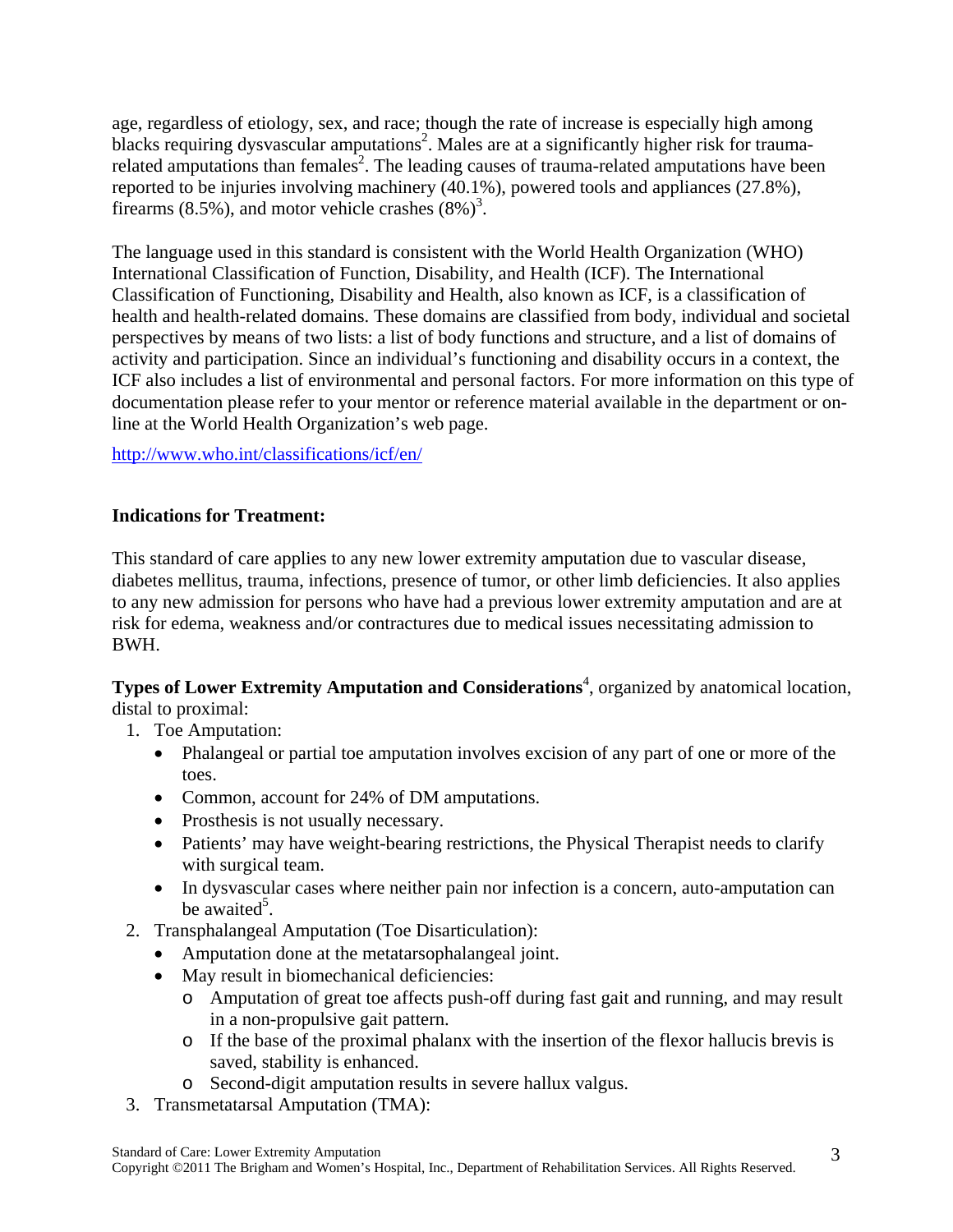- Foot amputation in which a dorsal incision is made through the mid- to proximal metatarsal shafts, and a long, thick myocutaneous plantar flap including the flexor tendons is used, with closure of this flap onto the dorsum of the foot.
- There are approximately 10,000 TMA's performed each year in the U.S.
- Patients' may have weight-bearing restrictions. The Physical Therapist needs to clarify these restrictions with the surgical team.
- Once incision is healed and the patient is ambulatory, they may require a prosthetic orthosis (rocker-bottom sole and a polypropylene ankle-foot orthosis (AFO)) to offset increased weight-bearing load on remaining tissues.
- 4. Lisfranc Amputation:
	- Performed at the tarsometatarsal joint and involves disarticulation of all five metatarsals and digits.
	- Uncommon
	- Often result in an equinus and varus deformity due to the pull of the plantarflexors and loss of dorsiflexor and peroneal muscles.
- 5. Chopart Amputation:
	- At the talonavicular and calcaneocuboid joints, it involves disarticulation through the midtarsal joint leaving only the calcaneus and talus.
	- Uncommon
	- Often result in an equinus and varus deformity due to the pull of the plantarflexors and loss of dorsiflexor and peroneal muscles.
		- o For Lisfrac, Chopart and transphalangeal amputations, orthotic shoe fillers or shoe modifications may be used, such as a spring-steel shank extending to the metatarsal heads, and a rocker sole or padding to the tongue of the shoe to assist in holding the hindfoot firmly in the shoe.
- 6. Syme Amputation:
	- Ankle disarticulation in which the heel pad is kept for good weight-bearing.
	- Thick heel pad can allow direct weight-bearing.
	- Post-operative complications may include an unstable heel flap, development of neuroma of the posterior tibial nerve, and poor cosmesis.
	- Patients are typically kept non-weight-bearing (NWB) immediately post-op.
	- Uncommon
- 7. Transtibial Amputation (BKA):
	- Very short transtibial amputation occurs when less than 20% of tibial length is preserved.
		- o May result from trauma, and not usually an elective procedure.
		- o Results in small-moment arm, making knee extension difficult.
	- Standard Transtibial Amputation occurs when between 20% and 50% of tibial length is preserved.
		- o At least 8cm of tibia is required below the knee joint for optimal fitting of a prosthesis.
	- Long Transtibial Amputation occurs when more than 50% of tibial length is preserved. o Usually not advised due to poor blood supply to the distal leg.
	- Long posterior flap is normally used because of good vascularization and it provides an excellent weight-bearing surface.
	- Fibula is usually transected 1-2cm shorter than the tibia to avoid distal fibula pain.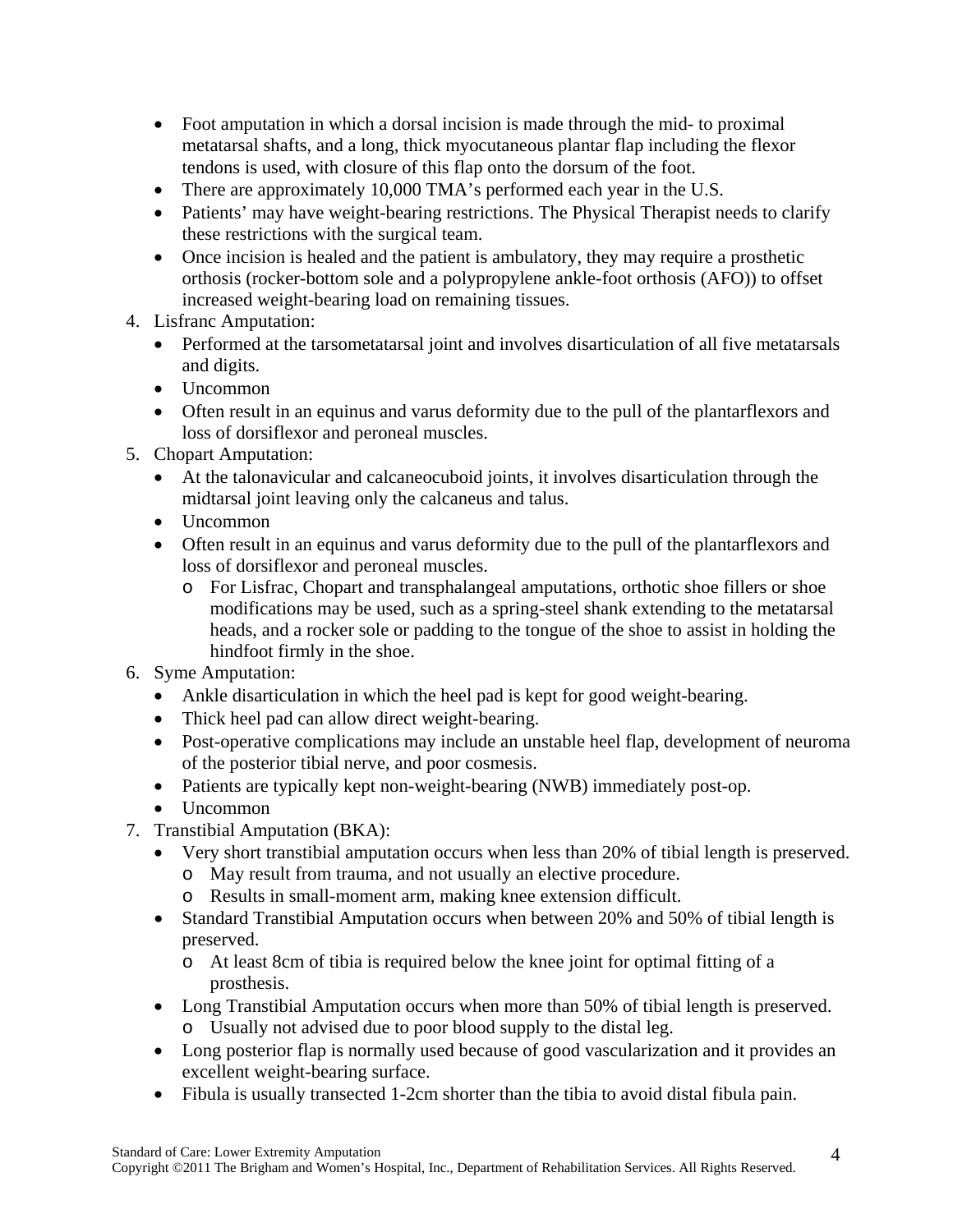- Transtibial amputations have been reported to account for 27.6% of dysvascular amputations performed in the  $U.S.<sup>2</sup>$ .
- 8. Knee Disarticulation (Through-Knee Amputation or TKA):
	- Old and anatomic procedure which does not require surgically cutting through bone or muscular bellies.
	- Offers good weight distribution and retains a long, powerful femoral lever arm.
	- Yields a non-cosmetic socket due to need for an external joint mechanism and resultant difficult swing-phase control.
	- Often performed on patients who will not become a prosthetic walker, or in growing children to maintain femoral length.
- 9. Supracondylar Amputation:
	- Surgical procedure in which the patella is left for better end weight-bearing.
	- Area between the end of the femur and patella may delay healing.
- 10. Transfemoral Amputation (AKA):
	- Short transfemoral amputations occur when less than 35% of the femoral length is present.
		- o Uncommon
	- Medium transfemoral amputations occur when between 35% and 60% of femoral length is preserved.
		- o In general, the residual limb must be at least 4 to 6 inches in length from the groin to fit a prosthesis $<sup>6</sup>$ .</sup>
		- o Ideally, amputations should be at least 4 inches (10cm) above the lower end of the femur to allow room for the prosthetic knee.
		- o Normally, anterior and posterior muscular surfaces are well vascularized, so equal flaps are used.
	- Long transfemoral amputations occur when more than 60% of femoral length is present.
	- Transfemoral amputations have been reported to account for 25.8% of dysvascular amputations performed in the U.S. $<sup>2</sup>$ .</sup>
- 11. Hip Disarticulation:
	- Involves loss of all the femur
	- Uncommon
	- Usually done in cases of malignant tumors, extensive gangrene, massive trauma, or advanced infection.
- 12. Hemipelvectomy:
	- Involves loss of any part of the ilium, ischium, and pubis.
	- Uncommon
	- Can be internal, in which the limb is salvaged, or external, in which the limb is removed. External hemipelvectomy may also be referred to as a transpelvic amputation.
	- Usually done in cases of malignant tumors, extensive gangrene, massive trauma, or advanced infection.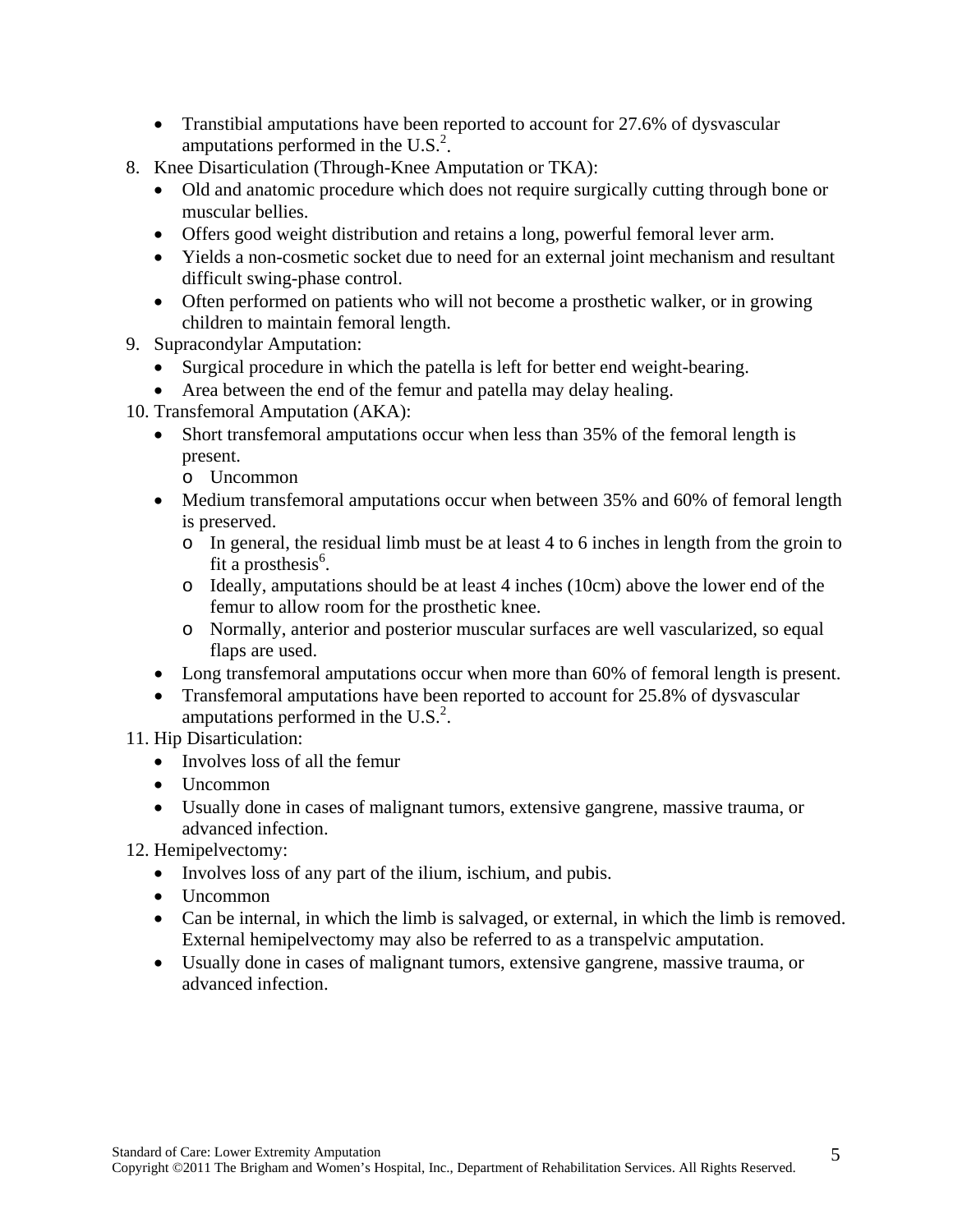# Stages of Amputee Rehabilitation<sup>7</sup>:

Rehabilitation after major lower extremity amputation can be divided up into nine specific periods of evaluation and intervention, each with its' particular set of treatment goals and objectives<sup>7</sup>. Communication among the interdisciplinary healthcare team, the patient, and with the patient's family is essential. Each stage entails specific treatment objectives listed below, but care should be focused on individual treatment goals based on the patient's health status, level of amputation, and relevant personal and environmental factors.

- I. Preoperative Involves medical and physical assessment, patient education, functional prognosis, discussion about phantom limb pain, realistic short and long term goals.
	- Optimal rehabilitation care of the amputee begins, if feasible, prior to the amputation<sup>8</sup>.
	- If possible, patient should be placed in a cardiopulmonary conditioning program.<sup>7</sup>.
- II. Amputation Surgery/Dressing Involves surgical residual limb length determination, closure of wound and soft-tissue coverage, nerve management, dressing application, and limb reconstruction.
	- The residual limb must be surgically constructed to optimize the intimacy of fit of future prosthesis, maintain muscle balance, and allow it to assume the stresses necessary to meet its new function $8$ .
	- An underlying goal of surgical management of patients' requiring LE amputation is to retain the knee joint given its contribution to more efficient ambulation with a prosthesis, requiring less energy expenditure<sup>9</sup>.
- III. Acute Post-Surgical This phase begins immediately post-operatively and continues until the patient is discharged from the acute care hospital. Goals at this stage are pain control, optimization of range of motion (ROM) and strength of both lower and upper extremity musculature, promotion of wound healing, phantom limb pain/sensation management, functional mobility training, equipment prescription, and continued patient education and emotional support<sup>7</sup>. See Treatment section below for specific guidelines.
- IV. Pre-prosthetic Involves residual limb shaping, stump shrinking, skin care, increasing ROM and muscle strength, cardiovascular training, progressive functional mobility training without a prosthesis, restoring locus of control of the patient, and patient education and preparation for prosthetic use<sup>4</sup>. During initial recovery it is important to restore the individuals' locus of control.
	- Generally 6-8 weeks or longer post-operatively with soft dressings, or 3-6 weeks with use of an Immediate Post-Operative Prosthesis (IPOP)<sup>4</sup>.
	- Preparatory or training prosthesis may be used to promote residual limb maturation and for use during gait training.
	- Individuals are vulnerable to losses in strength and range of motion (contractures) during this period.
- V. Prosthetic Prescription/Fabrication Involves team consensus on prosthetic prescription to satisfy the needs, desires and abilities of the patient.
	- Criteria for fitting of LE prosthesis: Wound must have healed, edema must have resolved, the stump should be conically shaped and stump maturation should be achieved<sup>10</sup>.
		- o Obesity can be a limiting factor because most prosthetic devices are designed with a maximum load of  $330$  lbs<sup>11</sup>.
	- Patients' with advanced vascular pathology may be less likely to be able to use a prosthetic device due to poor skin integrity, delayed healing, and impaired aerobic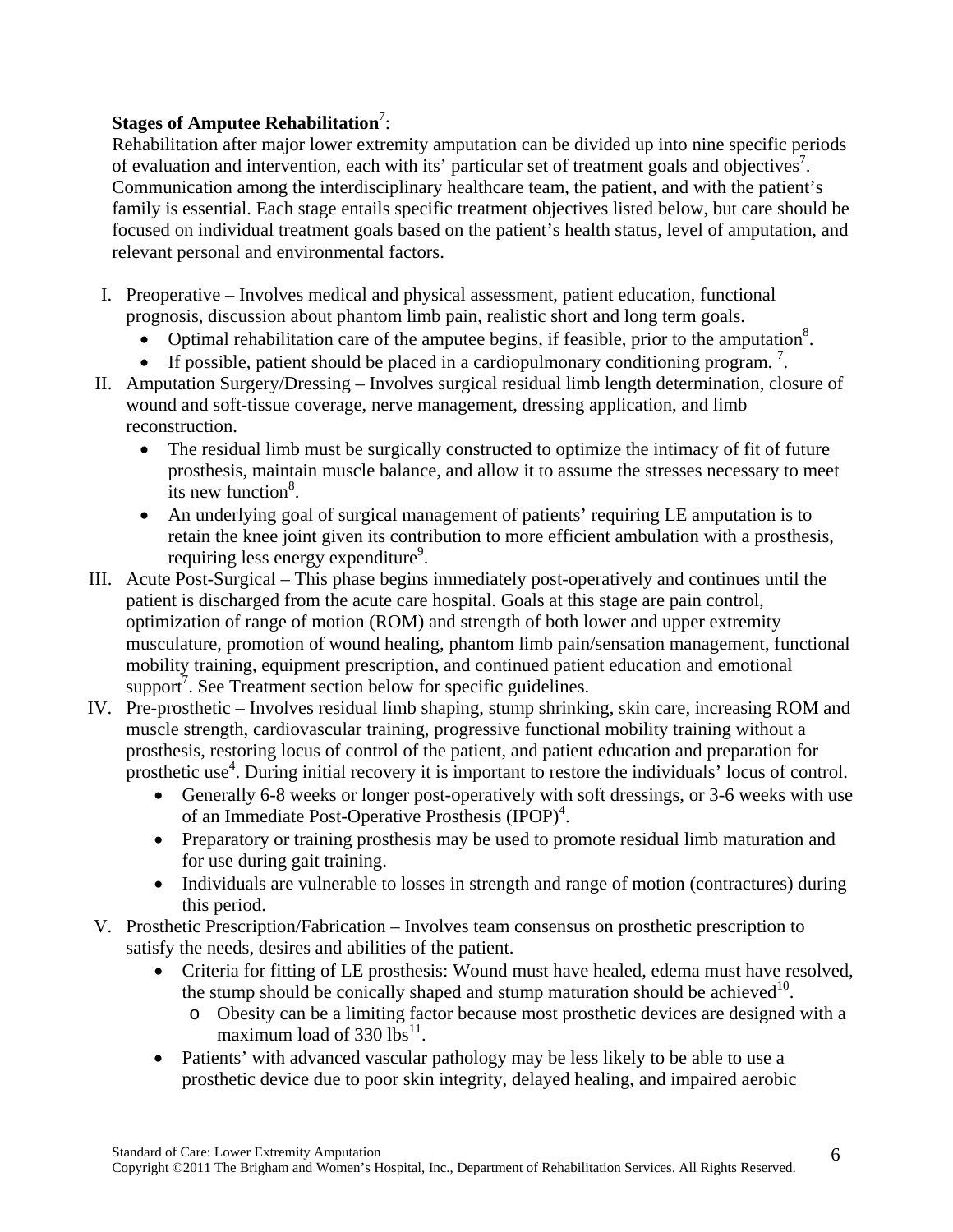capacity/endurance. If they *are* fit for a prosthesis, appropriate wound healing may take an extended period of time.

- VI. Prosthetic Training Prosthetic management and training to increase wearing time and functional use.
	- For patients s/p AKA and BKA using a soft dressing after amputation, a cast for a temporary socket is often fabricated  $6-8$  weeks postoperatively<sup>4</sup>.
	- Ambulation activities with a LE prosthesis often begin during weeks 10-11 after amputation<sup>4</sup>.
	- The more proximal the amputation, the more energy is demanded from the cardiovascular and pulmonary systems for prosthetic gait $^{12}$ .
- VII. Community Integration Involves resumption of family and community roles, addressing emotional needs and developing healthy coping strategies, and resumption of previous and adapted recreational activities.
- VIII. Vocational Rehabilitation Involves assessment and training for work activities, and assessment of further education needs or job modification
	- On the basis of residual functional capacity, patients may be able to return to their previous line of work. In many cases patients' may choose a different line of work, dependent on the physical demands of the job.
	- For the successful reintegration of the amputee, return to work should take place gradually, with time and workload increasing over several weeks and clinical staff being available for counseling and consultation<sup>7</sup>.
	- IX. Follow-Up Includes lifelong prosthetic, functional, and medical assessment and psychological support.
		- Patients should be seen for follow-up by one of the team members at least every 3 months for the first 18 months, with physical follow-up every 6 months<sup>7</sup>.

## **Rehabilitation Management:**

Post-operatively, physical therapy (PT) plays an integral role in restoring function, preparing patients for a lower-extremity orthotic or prosthetic device, and training them with that device once it has been fabricated. At BWH, physical therapy is consulted post-operatively by the surgical team, and the acute post-surgical stage of amputee rehabilitation is initiated. The focus of physical therapy management begins with initial evaluation on POD#1 if the patient is medically/surgically appropriate, and includes patient education, mobility, functional training, as well as promoting wound healing, and optimizing ROM and motor control of the residual and non-affected limbs. Early mobility has been shown to improve functional outcomes, foster independence, decrease mortality rates, and reduce acute care length of stay for the person  $s/p$  LE amputation<sup>13</sup>. Among elderly amputees, an early coordinated post-amputation rehabilitation program may reduce the time to prosthetic ambulation and the risk of further disability<sup>12</sup>. If immobility and associated deconditioning and contracture formation in the residual limb are allowed to occur, prosthetic fitting and functional outcomes are compromised<sup>3</sup>. Knowledge of the basic concepts in LE amputee rehabilitation and the acute care hospital course will help to guide clinical decision making in the outpatient physical therapy setting.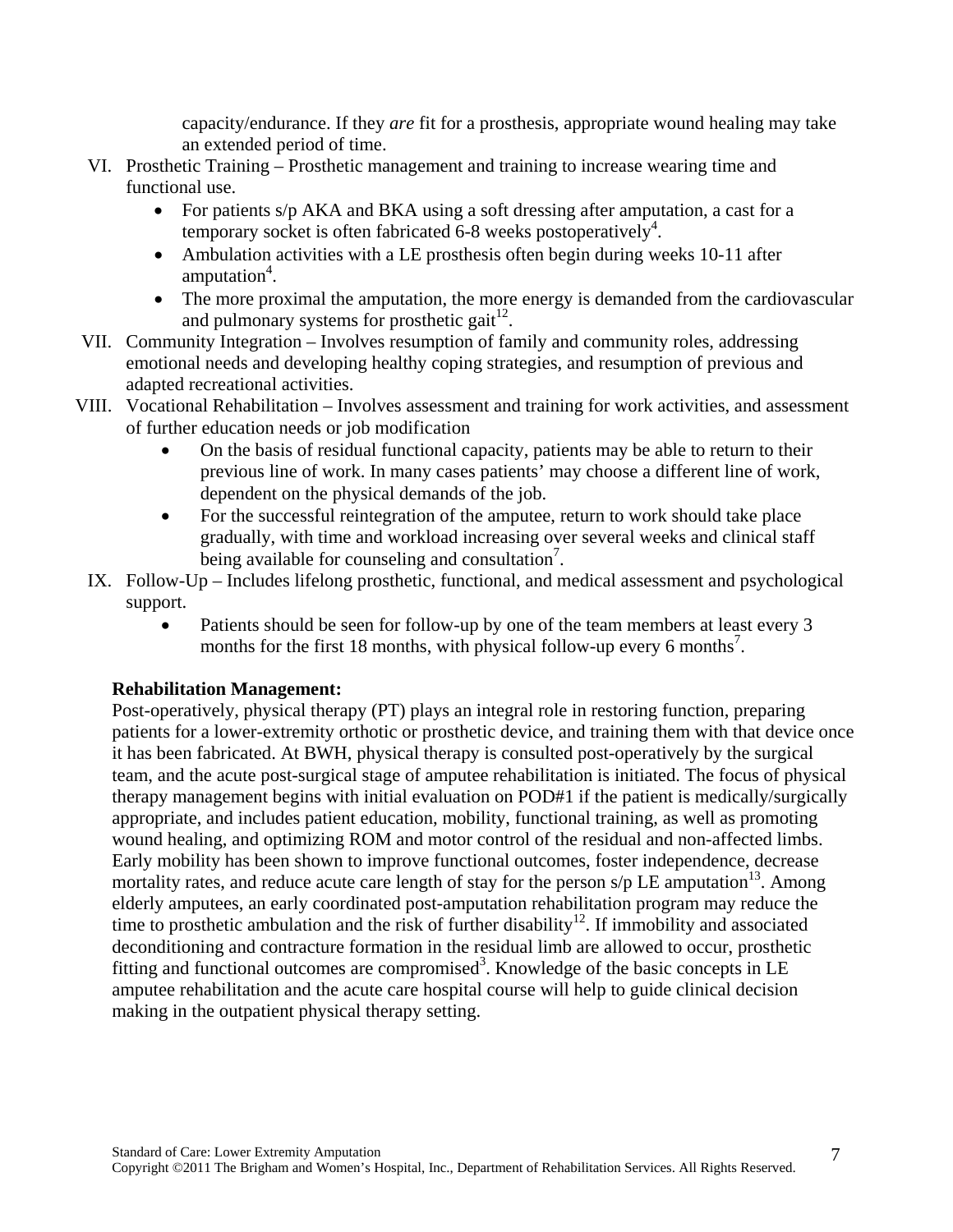## **Contraindications, Precautions, and Considerations for Treatment:**

Below are common issues specific to patients undergoing any LE amputation that may impact physical therapy intervention and overall prognosis.

# *Early Post-operative Complications:*

Recognition of signs and symptoms of early post-operative complications is important and will require consultation with appropriate health care providers. Potential complications that occur during the acute care hospital stay that would increase morbidity/mortality and impact the patient's ability to participate in therapy, and influence overall prognosis and treatment design and goals are:

- Blood loss requiring transfusion
- Deep vein thrombosis (DVT)
- Pulmonary embolism (PE)
- Cardiac complications including arrhythmia, congestive heart failure (CHF), and myocardial infarction  $(MI)^9$ .
- Systemic complications including pneumonia, renal failure, stroke, and sepsis $9$ .
- Complications at the surgical site include hemorrhage or hematoma, wound infection, and failure to heal requiring additional operative interventions such as split-thickness skin grafting (STSG), hematoma evacuation, soft tissue debridement, stump revision, and conversion to  $\overrightarrow{AKA}$  after  $BKA^{9}$ .

If a patient presents during the first few days post-operatively with increased pain, excessive swelling, decreased muscle strength or sensation along a motor and/or sensory nerve distribution, sudden shortness of breath and decreased oxygen saturation along with increased resting heart rate, physical therapy interventions must be stopped, and the medical team consulted.

Also see "General Surgery" Standard of Care for general post-operative precautions and contraindications that may affect appropriateness of PT intervention.

## *Contractures:*

Joint contractures are serious complications that may interfere with prosthetic fitting and proper gait, and will eventually increase the energy requirements of ambulation<sup>14</sup>. The joints immediately proximal to the amputation site may develop contractures if full range of motion is not initiated in the early post-operative period. Joint contractures can be avoided with proper positioning and exercise. See "Positioning Guidelines for Edema Management and Prevention of Contractures" in the intervention section below.

## *Phantom Limb Pain and Sensation:*

Phantom limb sensation is the sensation that the limb is still present, and phantom pain includes the various painful sensations in the body part that is no longer present<sup>15</sup>.

- Immediate post-operative incidence of phantom pain and phantom sensation has been reported to be 72% and 84%, respectively, while the incidence at 6 months post-operatively changes to 67% and 90%, respectively<sup>15</sup>.
- Both phantom pain and sensation are generally localized to the distal part of the missing  $limh^{15}$
- Persons with phantom limb pain have worse or lower health-related Quality of Life (QOL) than persons without phantom pain $16$ .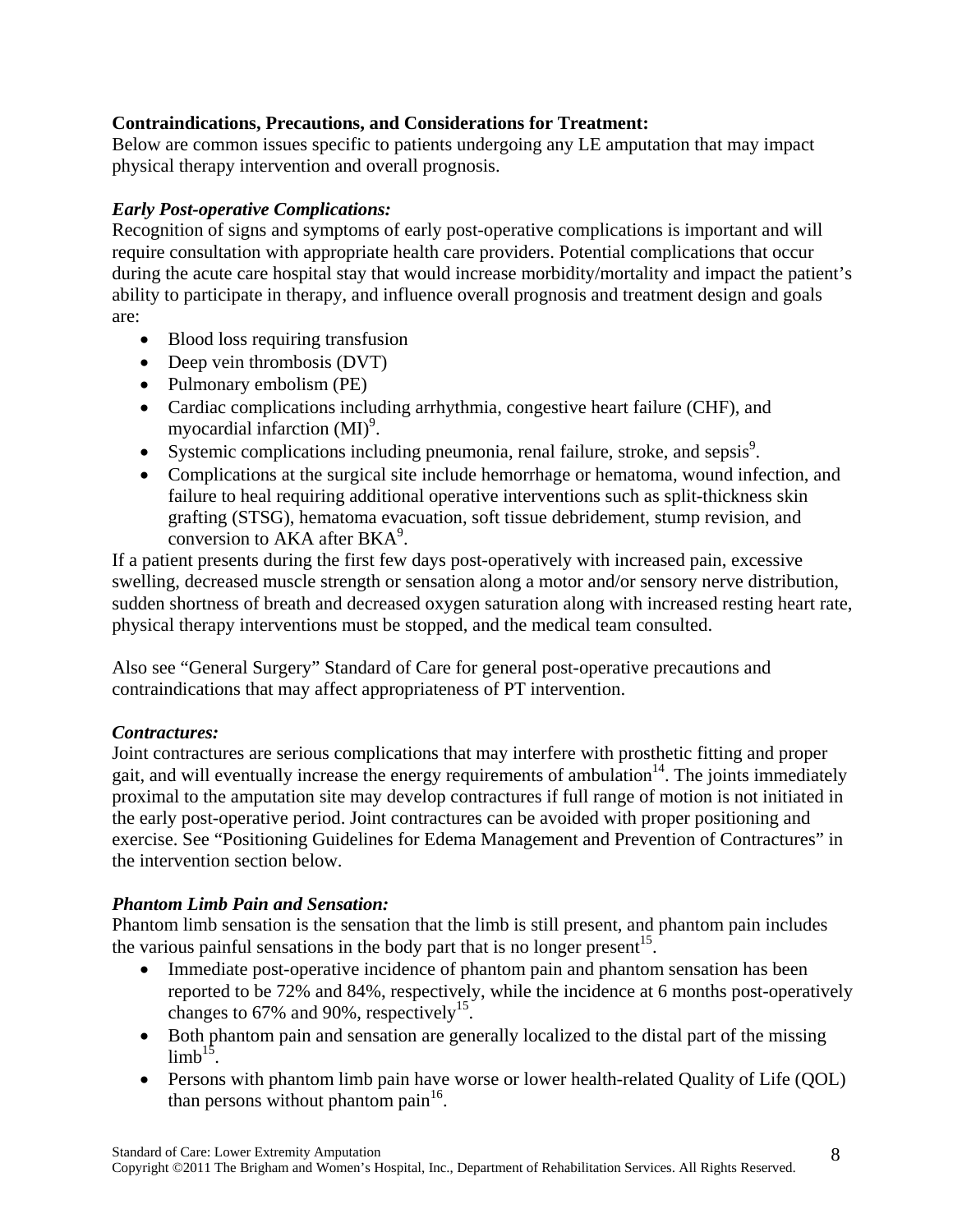- Pre-amputation pain has been shown to significantly increase the incidence of phantom pain post-amputation $17$ .
- Phantom limb pain and prosthetic use may be inversely related, as it has been shown that persons using their prosthetic limbs 9 or more hours per day have less phantom pain than  $others$ <sup>15</sup>.
- Treatments for phantom-limb related symptoms include:
	- o Pharmacological interventions such as opiods, anticonvulsants, antidepressants, botulinum toxin, and topical agents such as lidocaine<sup>18</sup>.
	- o Surgical treatments such as stump revision, intrathecal implants, trigger point injections, dorsal root entry zone lesions, and dorsal column tractotomy have been described. Due to risk of complications and limited benefit, these are generally used in a limited number of patients<sup>15</sup>.
	- o Physical Therapy modalities and techniques as described in the Treatments section below.
	- o Alternative techniques such as acupuncture and hypnosis may also be beneficial.  $^{18}$ .

## *Pain Complications:*

Other causes of pain in individuals undergoing LE amputation may include neuromas, reflex sympathetic dystrophy and bursitis or tendonitis at the end of the residual  $\lim_{h \to 1} h^{14}$ .

- *Neuroma* formation is a natural repair phenomenon that may occur when a peripheral nerve is transected. During the repair phase, axons turn back on themselves and combine with fibrous tissue to form an enlargement at the distal nerve end. Pain occurs when the neuroma is situated at the end of the residual limb or at a pressure point in the prosthesis. Nonoperative interventions include injections with local analgesics or corticosteroids. If these interventions are ineffective, surgical excision of the neuroma is the treatment of  $choice<sup>14</sup>$ .
- *Reflex sympathetic dystrophy*, also called *complex regional pain syndrome*, includes sensory, autonomic and motor symptoms that may occur in the affected extremity. The hallmark of this condition is severe, unremitting pain that is out of proportion to the injury. Pain is thought to be caused by an abnormal prolongation of the sympathetic reaction to the injury which produces vasospasm, hyperhidrosis and erythema. Early treatment may include interruption of the abnormal sympathetic reflex with the use of TENS or sympathetic blocks, pharmacologic agents, and physical therapy<sup>14</sup>.
- *Bursitis* or *tendonitis* may cause aggravating residual limb pain, characterized by localized tenderness, mild edema, slight occasional erythema of the overlying skin, increased skin temperature, and subcutaneous crepitus. If tendonitis is present, passive stretching of the involved tendon will cause significant pain. Intervention may include cessation of provocative activities, oral non-steroidal anti-inflammatory medications, temporary discontinuation of the prosthesis, rigid immobilization for brief periods, compression dressings, thermal modalities, corticosteroid injections, analgesic medications, and/or modification of the prosthetic socket<sup>14</sup>.

#### *Functional Outcomes:*

While up to 85% of vascular amputees are fitted with a prosthesis after major LE amputation, only 5% of these persons use their prosthesis for more than half of their waking hours<sup>17</sup>. Within 5 years the use of the prosthesis drops from 85% to 31%. Two years after major LE amputation only 26%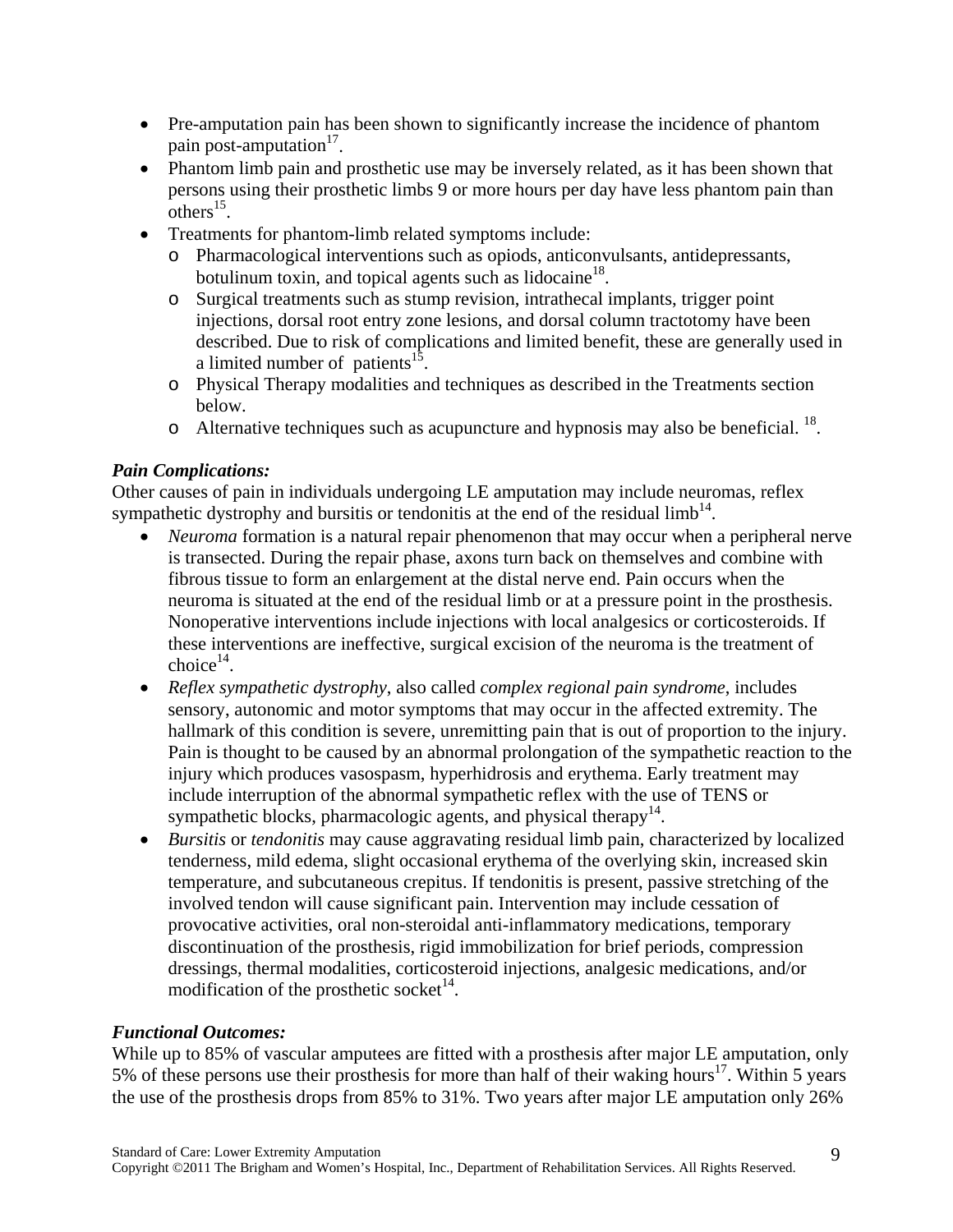are walking outdoors<sup>17</sup>. The proportion of total wheelchair users rises from 13% in the first year after surgery to 39% after 5 years<sup>17</sup>. For persons undergoing Syme amputation (ankle disarticulation), the cumulative ambulatory rate at 1, 2, and 5 years has been reported to be 92%, 80% and 80%, respectively<sup>17</sup>.

# *Post-operative Mortality:*

The life expectation of vascular amputees is short. Survival rates for individuals with dysvascular pathology undergoing major LE amputations including AKA and BKA have been reported as 69.7% and 34.7% at 1 and 5 years, respectively. Mortality was found to be significantly higher for patients who underwent AKA (50.6% and 22.5% at 1 and 5 years) as compared to BKA (74.5% and 37.8% at 1 and 5 years) $\degree$ .

# *Inpatient Acute Rehab for Patients with Pre-existing LE Amputations:*

Patients' with pre-existing LE amputations may be admitted to the inpatient acute care setting for a variety of medical reasons related to their amputation or due to unrelated medical issues, including cardiopulmonary and vascular disease. Physical therapy evaluation and intervention for these individuals may begin as soon as the patient is medically stable. Considerations, examination principles and interventions described in this standard of care are applicable in the physical therapy management of these patients. During the patient interview special attention should be focused on assessing the patients' prior level of function, use of assistive devices and prosthetic use. Prosthetic devices should be brought in from home for these patients to assist with mobility retraining. Edema of the residual limb and/or muscular atrophy related to medical issues or immobility is possible, which will affect the patients' ability to don a prosthesis. Therefore, intervention techniques for edema management described below, including limb wrapping, may be beneficial and should be implemented.

# **Evaluation**

*This section is intended to capture the most commonly used assessment tools for this case type/diagnosis. It is not intended to be either inclusive or exclusive of assessment tools.* 

## **Medical Record Review/Patient Interview:**

- A. HPI & PMH:
	- Onset and duration of symptoms and reason for admission
	- Anthropometrics: (height, weight, BMI)
	- Tobacco use
	- Presence of co-morbid conditions that may affect outcomes, including peripheral vascular disease, diabetes mellitus, coronary artery disease, previous myocardial infarction, valvular disease, congestive heart failure, severe pulmonary disease (COPD or asthma), vision and/or cognitive impairment, and obesity.
- B. Hospital Course:
	- Previous and ongoing medical and/or surgical treatment, date of any procedures and any post-operative complications.
	- Current laboratory results: WBC, HCT, HGB, PLT, INR, PTT, Blood glucose levels.
- C. Pertinent Current Medications: (e.g. cardiac, pulmonary, pain)
	- Types of medications, side effects and rehabilitation implications.
- D. Social History: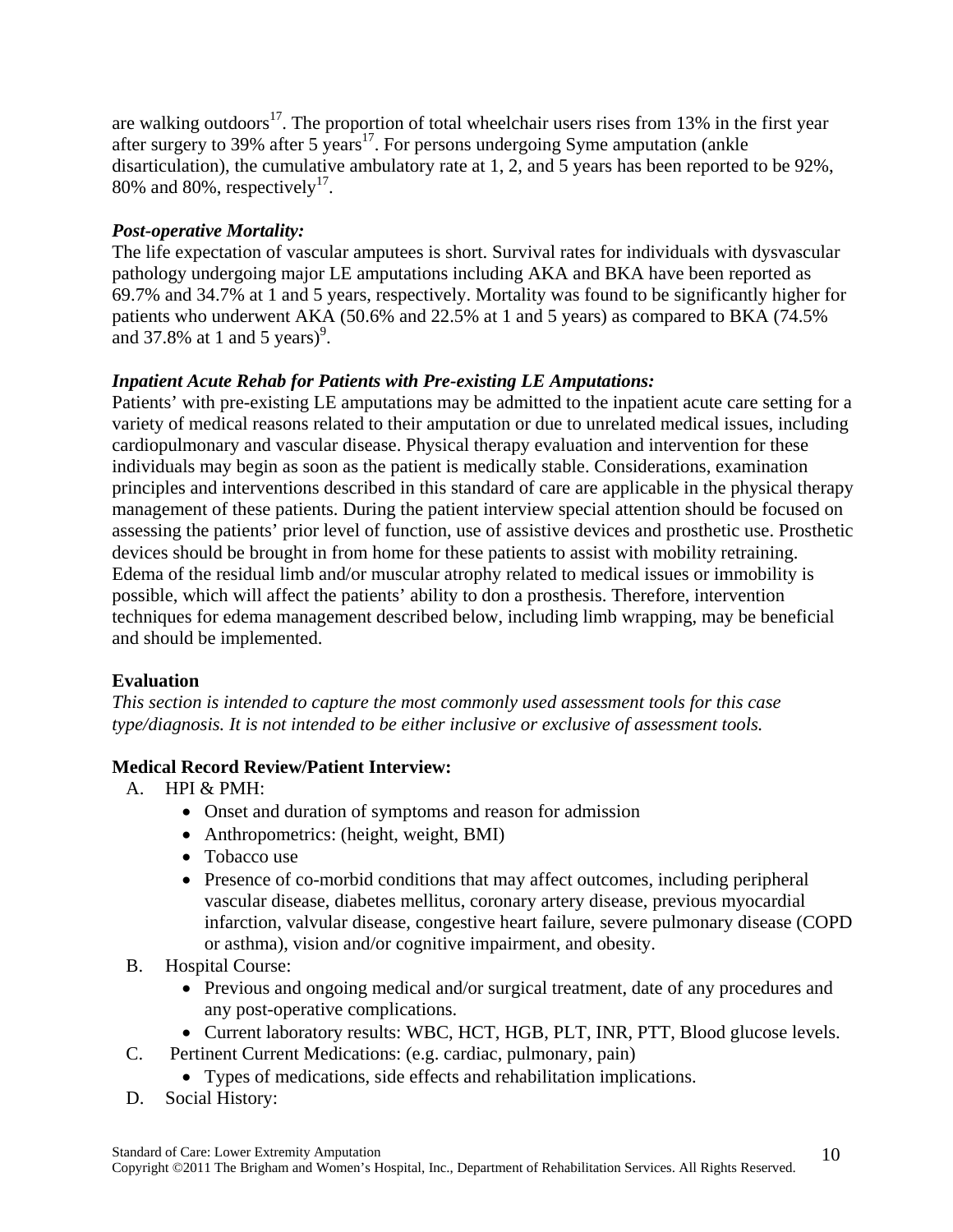- Prior functional level, use of assistive devices
- Home environment and current/potential barriers to returning home
- Family/caregiver support system available
- Family, professional, social and community roles
- Patient's goals and expectations of returning to previous life roles

## **Physical Examination (Systems Review):**

- A. Subjective:
	- Documentation can include patients' goals, or comments about their current medical status or psychological well-being.
- B. Observation:
	- Lines and tubes.
	- Positioning: Position of residual limb and fit of knee immobilizer (if BKA)
- C. Cognition/Mental Status:
	- Level of alertness, ability to follow motor commands, and level of safety awareness.
	- Consider screening with Mini Mental State Examination, or ask for an occupational therapy consult.
	- Personality changes: e.g., emotional lability, euphoria
	- Fear and Anxiety
	- Mental status: Level of alertness, orientation, and ability to follow commands
	- Safety awareness
	- Psychological considerations: Assess patient's coping mechanisms and psychological adjustment to altered body image (i.e. History of depression)
- D. Learning:
	- Assess patient's learning style (i.e. written, visual)
- E. Pain:
	- Intensity at rest and with treatment is documented at every inpatient visit using the 0-10 Numeric Analog Scale (NAS) or Verbal Report Scale (VRS) if possible.
	- Quality including frequency, alleviating/aggravating factors, and descriptors and measures taken to reduce pain must also be documented in every visit.
	- Presence of Phantom Pain/Sensation
	- Consider self-report measures such as the McGill Pain Questionnaire (MPQ)
- F. Neuromuscular:
	- Light touch
	- Proprioception: Assessed at joints of residual limb if possible and on contralateral limb
	- Semmes-Weinstein Monofilaments
- G. Integumentary:
	- Surgical incision
	- Presence of Pitting edema  $(0-4+)$ 
		- $o = 0$ = non pitting
		- $\circ$  1+= barely perceptible
		- o  $2+$  = skin rebounds <15 sec
		- $\circ$  3+ = skin rebounds 15-30 sec
		- $\circ$  4+ = skin rebounds >15 sec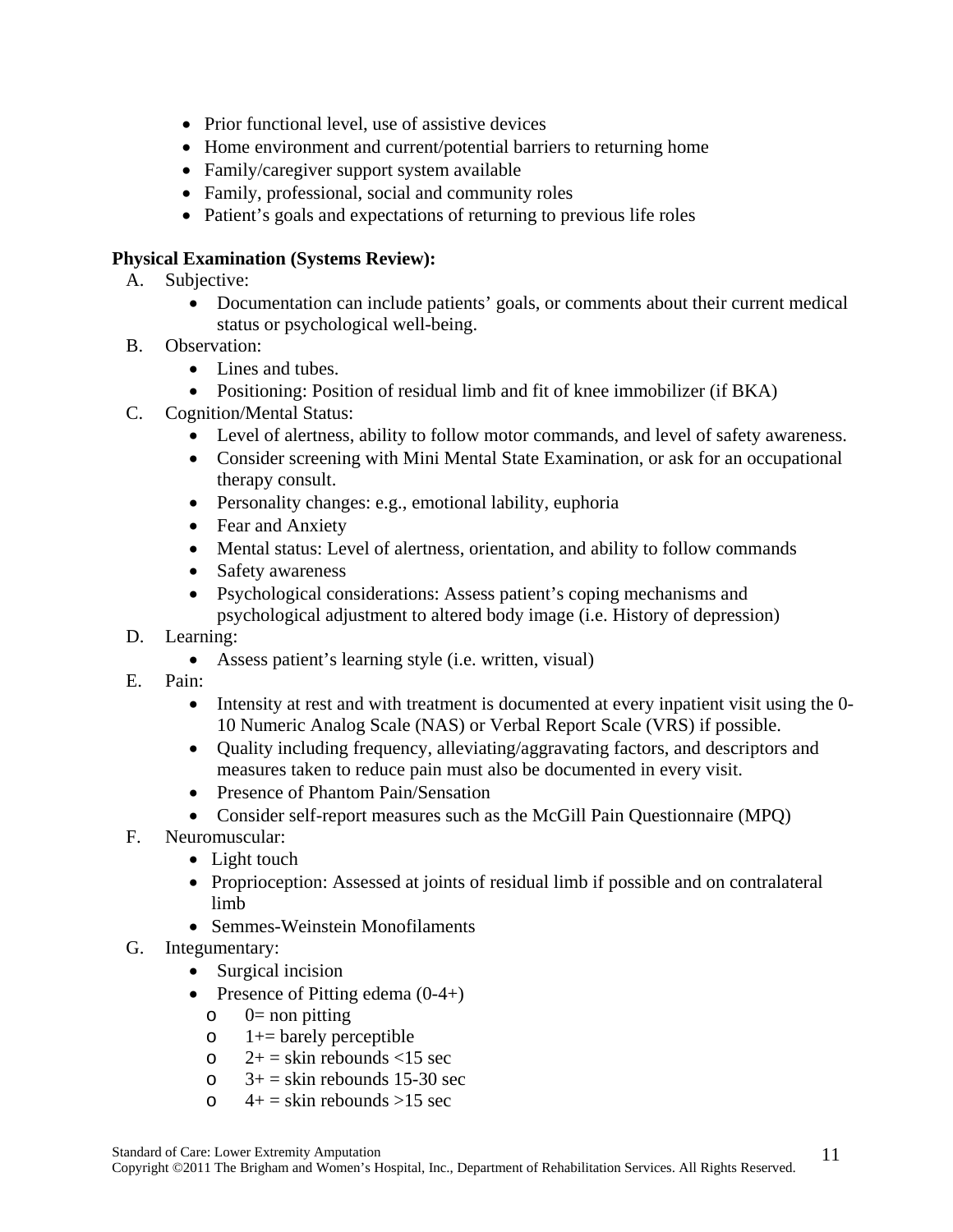- Length of residual limb
- Circumferential measurements:
	- o Measure at tibial tubercle for transtibial amputation, then every 8-10cm distally
	- o Measure at proximal thigh/ischial tuberosity for transfemoral amputation, then every 8-10cm distally
- Presence of ulcers or neuroma
- Skin integrity: skin color, signs of infection, potential areas for breakdown, scar tissue at surgical site and contralateral limb.
- Shape of residual limb (conical, cylindrical, bulbous)
- H. Balance:
	- Static/dynamic sitting and standing assessment.
	- Head/Trunk Control
- I. Musculoskeletal:
	- Range of Motion (ROM) of residual limb joints and remaining extremities
	- Muscle Performance
	- Manual Muscle Testing (MMT) or gross measurement of the LE and UE muscles is assessed and documented
	- Posture/Positioning including resting position of residual limb (neutral or rotated)
- J. Vital Signs: HR, BP, RR, SpO2, RPE
	- At rest, during, and post-activity
- K. Pulmonary:
	- Auscultation, breathing pattern, cough quality, management of secretions
- L. Cardiac:
	- EKG on Telemetry (if applicable): at rest and in response to activity
	- Auscultation: rate/rhythm
- M. Vascular:
	- Pulses of residual and opposite LE (femoral, tibial, dorsalis pedis, and posterior tibial)
		- $o \quad 0 = \text{absent}$
		- $O = D$ oppler
		- $\circ$  1+ = normal
		- $\circ$  2 = increased
	- Capillary refill (normal time  $\langle 3 \rangle$  seconds)
	- Doppler Ultrasound
	- Temperature (normal, increased temperature, cool)
- N. Prosthetic device for patients with previous amputation:
	- Assess prosthesis, fit of socket, number of ply used prior to admission and currently, ability to don/doff and care for prosthesis independently
- O. Outcome Measurement Tools: Outcome measurement tools are a useful way to objectively measure various aspects of physical and psychological functioning, and to track changes over time. The therapist should pick an outcome tool that is appropriate for the specific stage of amputees' rehabilitation course.
	- A lower-extremity amputee specific outcome measure appropriate for use in the inpatient acute care setting is the *Amputee Mobility Predictor (AMP)*19 (Appendix V and VI). The AMP was developed to enable physicians, prosthetists, and physical therapists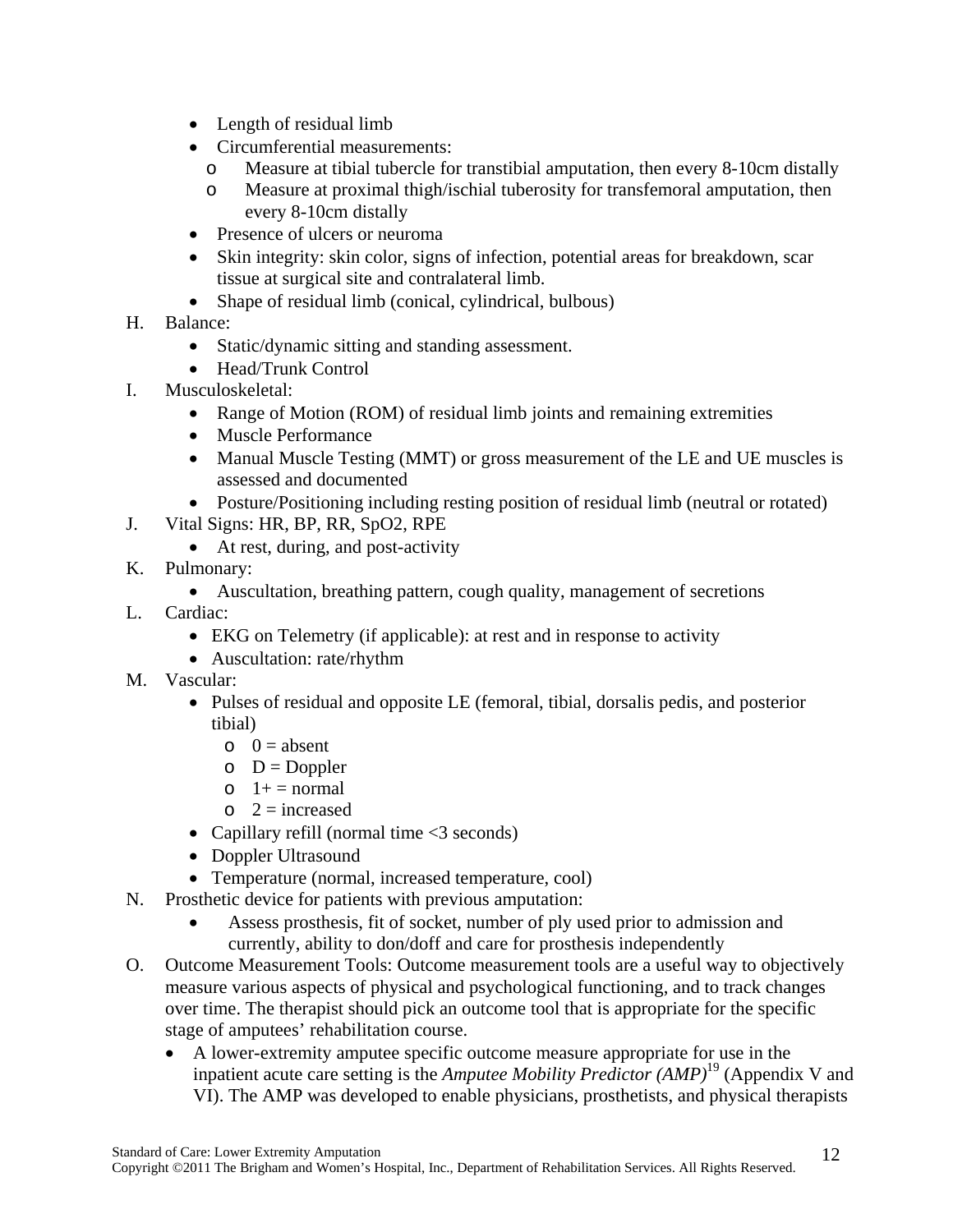to objectively assess an amputee patient's functional capabilities with or without a prosthesis and to predict his/her ability to ambulate with a prosthesis. It is designed to be administered before prosthetic fitting to predict functional mobility after prosthetic fitting, to be clinically feasible in terms of time, resources, and ease of use, and to assist in classifying a patient in *Medicare's 5-level functional classification system (MFCL)* for prosthetic prescription of Medicare-eligible patients (Appendix IV). The AMP is designed to assess unilateral amputee subjects with and without a prosthesis. However, bilateral amputee subjects with amputation levels higher than transtarsal foot amputations must be tested wearing their prosthetic devices.

- The item selection of the AMP is organized with an increasing level of difficulty to permit progressive assessment of the amputee subject (see Appendix V and VI). Items 1 and 2 test the person's ability to maintain sitting balance, and if the subject does not score well the possibility for even limited prosthetic use is remote and the amputee subject is classified as a MFCL level K0. Items 3 through 7 are specifically designed to examine the amputee subject's ability to maintain balance while transferring from chair to chair and standing unchallenged. The ability to perform these test items safely would suggest that the patient could manage a prosthesis in limited situations in a supervised environment. Items 8 through 13 are more challenging activities related to standing balance. These qualities imply that the amputee subject has the potential to be a safe household ambulatory and could function at MFCL level K2. Variable cadence, stepping over a curb or obstacle, and negotiating stairs (AMP items 14 through 20) are specific activities defined for a Medicare level  $\text{K3}$  ambulator<sup>19</sup>.
- The total score range for the AMP is 0 to 42 points. When used with subjects without a prosthesis, the highest possible score is 38 points because item 8 (single-limb standing) is eliminated, as standing on the prosthetic side is impossible. By using an assistive device, the subjects' potential total score possibilities increase by 5 points (to 43 and 47 points), depending on the type of assistive device used during testing<sup>19</sup>.
- Medicare Functional Classification System (MFCL):
	- o In 1995 Medicare adopted a 5-level functional classification system (MFCL) which uses code modifiers (K0, K1, K2, K3, K4) to describe the functional abilities of persons who have undergone lower-limb amputation, and to justify the medical necessity of certain prosthetic components and additions<sup>19</sup>(Appendix IV). By using this system, the physician, prosthetist and physical therapist are able to determine the patient's ability to reach a defined functional state within a reasonable period of time.
- Other outcome measurement tools reported in the literature and more appropriate for use in an *outpatient* setting include:
	- $\circ$  Functional Independence Measure<sup>20</sup>
	- $\circ$  Office of Population Censuses and Surveys Scale (OPCS)<sup>20</sup>
	- o Amputee Activity Score  $(AdS)^{20}$
	- $\circ$  Get up and Go Test<sup>18</sup>
	- $\circ$  6-minute Walk Test<sup>18</sup>
	- $\circ$  Barthel Index<sup>18</sup>
	- o Medical Outcomes Study 36-Item Short Form Health Survey<sup>18</sup>
	- o Prosthesis Evaluation Questionnaire (PEQ) 18
	- $\circ$  Locomotor Capabilities Index (LCI)<sup>18</sup>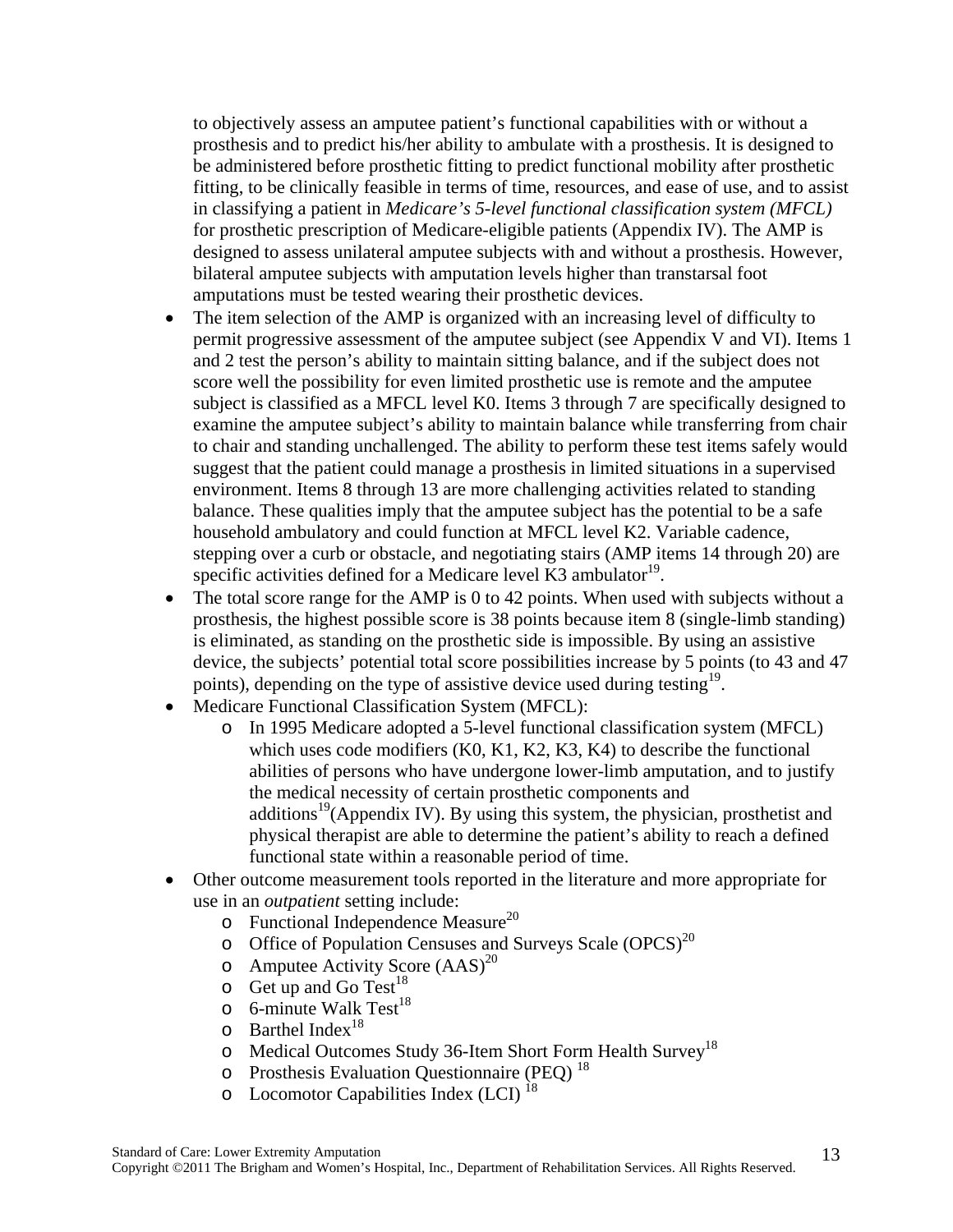- $\circ$  Sickness Impact Profile<sup>18</sup>
- o Questionnaire for Persons with Transfemoral Amputation<sup>18</sup>
- o Trinity Amputation and Prosthetic Experience Scale<sup>18</sup>
- o Amputee Body Image Scale: Developed to specifically address body image with persons with lower extremity amputation, both with and without prosthesis<sup>16</sup>

#### **Assessment:**

Based on the Guide to Physical Therapist Practice, patients following LE Amputation are classified into the following practice pattern:

#### **4J: Impaired Gait, Locomotion, and Balance and Impaired Motor Function Secondary to Lower Extremity Amputation.**

According to this practice pattern, the expected number of visits in an episode of care is 15 to 45. Other Practice Patterns may be applicable as well.

Patients in this pattern may demonstrate impairments in body structure including, but not limited to, circulation (arterial, venous or lymphatic), limb amputation and integumentary integrity. Potential body function changes may include, but are not limited to, muscle performance (including strength, power, and endurance), ROM (including muscle length), aerobic capacity and endurance, pain, posture, sensory integrity, gait, locomotion, balance, and knowledge of exercise program/ACE wrapping techniques.

These impairments will result in decreased independence with bed mobility, transfers, ambulation, functional activities, basic/instrumental activities of daily living (B/IADL), and may negatively impact quality of life.

The aim after a LE amputation is to bring the person to an optimum of physical, mental, emotional, social, vocational, and economic efficiency, and requires a multidisciplinary approach<sup>17</sup>. The primary goals of inpatient physical therapy while in the acute care setting are pain control, optimizing range of motion (ROM) and strength of both lower and upper extremity musculature, promotion of wound healing, early mobilization and maximization of functional independence, and to develop the skills necessary to progress towards prior level of activity and social participation as appropriate.

Suggested short-term goals (STG) to be achieved in 3-5 days in patients who were independent prior to acute care hospital admission are:

- 1. Patients will demonstrate Independence with bed mobility
- 2. Patients will demonstrate Independence with transfers to wheelchair with least restrictive assistive device
- 3. Patients will demonstrate Independence with ambulation  $\gg$  = 100 feet with least restrictive assistive device
- 4. Patients will demonstrate Independence or assisted with stairs as necessary
- 5. Patients will demonstrate ROM WFL and strength > 3/5 throughout affected and nonaffected limb, as appropriate
- 6. Patients will demonstrate good balance in sitting and/or standing with device
- 7. Patients will perform an initial independent exercise program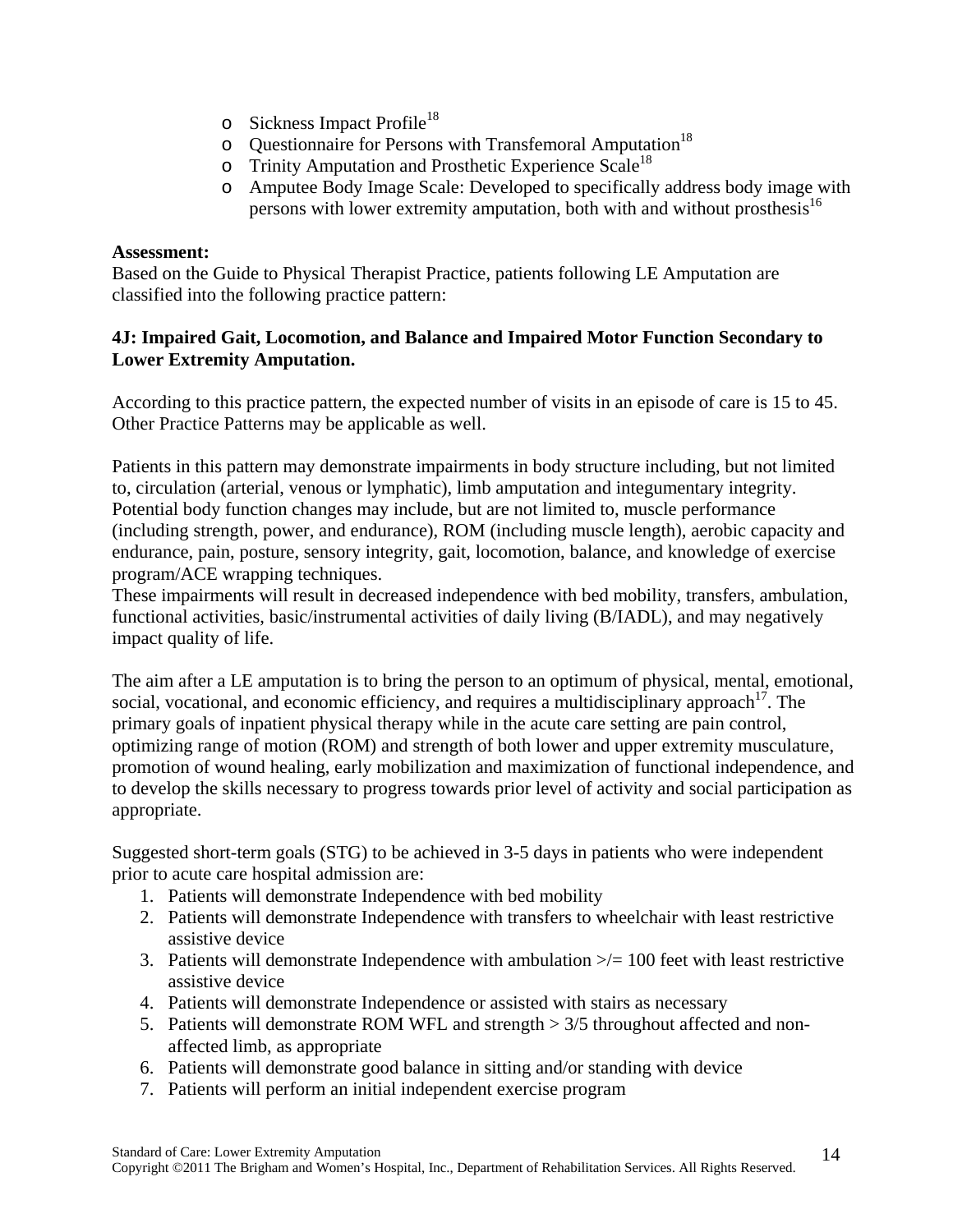- 8. Patient/family will demonstrate good understanding of residual limb management, edema control, and frequent skin inspection/skin care
- 9. Patient/family will demonstrate Independence with wrapping techniques (or with family assist)
- 10. Patients will demonstrate good safety awareness with all functional mobility

These STG will vary depending on the patient's prior functional level, as well as the patient's own personal goals. If the above goals do not appear they will be met during the inpatient acute care hospital stay then inpatient rehab should be considered.

## **Long-Term Goals:**

The predicted optimal level of improvement for this patient population is to return to their previous life roles and lifestyle using a prosthetic and/or assistive devices and adaptive equipment, as appropriate, in 4-6 months. This prognosis may need to be modified due to any of the following factors: presence of co-morbidities, post-op complications or secondary impairments, decreased cognitive status, barriers to returning to previous living environment and any other factors that may influence the patient's ability to use a prosthetic device and decrease their independence.

## **Prognosis:**

When setting attainable short and long-term goals, the therapist should be aware of, and document, factors that may negatively or positively affect that person's prognosis. Prognosis for person's s/p LE amputation may be negatively affected by any of the following factors:

- Presence of co-morbidities, such as End Stage Renal Disease (ESRD) and Coronary Artery Disease (CAD), which may increase mortality and affect recovery<sup>21</sup>.
- Pre-operative ambulatory status, as non-ambulatory and homebound status is associated with inability to use a prosthesis post-operatively<sup>21</sup>.
- Age  $> 60$  years at time of surgery is associated with decreased post-operative prosthetic use, increased mortality, and decreased ability to ambulate and maintain an independent living status $^{21}$ .
- Level of amputation, as persons undergoing bilateral or AKA are less likely to ambulate, use a prosthesis, and achieve independent living status post-operatively<sup>21</sup>.
- Presence of post-op complications or secondary impairments, including phantom pain and sensation, which may negatively influence rehabilitation process.
- Decreased cognitive status, including dementia, may prevent persons from achieving an independent living status post-operatively<sup>21</sup>.
- Barriers to returning to previous living environment and any other factors that may influence the patient's ability to use a prosthetic device and decrease their independence.

## **Treatment Planning / Interventions**

| Established Pathway         |  | Yes X No |
|-----------------------------|--|----------|
| <b>Established Protocol</b> |  | Yes X No |

#### **1. Interventions:**

*This section is intended to capture the most commonly used interventions for this case type/diagnosis. It is not intended to be either inclusive or exclusive of appropriate interventions.*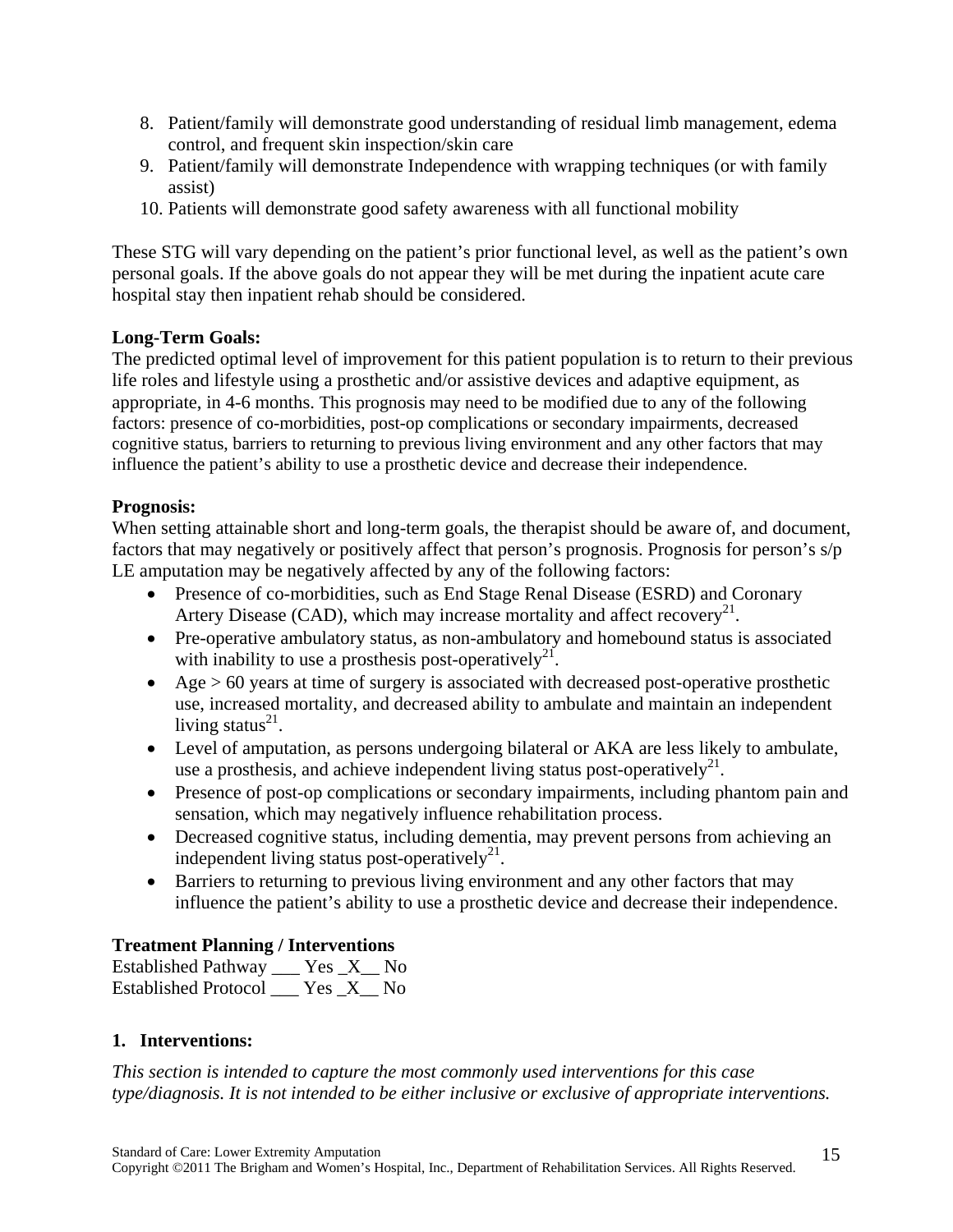A. Therapeutic exercise program for acute and subacute LE amputations:

- Exercise programs for the LE amputee should focus on four main components: flexibility, muscle strength, cardiovascular training, and balance<sup>7</sup>.
- Flexibility or stretching exercises to help prevent muscle shortening and joint contractures should be performed in a slow, controlled manner and held for at least 20 seconds. See positioning guidelines below.
- Strengthening exercises may include isometric, isotonic, PNF and isokinetic activities.
	- o For the unilateral lower-limb amputee, the non-affected limb becomes the sole support limb. Stance-phase stability requires adequate strength of the hip extensors and abductors, knee extensors and plantarflexors. Swing-phase limb advancement and clearance require adequate hip flexor and ankle strength. Frequently, the non-affected limb can develop symptoms consistent with overuse<sup>7</sup>.
	- o Sitting balance, bed mobility and transfers are facilitated by strong, flexible back and abdominal flexors, rotators, and extensors and hip extensors<sup>7</sup>.
	- o Shoulder stabilizers, adductors and depressors, elbow extensors, wrist stabilizers and grip strength are important for supporting the body during transfers and during the use of assistive devices<sup>7</sup>.
	- o For persons undergoing AKA, strength of operative (residual) limb hip extensors and abductors should be emphasized for eventual prosthetic use.
	- o For persons undergoing BKA, strength of the operative (residual) limb hip extensors and abductors and knee flexors and extensors should be emphasized for eventual prosthetic use.
	- o For persons undergoing external hemipelvectomy or hip disarticulation, strength of the upper extremities, abdominals and contralateral lower limb must be maximized. Persons with a hip disarticulation must be able to perform a posterior pelvic tilt to initiate swing phase with a prosthesis, so good abdominal control is necessary<sup>4</sup>.
- Cardiovascular training may be initiated as appropriate to patient tolerance in order to improve endurance and functional mobility tolerance. Duration, frequency, intensity and mode may be changed according to the needs and abilities of the patient.
	- o Wheelchair mobility or upper-extremity ergometry can be used in the pre-prosthetic phase. Swimming may be initiated as appropriate once incision has healed, and is an excellent exercise for patients' who have sensitive residual limbs or may need to minimize weight-bearing impact<sup>4</sup>.
- Balance training should include sitting and standing, static and dynamic activities as appropriate. Patients can be further challenged by reaching for objects, using soft/unstable surfaces, and accepting external forces.
- Post-op Day #1: Initiate AA/AROM or theraband exercises for UE's and non-affected limb. Initiate isometrics, AAROM, AROM for residual limb. Exercises may include Quad sets, glut sets, hip IR/ER, hip adduction isometrics, bridging, seated push-ups (dips), and supine hip/knee flexion. (See Appendix I for suggested initial therapeutic exercise program).
- B. Positioning Guidelines for Edema Management and Prevention of Contractures:
	- Positioning Guidelines for Patients with Transtibial and Transfemoral Amputations:
		- o Contractures may develop due to improper positioning in bed or prolonged sitting in a wheelchair. Contractures of the hip flexors, abductors, and external rotators are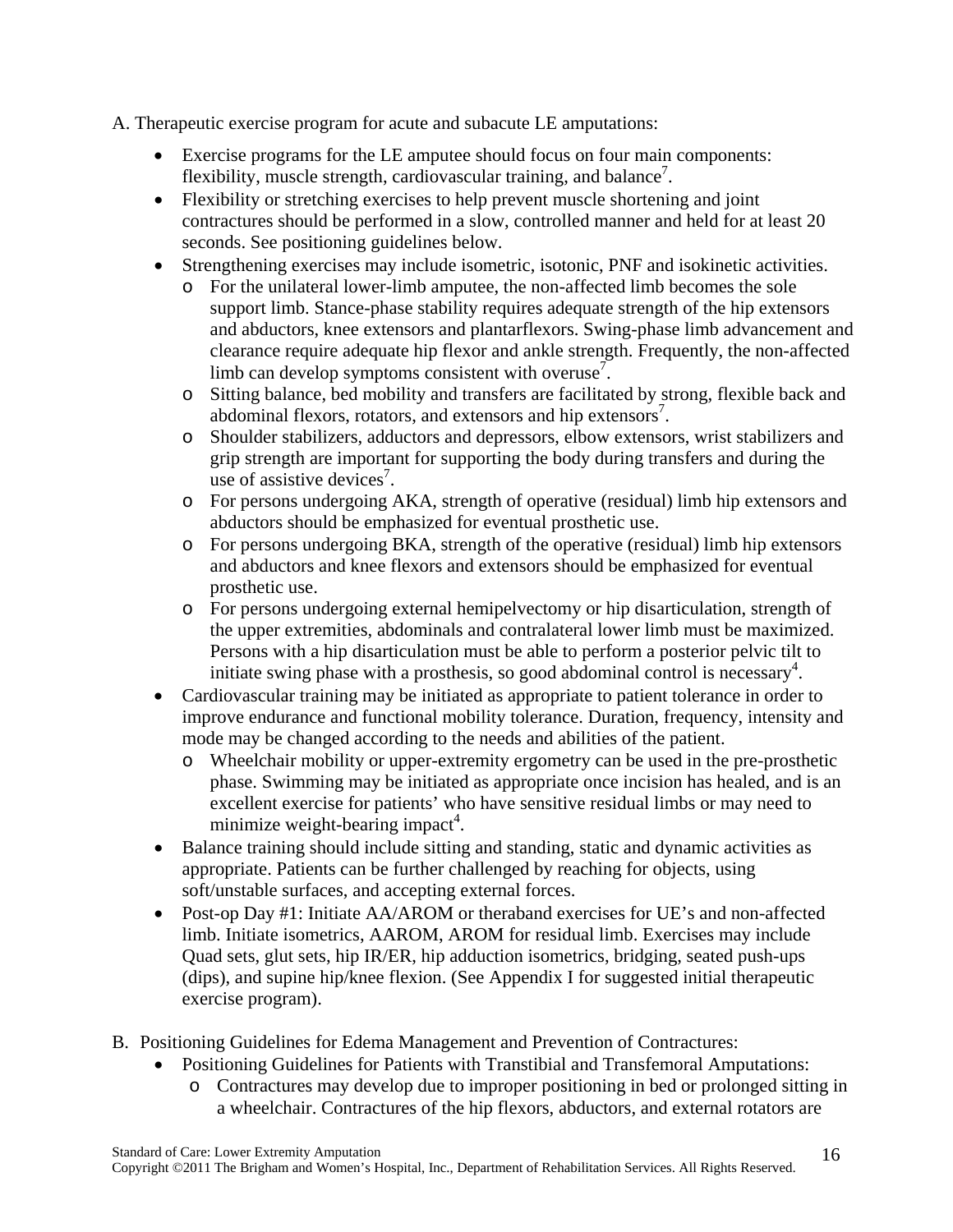common in the transfemoral amputee (AKA). The transtibial amputee (BKA) is at risk for developing hip and knee flexion contractures<sup>7</sup>.

- o For transfemoral amputees (AKA), if a person has a hip flexion contracture greater than 15 degrees, prosthetic fitting must wait until contracture is no greater than 10  $degrees$ <sup>11</sup>.
- o Encourage periods of lying supine or prone (to tolerance) to provide a prolonged low-load stretch on the hip flexors and prevent hip flexion contracture.
- o Some physicians prefer the post-operative limb to be elevated for edema management. While this may be beneficial, the patient should be educated about the need to lie fully supine or prone to prevent contractures.
- o For transtibial amputees (BKA), a knee immobilizer is often used for residual limb positioning and to prevent contracture. Considerations for wearing schedule should include motor control of residual limb, mental status, and integumentary integrity. Encourage careful/thorough skin inspection as knee immobilizer may cause pressure from the posterior stay or if it is strapped improperly over the patella. The knee immobilizer can be trimmed for best fit and to minimize skin issues. As an alternative, a posterior orthoplast splint can be made.
- o Elastic stockinette or ACE bandage may be wrapped over the post-operative dressing to prevent edema accumulation in the residual limb.
- o Transtibial amputees (BKA) should be instructed on proper limb positioning in chair with knee at 0 degrees extension.
- Positioning Guidelines for Patients with TMA or toe amputations:
	- o Elevate surgical limb while sitting in chair and lying in bed.
- C. Dressings: Post-operative dressings can contain post-operative drainage, edema and facilitate prosthetic fitting. Dressings after amputation include<sup>4</sup>:
	- Soft Dressing: Gauze, cotton padding and an elastic bandage. Most common.
	- Semi-rigid Dressing: Uses a Unna Paste bandage. Uncommon at BWH.
	- Rigid Dressing: Stump is wrapped by a rigid plaster cast socket that fixes the knee in extension immediately post-op or within days of surgery. Use of a rigid dressing, either immediate or delayed, has been shown to result in shorter time period from amputation to delivery of first prosthesis and decrease risk for knee flexion contracture in transtibial amputees<sup>10</sup>. Advantages reportedly include improved wound healing, prevention of edema, prevention of knee flexion contracture, and ability to load the extremity/begin gait training in approximately one week thus preventing secondary complications due to immobility. Disadvantages may include increased risk for pressure ulcers and delay in detecting wound problems<sup>10</sup>. Uncommon at BWH.
	- Removable Rigid Dressing: Functions as rigid dressing above but can be removed daily to inspect the limb for healing. Uncommon at BWH.
	- Immediate Postoperative Prosthesis (IPOP): A hard cast is applied to the residual limb, and a pylon and foot are attached to allow for immediate gait training. Patients with transtibial and knee disarticulation may be permitted to weight-bear up to 40 lbs on the residual limb<sup>22</sup>. Used until sutures are removed<sup>22</sup>. Most often used following trauma for young patients who have good balance and skin integrity<sup>4</sup>. Uncommon at BWH.
- D. Limb Shaping: Indications for use of compression devices include edema management, shaping the residual limb, prevention of contractures, reducing an "adductor roll" in transfemoral amputees, and desensitization<sup>4</sup>. Commonly used compression devices include: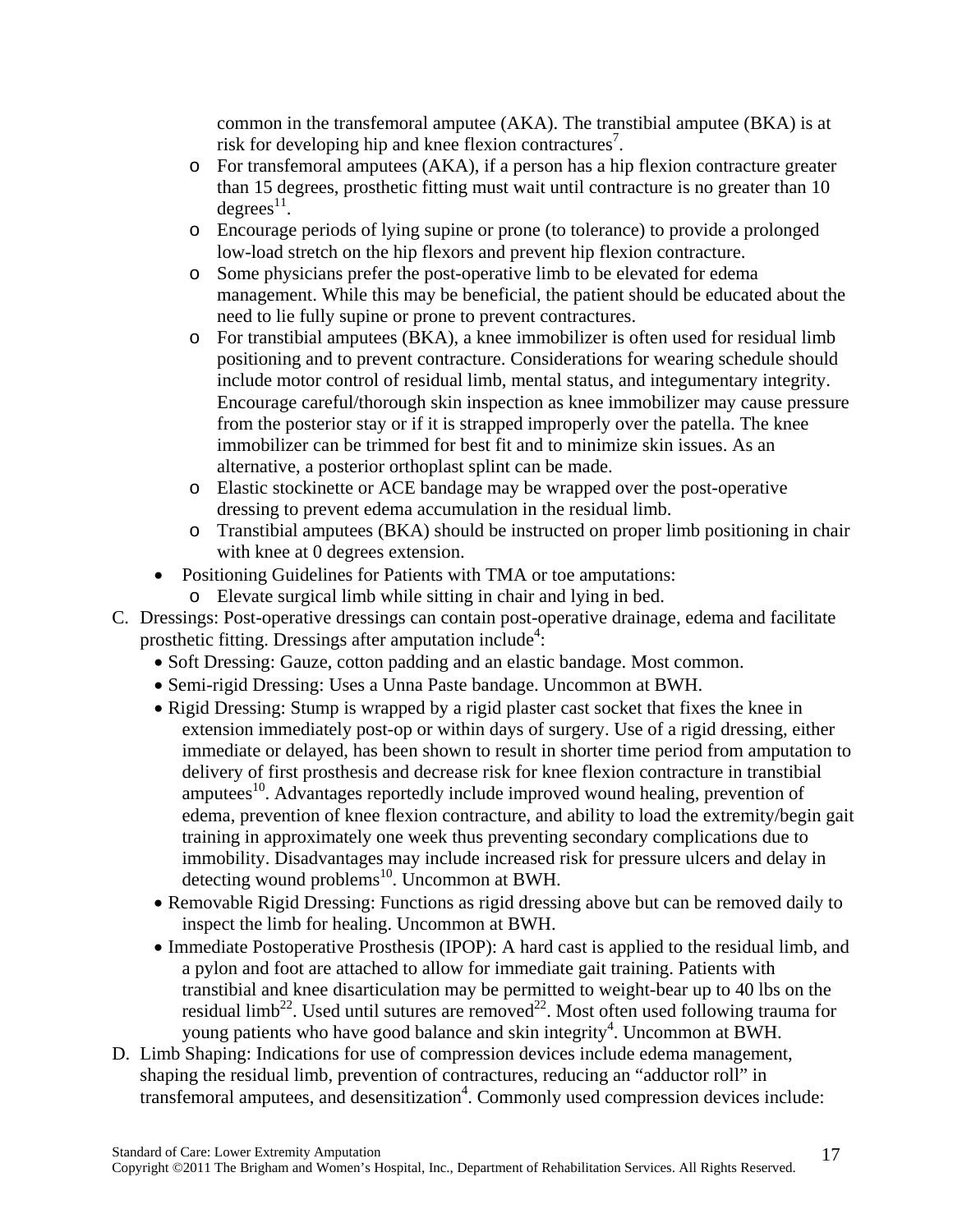- Elastic Wraps: Use of elastic bandages, usually 3, 4, or 6 inches in width. Elastic bandaging is initiated by the Physical Therapist, changed daily to ensure good pressure gradient from distal to proximal. In the preprosthetic phase bandages should be worn 24 hours per day, except for bathing<sup>4</sup>. Elastic stockinet is an acceptable substitution to ACE wrap. (See Appendix II for residual limb wrapping techniques)
- Shrinkers: Once the incision is healed and sutures removed (typically 10-21 days after surgery), use of a compression device is appropriate<sup>4</sup>, clarify with MD. Often more practical due to ease of application, especially for transfemoral amputees<sup>4</sup>. Outside vendor is contacted if there is a need while at BWH.
- E. Integument: Perform skin inspection as appropriate during treatment sessions, and educate pt on need for frequent skin inspection.
- F. Mobility and Gait Training:
	- Time to fitting of prosthesis is usually 6-8 weeks or longer<sup>4</sup>, once stump has matured. In the meantime, gait training is initiated without a prosthesis $^{10}$ .
	- Functional mobility training for individuals undergoing LE amputation may be initiated post-op day #1, as appropriate given the patient's medical status, and progressed based on patient tolerance and ability levels using the treating physical therapist's discretion.
	- Early post-operative mobilization will reduce the risk of patient's developing orthostatic hypotension.
	- For patients s/p AKA or BKA, the following activity guidelines have been reported<sup>13</sup>:
		- o Post-op Day #1: Bed mobility, therapeutic exercises.
		- o Post-op Day #2: Sitting edge of bed and transfer training. Out of bed no more than 2 hours BID.
		- o Post-op Day #3: Ambulate as tolerated with assistive device.
		- o Post-op Day #4 to discharge: Continue ambulation BID and OOB to chair BID. Progress distance of ambulation to patient's tolerance. Encourage exercises when in bed or sitting in chair.
	- For patient's s/p transmetatarsal, forefoot and toe amputations, the following activity guidelines have been reported $^{13}$ :
		- o Post-op Day #1: OOB to chair no more than 2 hours BID. Clarify LE weight bearing status with medical team, as patients' may require heel weight bearing post-op shoe for operative extremity.
		- o Post-op Day #2: Ambulate as tolerated TID
		- o Post-op Day #3 until discharge: Continue ambulation TID, progress distance ambulated to patient's tolerance. OOB to chair to tolerance.
	- Gait training should begin on flat surfaces with emphasis initially on technique and style and then on velocity, and should then be progressed to uneven surfaces and elevations including stairs as tolerated<sup>7</sup>.
	- Clarify orders for patients who have medical or wound healing complications. Refer to intensive care unit (ICU) standards of care if appropriate.
	- For patients with limited mobility, a slide board may be used to transfer from bed to wheelchair or to a car.
	- Wheelchair mobility training should be initiated, if appropriate, in order to improve endurance and develop skills needed to negotiate a wheelchair both indoors and outdoors.
- G. Skin-desensitization program: Desensitization activities decrease hypersensitivity of the residual limb, are important for pain management and may be necessary before the patient is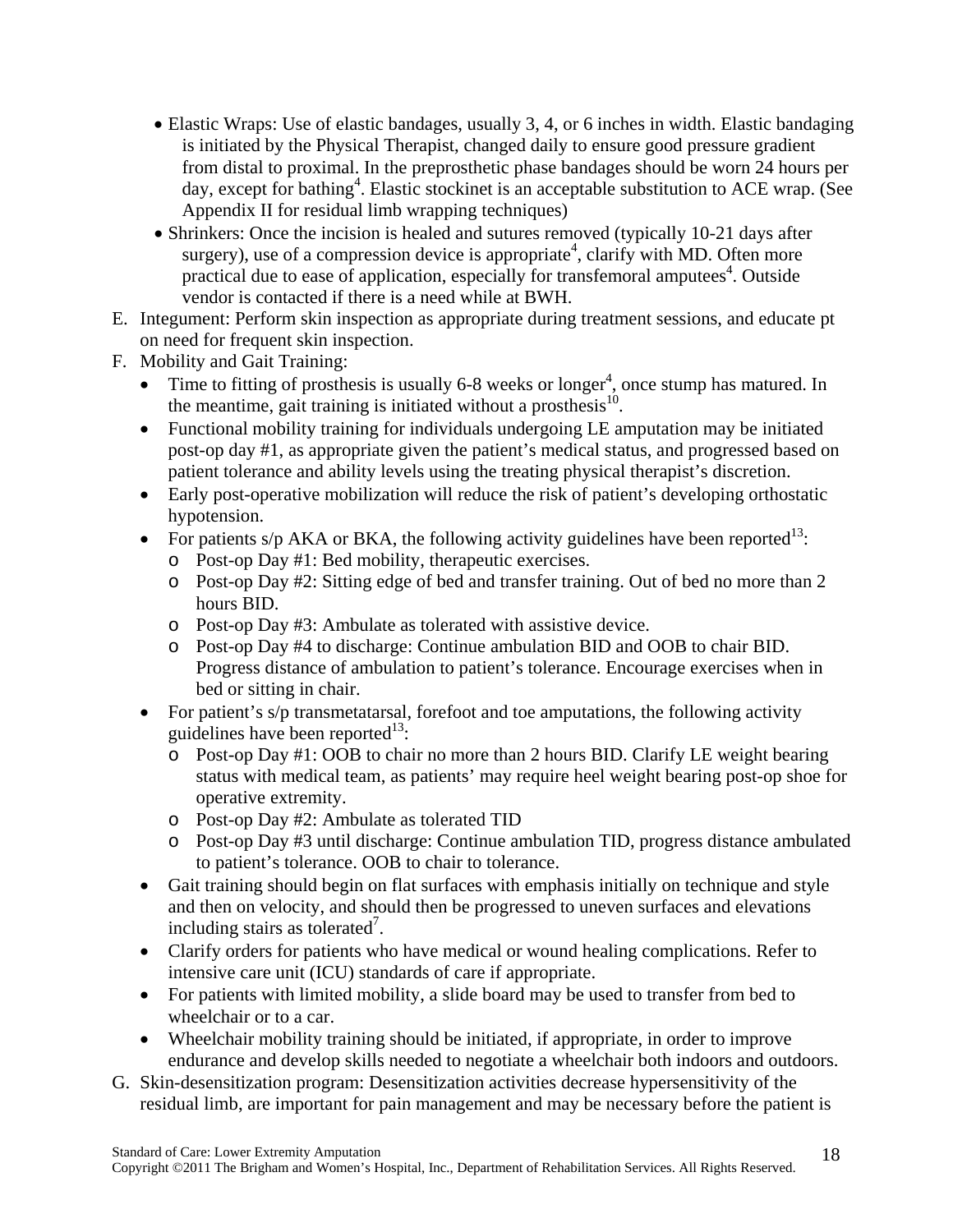able to tolerate the pressure of an orthosis/prosthesis<sup>4</sup>. Activities include gentle rubbing/tapping, massage, soft-tissue and scar mobilization<sup>7</sup>. Performed initially by the therapist, and then taught to the patient/family to be performed independently.

- H. Pain Management strategies:
	- Biofeedback
	- Relaxation and Breathing Techniques
	- Cryotherapy
- I. Phantom Limb Pain and Sensation: Physical Therapy modalities and techniques used in the treatment of phantom limb pain and sensation include:
	- Electrical stimulations such as auricular electrical stimulation, Transcutaneous Electrical Nerve Stimulation or TENS, spinal cord stimulation, and motor cortex stimulation have been used with variable results $^{15}$ .
		- o TENS has been demonstrated to have about a 50% success rate in the treatment of phantom pain $15$ .
	- Mechanical stimulations such as stump massage, percussions, and vibratory stimulations<sup>15</sup>.
	- Ultrasound, superficial heat and cryotherapy have been reported to have some success in short-term pain relief<sup>15</sup>.
	- Eye movement desensitization and reprocessing, in which a series of rapid and rhythmic eye movements are induced by the therapist<sup>15</sup>.
	- Mirror Box Therapy: A treatment for phantom limb pain in which amputees use a mirror/mirror box to view a reflection of their anatomical limb in the visual space occupied by the phantom limb. Pain relief is hypothesized to be due to cortical restructuring achieved by activation of the mirror neurons in the hemisphere of the brain contralateral to the amputated side, and may help the person recreate a coherent body image and update internal models of motor control<sup>15,23,24</sup>.
		- o Treatment may include performance of a therapeutic exercise program with bilateral lower limbs, the amputated limb visualized as the contralateral limb in the mirror, in order to gain a greater sense of "control" of the phantom limb and reduce  $\text{pain}^{25}$ .
		- o Continued practice is generally required for sustained results  $24$ .
	- Immersive Virtual Reality (IVR) in which movements of the persons opposite anatomical limb are transposed into the movements of a virtual limb using a virtual reality headmounted display has been shown to offer some short-term benefit<sup>23</sup>.
- J. Coordination, Communication and Documentation: Communication and collaboration among the interdisciplinary team, the patient, and family members is essential for successful rehabilitation of the person undergoing a LE amputation. Interdisciplinary teamwork is facilitated by appropriate documentation in the medical record. Discuss the patient's need for additional services with the primary team. The patient may benefit from the following services/referrals:
	- Occupational Therapy: Recommend an Occupational Therapy consult for patients who present with impairments that affect their ability to perform activities of daily living independently and who may have adaptive equipment needs. This applies for most patients' after a lower extremity amputation being discharged directly home.
	- Speech and Swallowing: If a patient presents with impairments that affect his or her ability to swallow without difficulty and/or presents with a new communication impairment.

19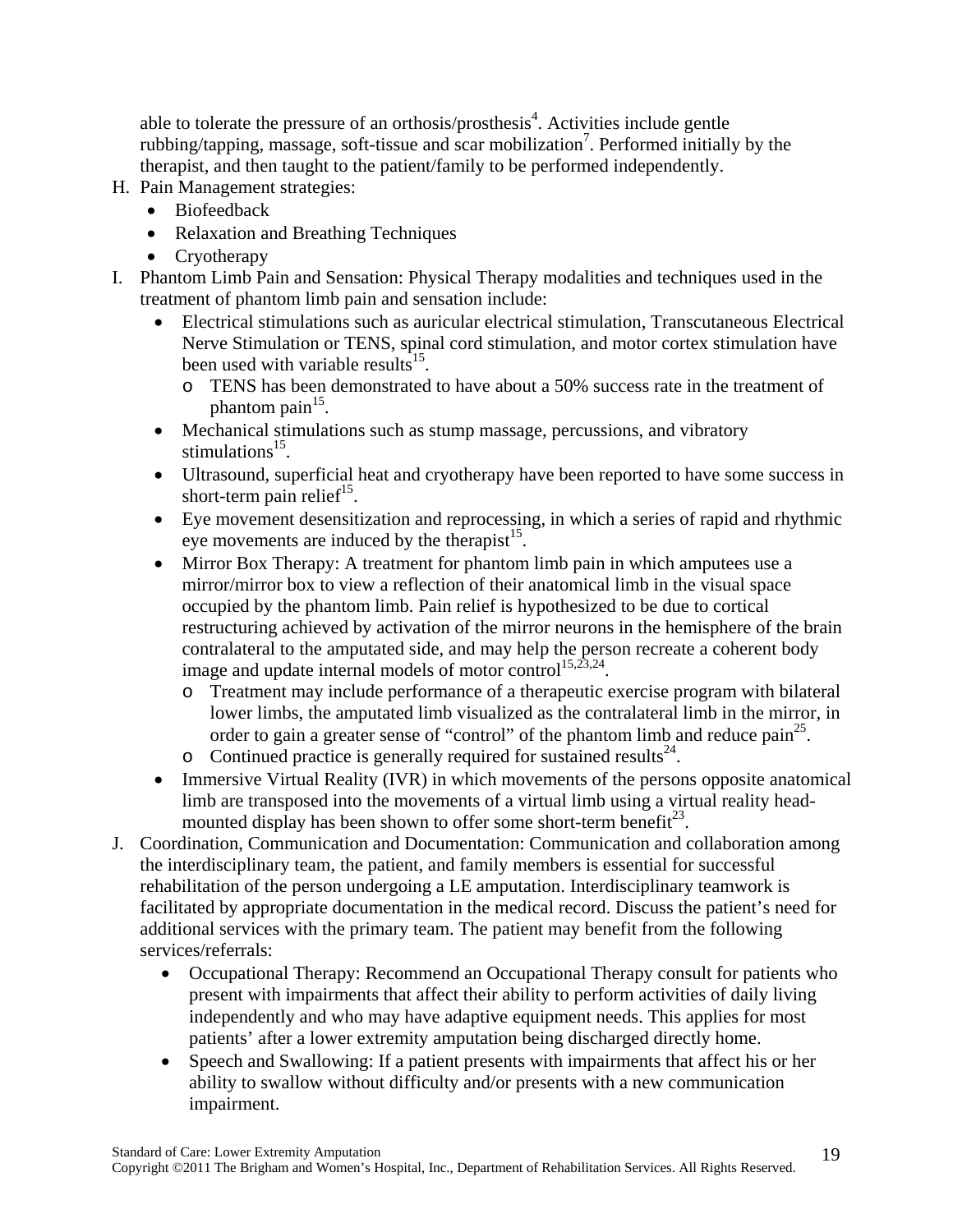- Nutrition/Dietary: Wound-healing potential can be evaluated with a nutritional assessment, especially for diabetics.
- Psychiatry: May be considered for the psychological and social adjustments and coping required after the loss of a body part.
- Care Coordination: If a patient has a complicated discharge situation and the care coordinator is not already involved.
- Social Work: If a patient has a complicated social history and/or he or she requires additional support or counseling.
- Chaplaincy: If a patient requires spiritual support or counseling.

# **2. Patient/Family Education:**

- Discuss realistic expectations regarding function, appropriate level of assist that patient requires from family, rehab progression, changes in body image, and potential for phantom sensation/pain.
- Discuss safety awareness and fall prevention strategies including asking for appropriate assistance during mobility and use of assistive devices, as it has been reported that one in five persons with lower limb amputation will experience a fall during inpatient rehabilitation, with 18% sustaining an injury<sup>26</sup>. Risk factors for falls in persons after major LE amputation include age greater than 71 years, extended inpatient rehabilitation hospital stay ( $>3$  weeks), four or more significant comorbidities, cognitive impairment, and use of benzodiazepines or opiates $^{26}$ .
- Instruct the patient and family members in the following techniques and assess their understanding via return demonstration:
	- o Proper residual limb positioning and use of knee immobilizer, prone positioning as appropriate
	- o Therapeutic exercise program
	- o Safe mobility techniques encouraging maximal independence
	- o ACE wrapping or shrinker sock use, as appropriate

## **3. Emotional Support:**

- Limb loss is a life-altering event that requires the patient to grieve. Amputees are often concerned acutely about helplessness and dependency, especially in elderly populations. Efforts should be made to restore the patient's locus of control.
- Provide emotional support to the patient and family.
- **4. Available handouts** (post in room and/or distribute to patient upon discharge):
	- Amputee exercise program (see Appendix I)
	- Residual limb wrapping (see Appendix II)
	- Amputee support groups and resources (see Appendix III)

## **5. Frequency of Treatment:**

Initially these patients are seen 5-7 times weekly to implement positioning, exercise, mobility programs, depending on medical status and appropriateness to participate with therapy program. Treatment can be decreased to 3 times weekly when patient is independent with exercises and positioning. Treatment continues at 5-7 times weekly if the discharge plan is to home or patient's function is severely decreased.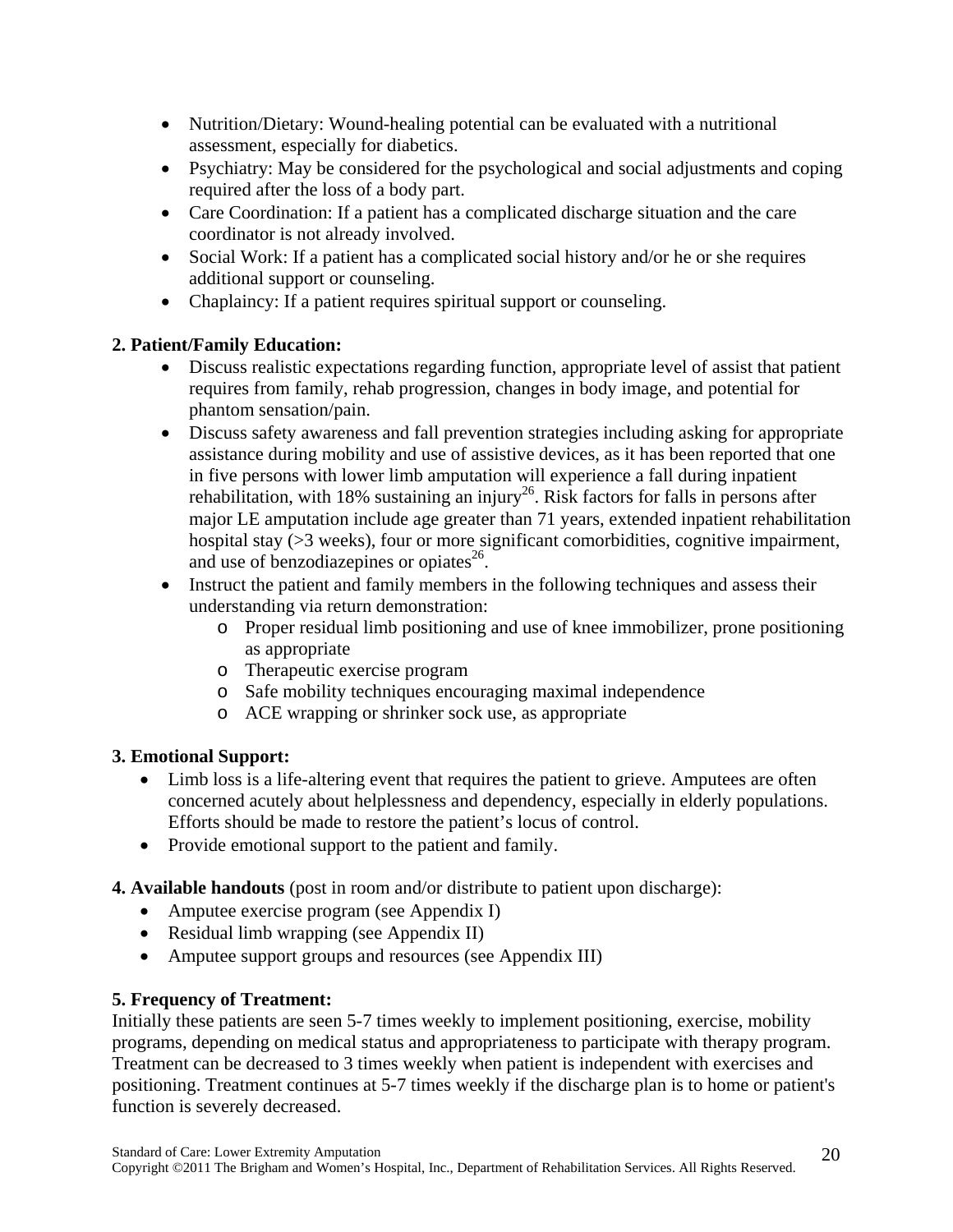#### **Re-evaluation / assessment:**

Patients are re-evaluated on a daily basis with respect to their range of motion, muscle performance, skin integrity, quality of movement, pain intensity, and functional mobility status/level of independence. If the patient's hospital course is prolonged past the timeline set in the short term goals, or if a significant change in medical status occurs, a formal re-evaluation will be performed to re-assess progression towards the previously outlined goals and outcomes every 7- 10 days. In the outpatient setting, the patient is to be formally re-evaluated every 30 days.

## **Discharge Planning:**

Overall acute care length of stay is decreasing in the U.S.<sup>3,27</sup>. Acute care length of stay and discharge destination for persons undergoing LE amputation are dependent on multiple factors including the individual's payer source, amputation level, comorbidities, age, social supports, and injury characteristics<sup>3,27</sup>. While the majority of persons with trauma-related amputations are able to discharge from acute care directly to home, more proximal amputation levels, bilateral LE amputations, presence of severe injuries to other body systems, and acute care at a designated trauma center increase the likelihood of discharge to inpatient rehabilitation among trauma-related amputees<sup>3</sup>. For persons with dysvascular amputations, there has been an increase in discharge to nursing home and inpatient rehabilitation centers in recent years, which is likely related to a reduction in acute care length of  $stay^{27}$ . Likelihood of discharge to a nursing facility has been found to increase with age, higher amputation levels, and those with Medicare insurance among dysvascular amputees, while men and married patients are less likely to be discharged to a skilled nursing facility  $(SNF)^{27}$ .

Post-operatively, many patients are discharged to inpatient rehabilitation (acute or sub-acute) or skilled nursing facilities, and will continue to progress toward their physical therapy goals, initiate prosthetic fitting and home planning as appropriate. A person may be able to discharge directly to home with services if they meet short term goals physical therapy goals. If the patient is discharged home, an environment which is wheelchair and disability friendly will allow for better functional outcomes<sup>1</sup>. Consider the following resources for continued therapy:

- VNA PT
- Prosthetic evaluation when appropriate
- Outpatient PT for patients with high level of function and for prosthetic gait training as appropriate.

## **Prosthetic Prescription and Use:**

Timing of prosthetic fitting and training varies widely, dependent on multiple factors including age of patient and type of amputation (traumatic vs. dysvascular). Prosthetic training may begin while the patient is in an inpatient rehab setting or during outpatient follow-up. Fitting of the first prosthesis should be implemented as soon as possible after wound healing. Choice of prosthetic device should be individualized based on the functional capacity and goals of the person, with the intent to allow the highest possible level of function. A team approach to prosthetic prescription writing should be used whenever possible, and should include a physiatrist, physical therapist and prosthetist working closely together to optimize outcomes for the amputee<sup>28</sup>.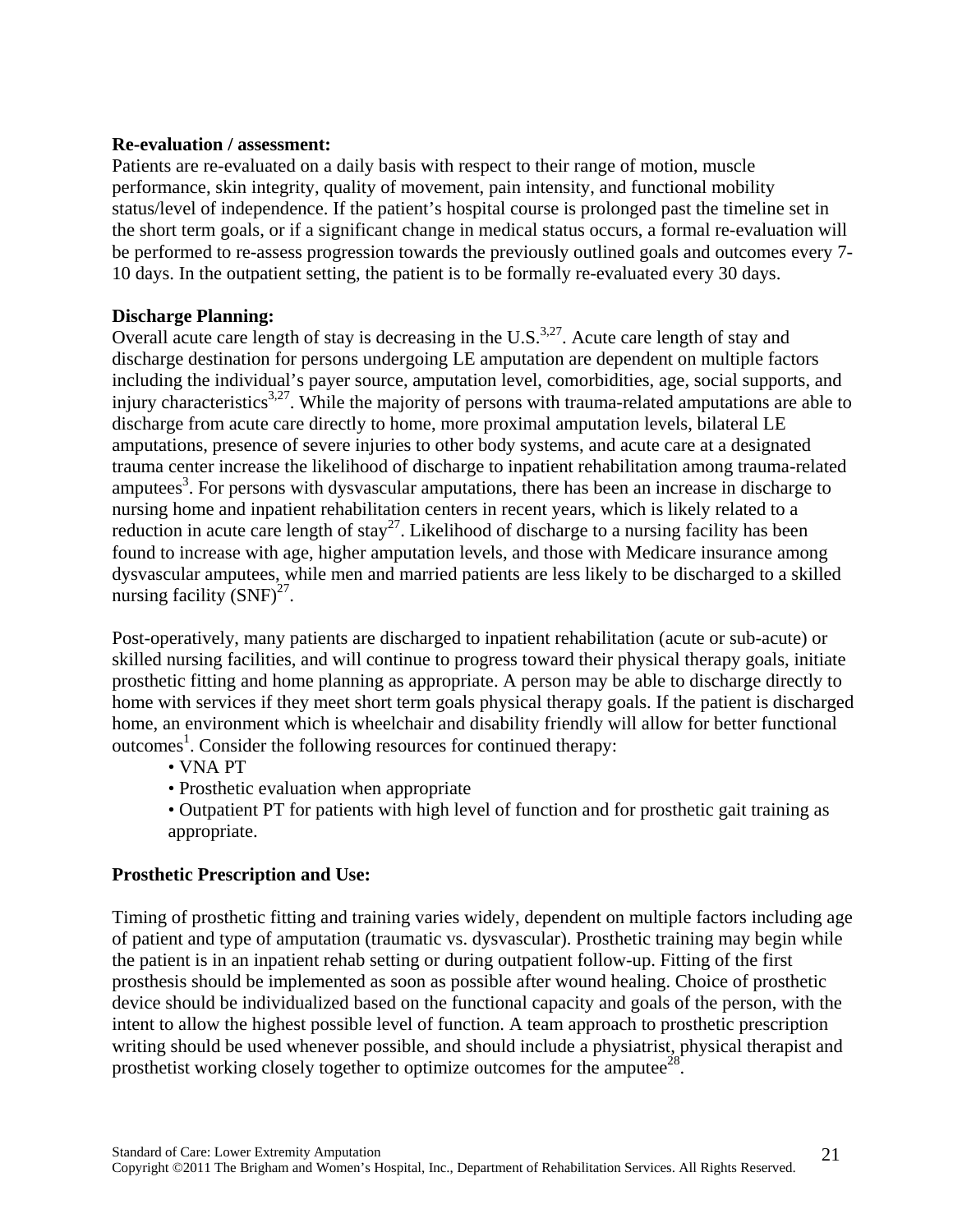Ideally the prosthesis should restore function with a minimal amount of energy expenditure<sup>29</sup>. Oxygen consumption increases approximately 33% for the transtibial amputee, and nearly doubles for the transfemoral amputee<sup>28</sup>. Due to the increasing cardiopulmonary demands with more proximal or bilateral amputations, the level of amputation has a direct effect on successful prosthetic rehabilitation in the older patient<sup>29</sup>.

Prosthetic limb choices have increased dramatically over the past several years $\delta$ , but the basic components remain the same for all LE prosthetic devices: a foot, pylon, socket, suspension system and, if appropriate, a knee mechanism.

- Prosthetic Feet: The foot (or terminal device) serves as a shock absorber and provides a stable weight-bearing surface<sup>28</sup>. A variety of prosthetic feet are currently available, ranging from the simple SACH foot to the sophisticated energy storing and multiaxis function of some feet<sup>8</sup>.
- Suspension System: The prosthetic socket may be suspended in a number of ways including various cuffs and sleeves, which hold to socket onto the residual limb. Suction is often a feature, which contributes to reliable suspension of the socket. Another type of popular suspension system involves a pin on the bottom of a liner, which inserts and locks into a pinhole at the bottom of the socket $^{28}$ .
- Sockets and Liners: Sockets are custom made by obtaining a negative impression of the residual limb in plaster and made of plastic materials such as polyester resin<sup>8</sup>. Sockets for individuals with a transtibial amputation may be patellar tendon bearing (PTB), which offers areas of weight-bearing pressure and relief, or total surface bearing (TSB), which distributes pressure more equally throughout the residual  $\text{limb}^4$ . Sockets for individuals with a transfemoral amputation generally include the quadrilateral socket, named for its' square appearance in the transverse plane, and ischial-containment socket, which has a wider anteroposterior (AP) dimension and narrower mediolateral (ML) dimension<sup>4</sup>. Liners allow for total contact between the residual limb and prosthetic socket, and may be added or taken off dependent on daily edema changes in the residual limb.
- Prosthetic Knees: Can have a single axis or be poly-centric<sup>8</sup>. Most basic prosthetic knee has a locking mechanism that is manually applied to provide stability in the stance phase, with more advanced options including a weight activated brake or a fluid controlled cylinder<sup>8</sup>. To control limb displacement during swing phase options are available and include friction, springs, and fluid resistance<sup>8</sup>. Electric controllers for the timing and amount of fluid resistance (the C-Leg) results in a less effortful and safer gait pattern<sup>8</sup>.

For persons undergoing hip disarticulation or external hemipelvectomy, the skeletal structure and soft tissue available for prosthetic weight bearing are significantly compromised and result in an increased incidence of skin breakdown<sup>30</sup>. Lower extremity prosthetics for these patients' will include a hip socket and prosthetic hip joint. Prosthetic sockets for external hemipelvectomy encase the abdominal cavity and provide hard walls that protect and compress the abdominal viscera so that these areas may accept weight-bearing, and may extend superiorly to the tenth rib to allow additional vertical loading<sup>4</sup>. The hip disarticulation socket encloses the ischial tuberosity and gluteal muscles for weight bearing, extends over the ilium to provide suspension, and also encases the opposite pelvis to assist in mediolateral trunk stability<sup>4</sup>. The prosthetic hip joint in the hip disarticulation prosthesis is attached to the socket anteriorly, which causes the weight line to fall posterior to the hip and anterior to the knee, to assist hip and knee extension, and also to allow the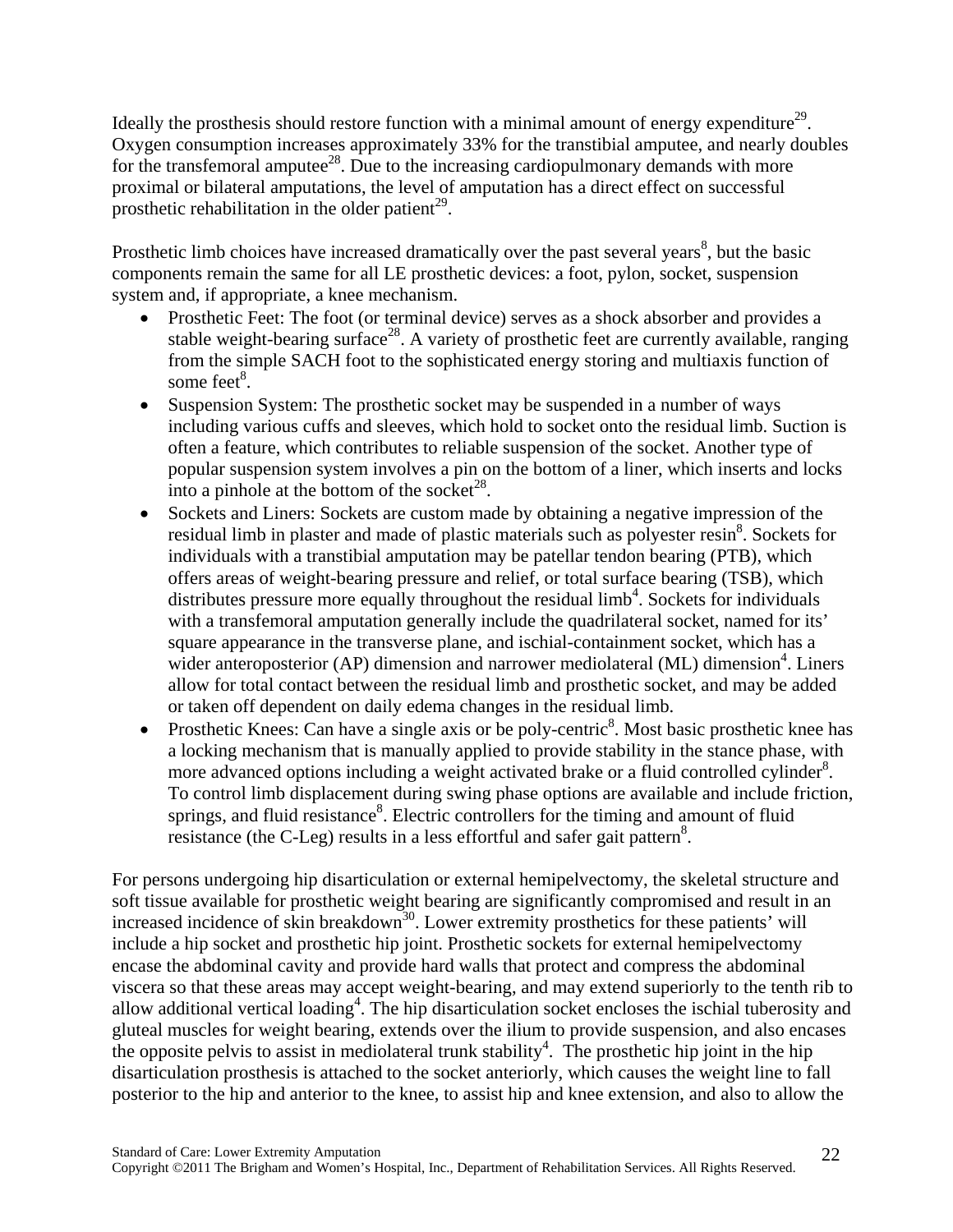patient to  $s$ it<sup>4</sup>. Rejection rates for lower-limb prostheses are generally highest at these most proximal levels of amputation<sup>4</sup>.

Once appropriate, the patient with a LE amputation should ideally be able to use a prosthesis during most of the day. Upon initiation of ambulation activities with a prosthesis, skin problems may develop, and should be anticipated in patients with PVD and/or DM. Any abrasion, maceration or blister mandates immediate discontinuation of prosthesis use, and the physician and prosthetist should be notified<sup>11</sup>. Initially, the patient should wear the prosthesis for up to 15 minutes, followed by skin inspection and a 15 minute rest period with a shrinker or elastic wrap in place to avoid residual-limb edema<sup>4</sup>. This schedule of 15 minutes wear/15 minutes rest should be followed during the first few days of prosthesis training, and advanced as tolerated<sup>4</sup>.

**Author: Reviewers:**  March, 2011 Debbie Canoa, PT

Wes Congdon, PT Melanie Parker, PT Alisa Finkel, PT Roya Ghazinouri, PT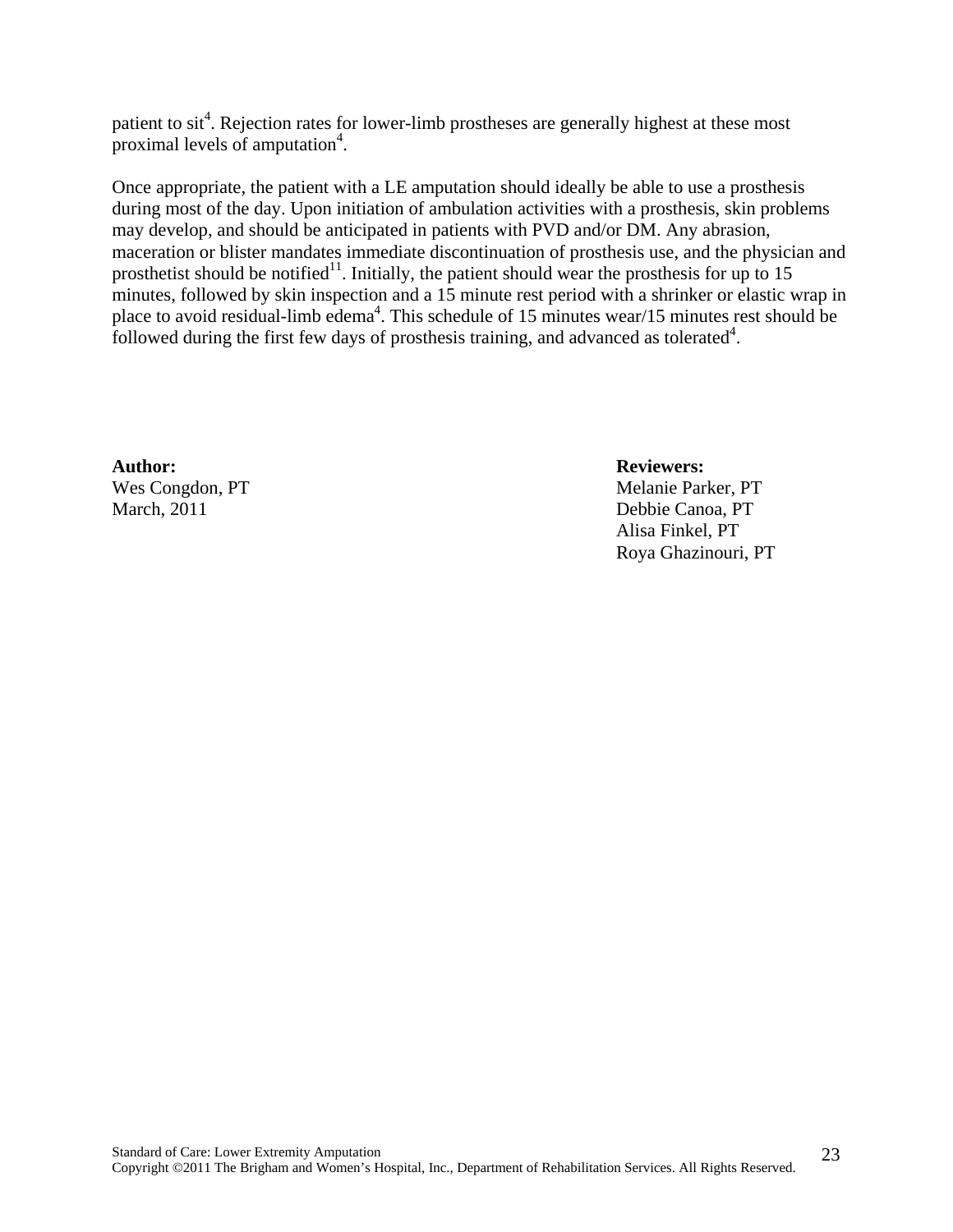## **Appendix I: LE amputee Exercise Program**

| • Lie on back.<br>. Place a pillow or ball between your thighs.<br>· Try to squeeze your thighs together.<br><b>Special Instructions:</b><br>Do Not Hold Breath.<br>Perform 1 set of 10 Repetitions, once a day.<br>Hold exercise for 10 Seconds.                         |
|---------------------------------------------------------------------------------------------------------------------------------------------------------------------------------------------------------------------------------------------------------------------------|
| AK sidelying hip lift up                                                                                                                                                                                                                                                  |
|                                                                                                                                                                                                                                                                           |
| • Lie on your uninvolved leg<br>· Bend knee slightly, for support.<br>• Lift your residual limb upward, towards ceiling.<br>• Keep hip straight.<br>Perform 3 sets of 20 Repetitions, once a day.<br>Rest 1 Minute between sets.<br>Perform 1 repetition every 4 Seconds. |
|                                                                                                                                                                                                                                                                           |

# **A: AKA Initial Therapeutic Exercise Program**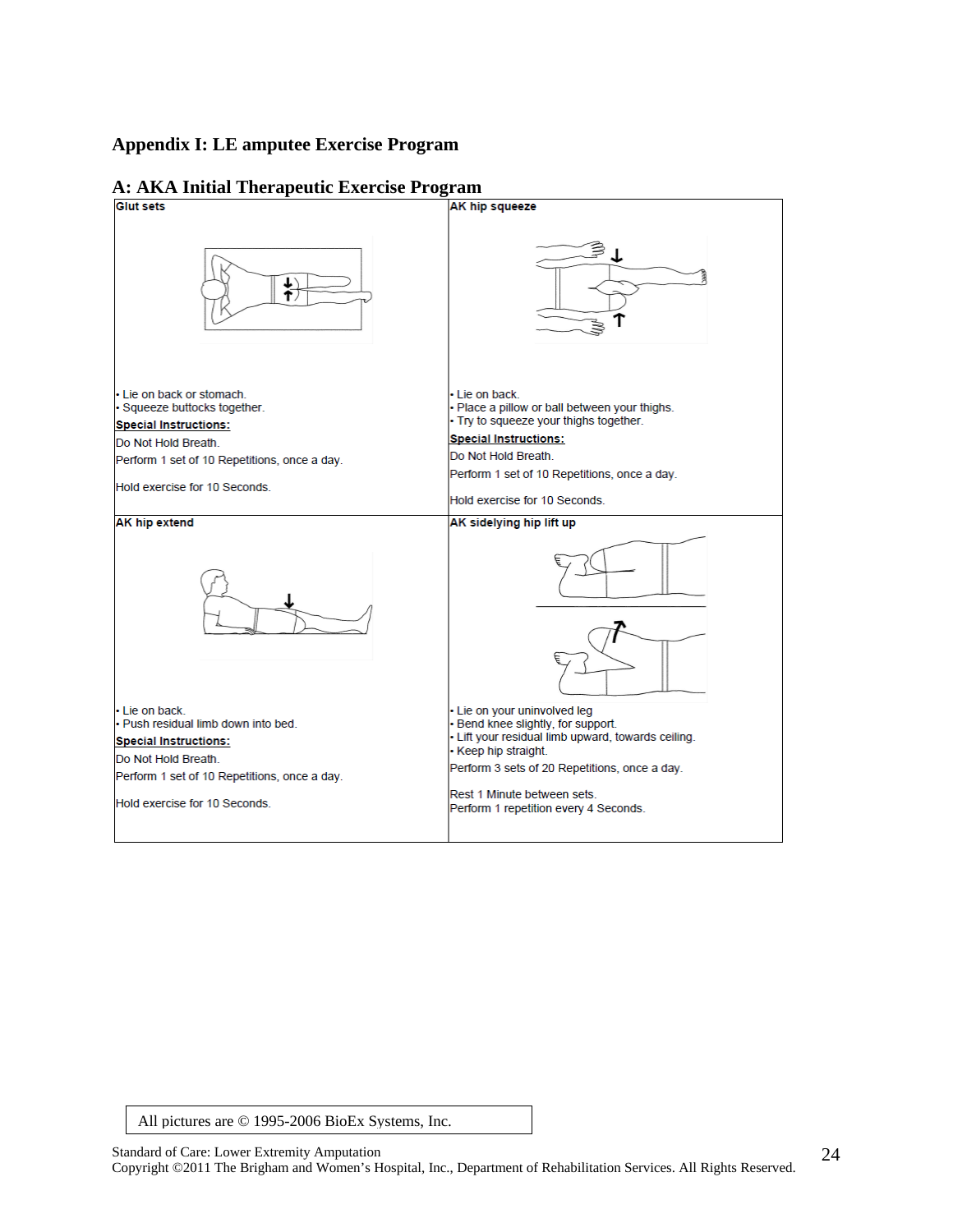| AK hip lift up                                                                                                                                                                           | AK hip extend stretch                                                                                                                                                                                                                                         |
|------------------------------------------------------------------------------------------------------------------------------------------------------------------------------------------|---------------------------------------------------------------------------------------------------------------------------------------------------------------------------------------------------------------------------------------------------------------|
|                                                                                                                                                                                          |                                                                                                                                                                                                                                                               |
| • Lie on back<br>- Lift your residual limb as high as possible.<br>Perform 3 sets of 20 Repetitions, once a day.<br>Rest 1 Minute between sets.<br>Perform 1 repetition every 4 Seconds. | · Lie face down<br>• Keep residual limb straight in line with trunk.<br>· To achieve more stretch, place a towel roll or pillow under end<br>of residual limb.<br>Perform 1 set of 4 Repetitions, twice a day.<br>Use Towel.<br>Hold exercise for 20 Seconds. |
| AK prone hip extend                                                                                                                                                                      | <b>AK bridge</b>                                                                                                                                                                                                                                              |
|                                                                                                                                                                                          |                                                                                                                                                                                                                                                               |
| • Lie on stomach.<br>- Lift your residual limb off bed as high as possible.<br>- Return to start position.                                                                               | • Lie on back.<br>• Bend knee of uninvolved leg.<br>· Lift buttocks up, off floor, keeping hips level.<br>· Return to start position.                                                                                                                         |
| <b>Special Instructions:</b>                                                                                                                                                             | Perform 3 sets of 20 Repetitions, once a day.                                                                                                                                                                                                                 |
| Do not arch low back.                                                                                                                                                                    |                                                                                                                                                                                                                                                               |
| Perform 3 sets of 20 Repetitions, once a day.<br>Rest 1 Minute between sets.<br>Perform 1 repetition every 4 Seconds.                                                                    | Rest 1 Minute between sets.<br>Perform 1 repetition every 4 Seconds.                                                                                                                                                                                          |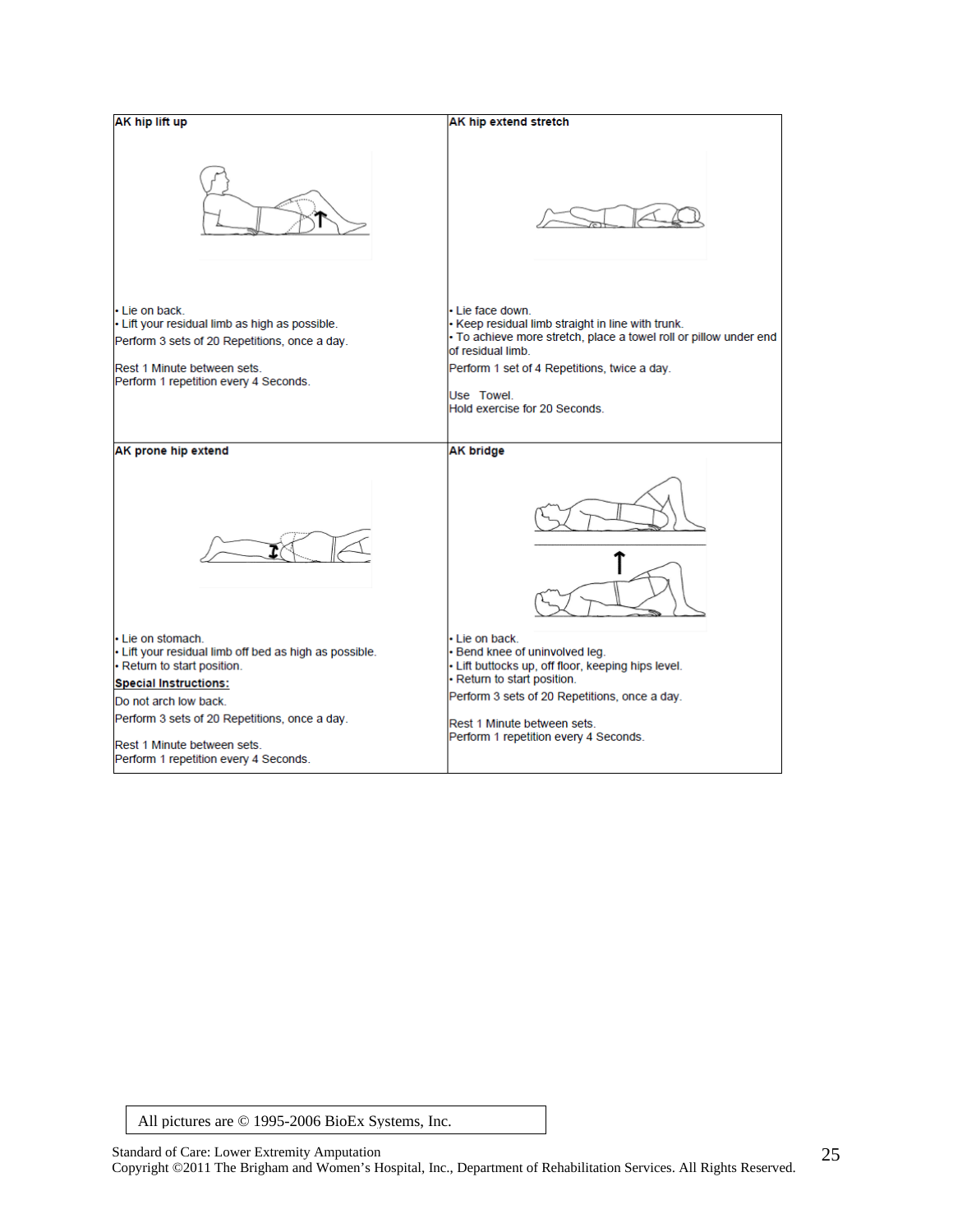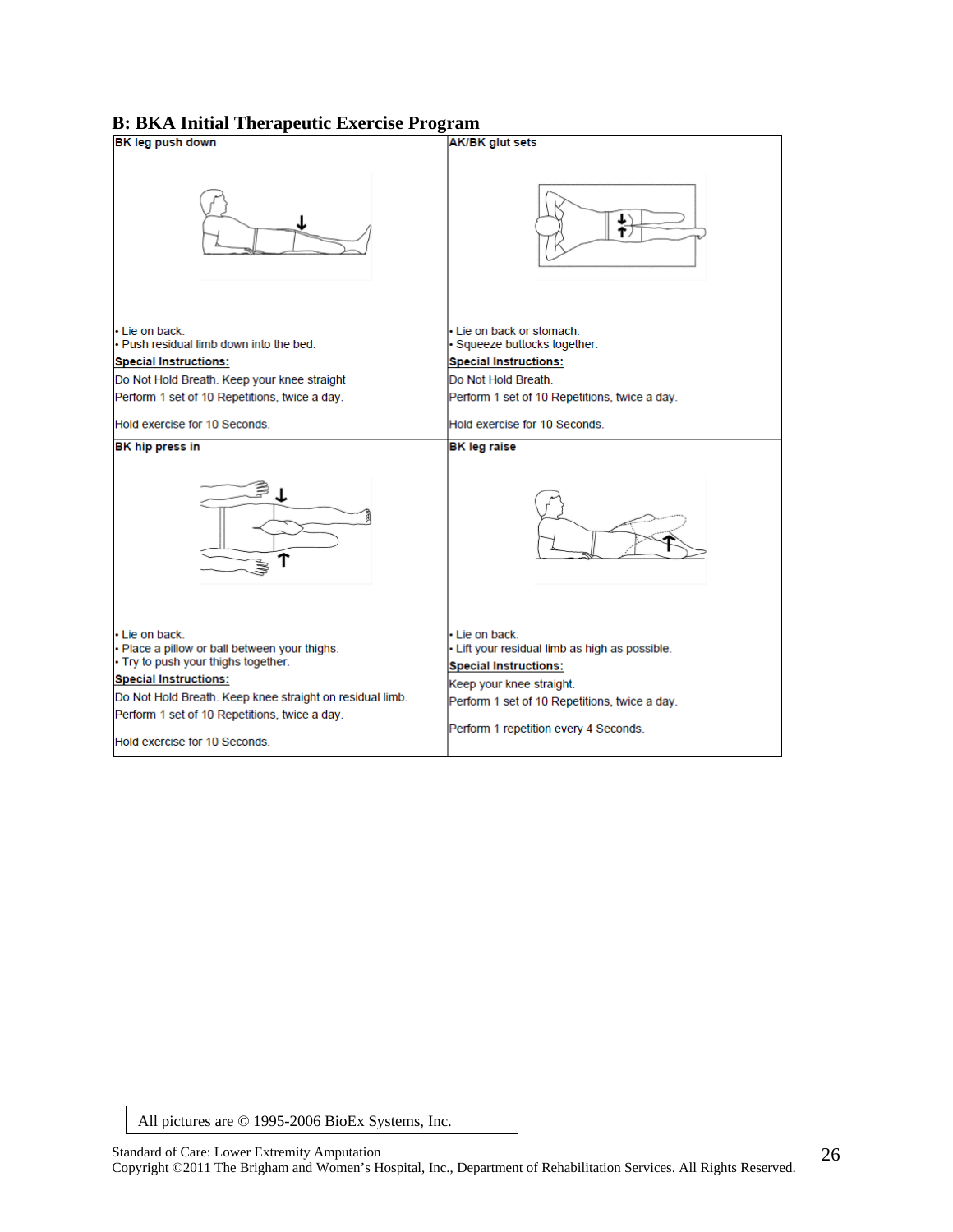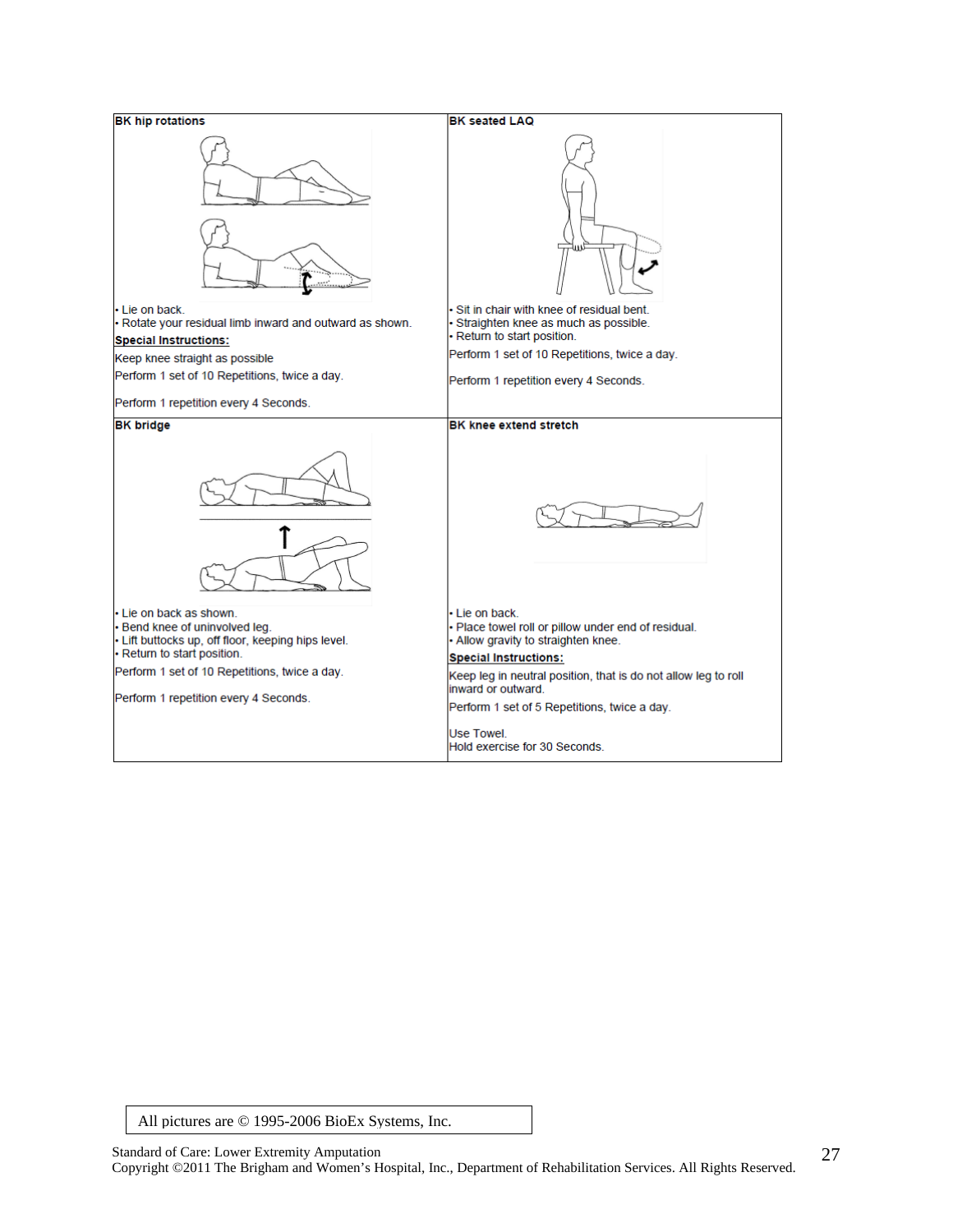# **Appendix II: Limb Wrapping Techniques**

**Below Knee Amputation Limb Wrapping**: (With patient instructions)

1. Hold bandage facing up and toward you as shown. Begin at outside as shown.



2. Unroll bandage diagonally down, behind and around limb.

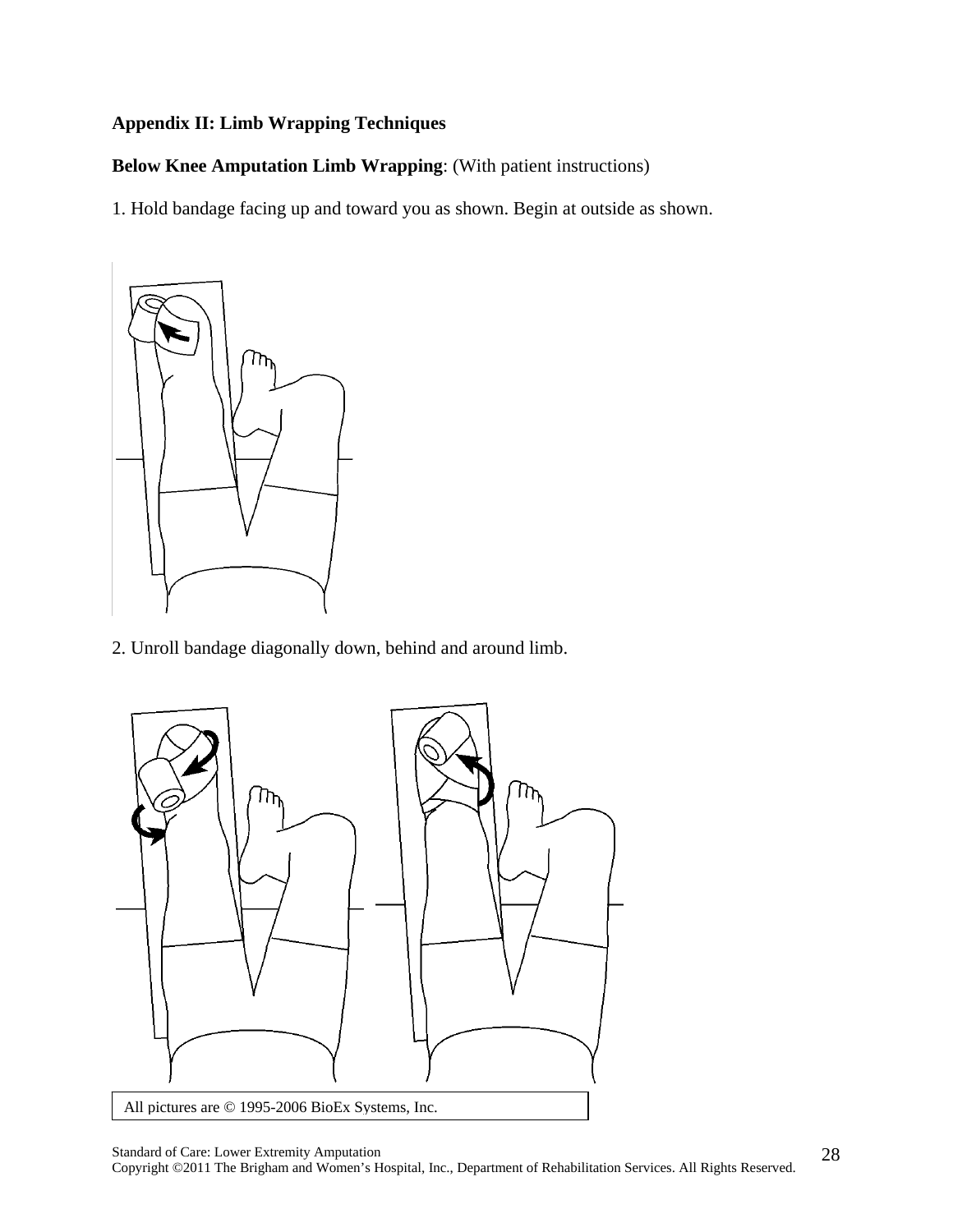3. Use figure of eight wraps until all the skin is covered.



4. To prevent bandage from slipping, bring it up above the knee and back down, then secure to another layer with paper tape. Do not use safety pins or clips.

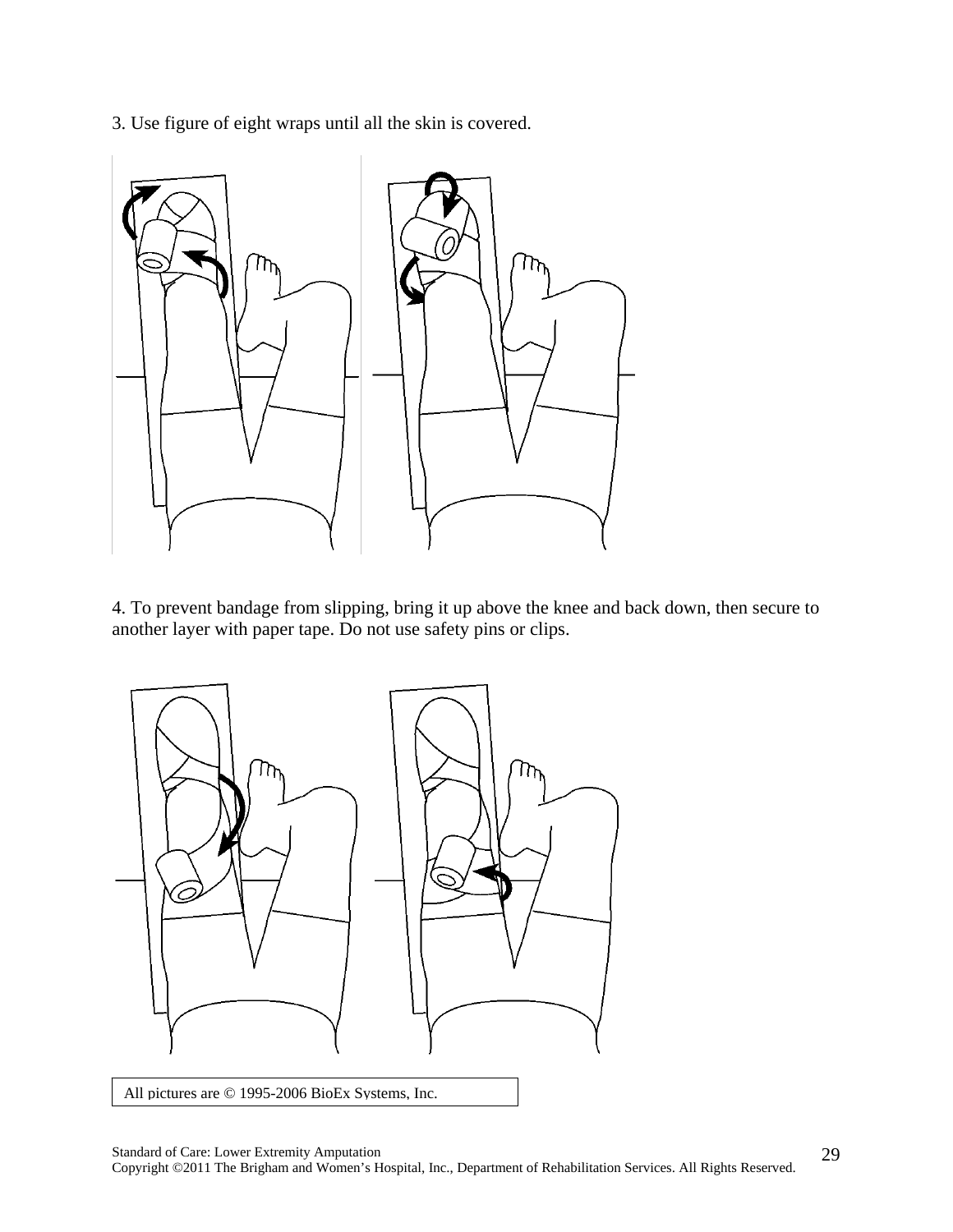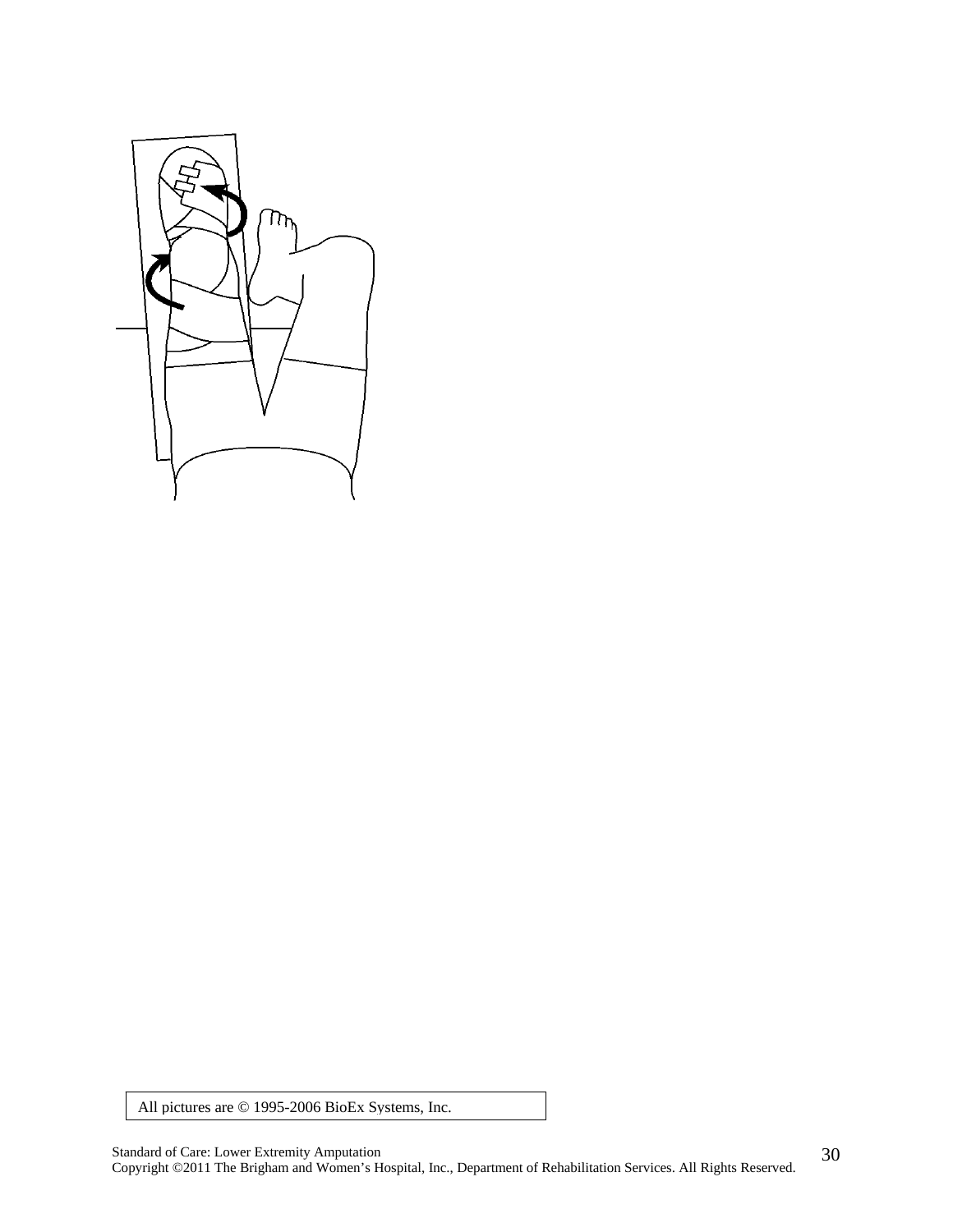**Above Knee Amputation Limb Wrapping**: (with patient instructions)

1. Begin with bandage with the roll facing up and toward you.



2. Unroll the bandage diagonally down the inside of thigh, around the back to the outside, bringing it around to the outside. Cross over the end to hold in place.



All pictures are © 1995-2006 BioEx Systems, Inc.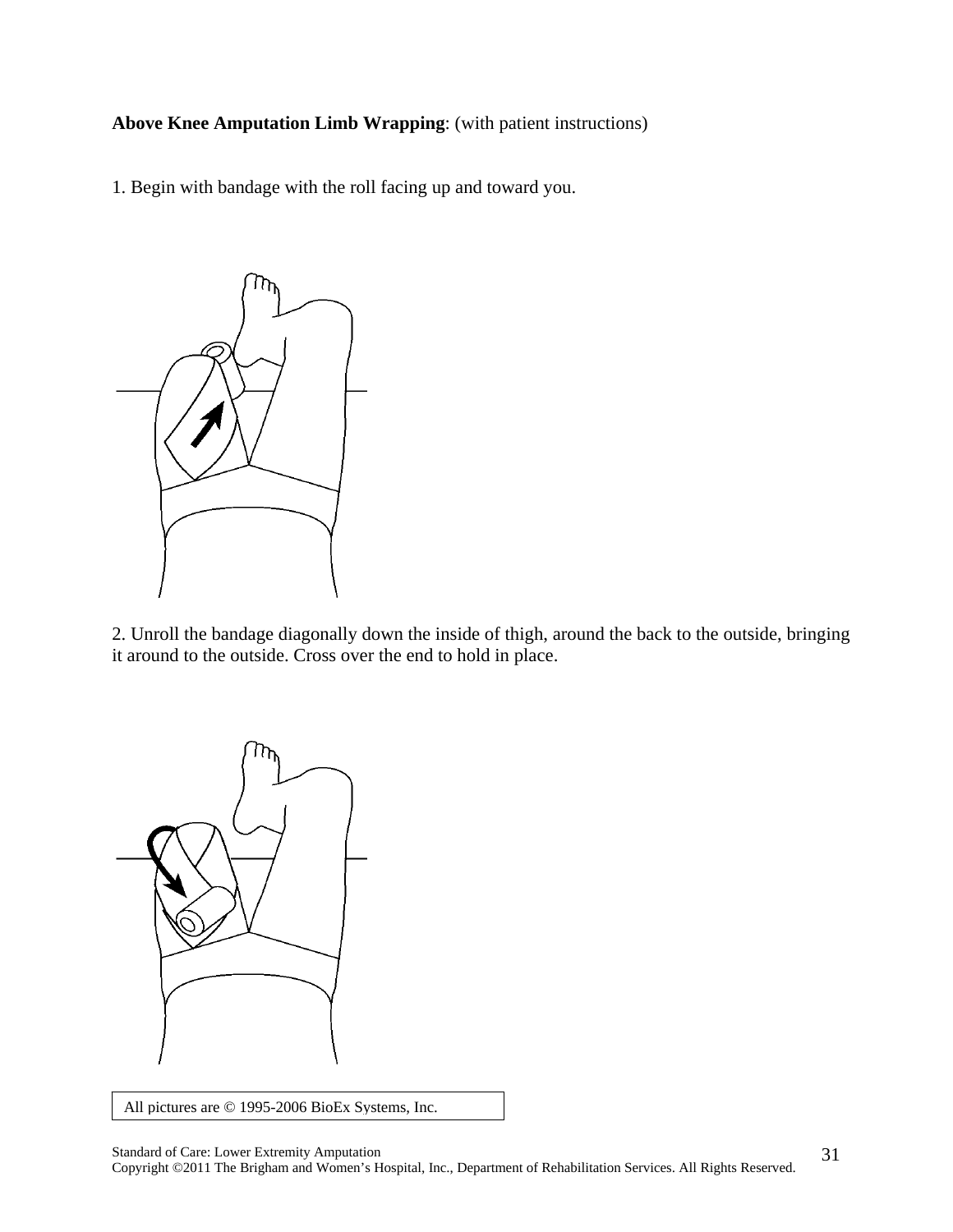3. Continue up and around over hip and behind waist.



4. Proceed back to limb with figure-of-eight turns, overlapping the first wrap.

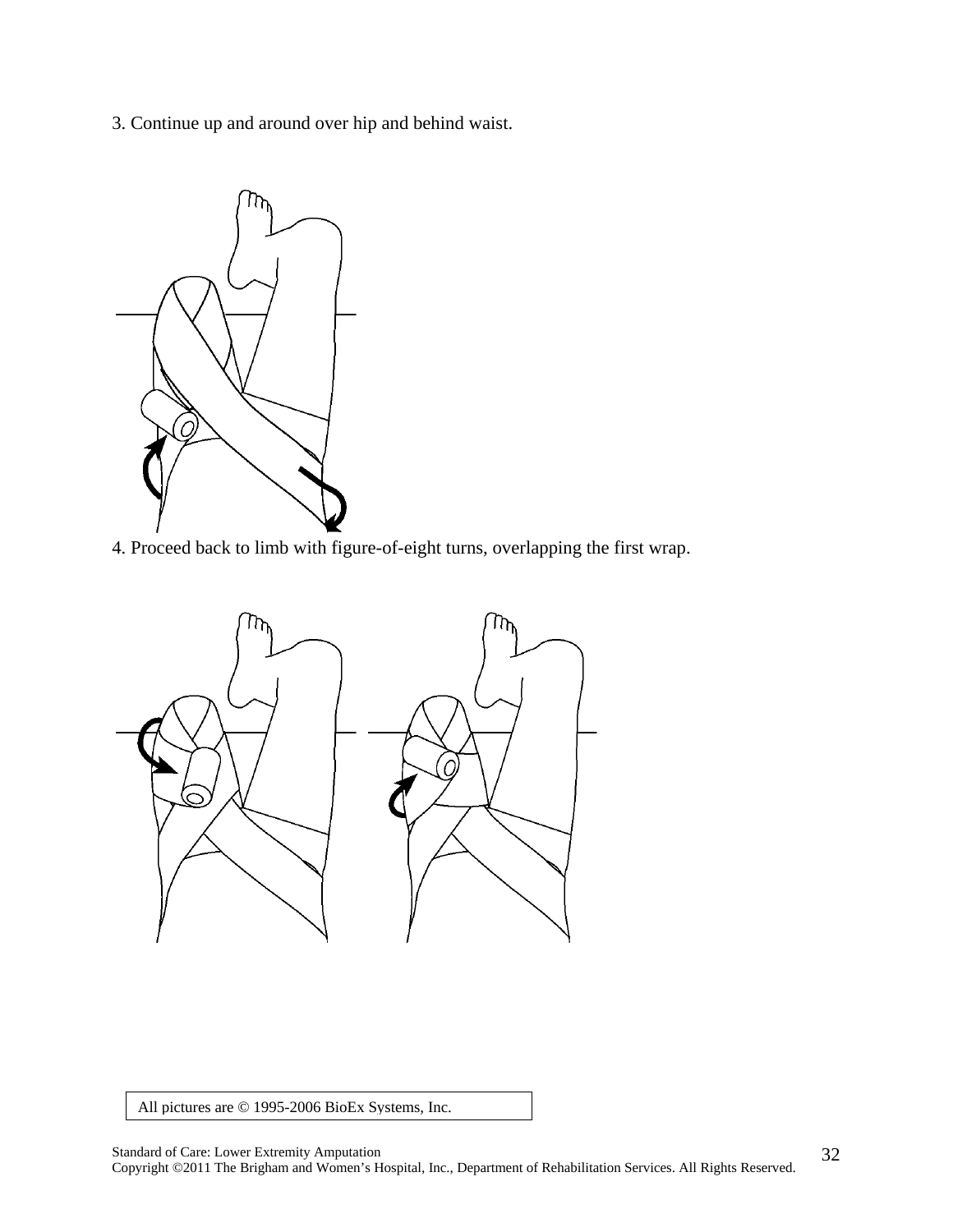5. Continue in this pattern, ensuring all the skin is covered. Use a second bandage if needed. Secure the final end with paper tape. Do not use safety pins or clips.

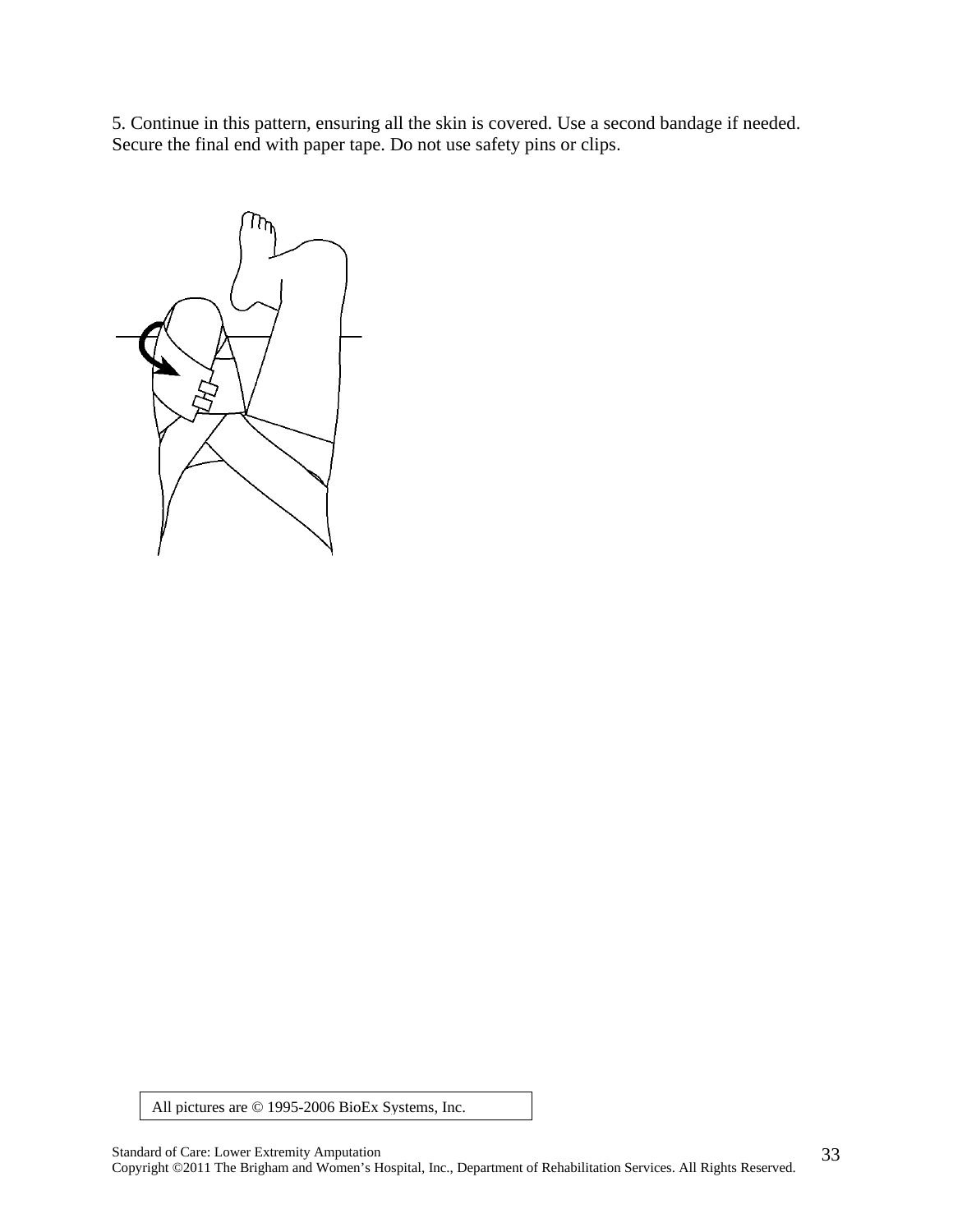#### **Appendix III: Online amputee support groups and resources**

**Amputee Coalition of America**: Comprehensive website from an organization intended to "reach out to and empower people affected by limb loss to achieve their full potential through education, support and advocacy, and to promote limb loss prevention". Site includes information for new amputees, children with amputations, financial help/funding, advocacy, peer support and prosthetics.

http://www.amputee-coalition.org/

**Amputee Online**: Amputee support group which operates both within the US and on an international level. Web site is designed primarily to help out amputees on a peer to peer basis. Site includes general information, prosthetic components, phantom pain and sensation information, as well as sport and recreation resources/links. www.amputee-online.com

**American Amputee**: The American Amputee Foundation is a non-profit organization which includes a national resource directory for amputees and people with disabilities. This site provides information both on the national and local level and is designed to empower readers with information and education to help them find the best services possible tailored to meet their specific needs.

www.americanamputee.org/

Site includes a state-by-state comprehensive list of support and resource groups throughout the U.S. and contact information http://www.americanamputee.org/sopport-groups.html

Standard of Care: Lower Extremity Amputation Copyright ©2011 The Brigham and Women's Hospital, Inc., Department of Rehabilitation Services. All Rights Reserved.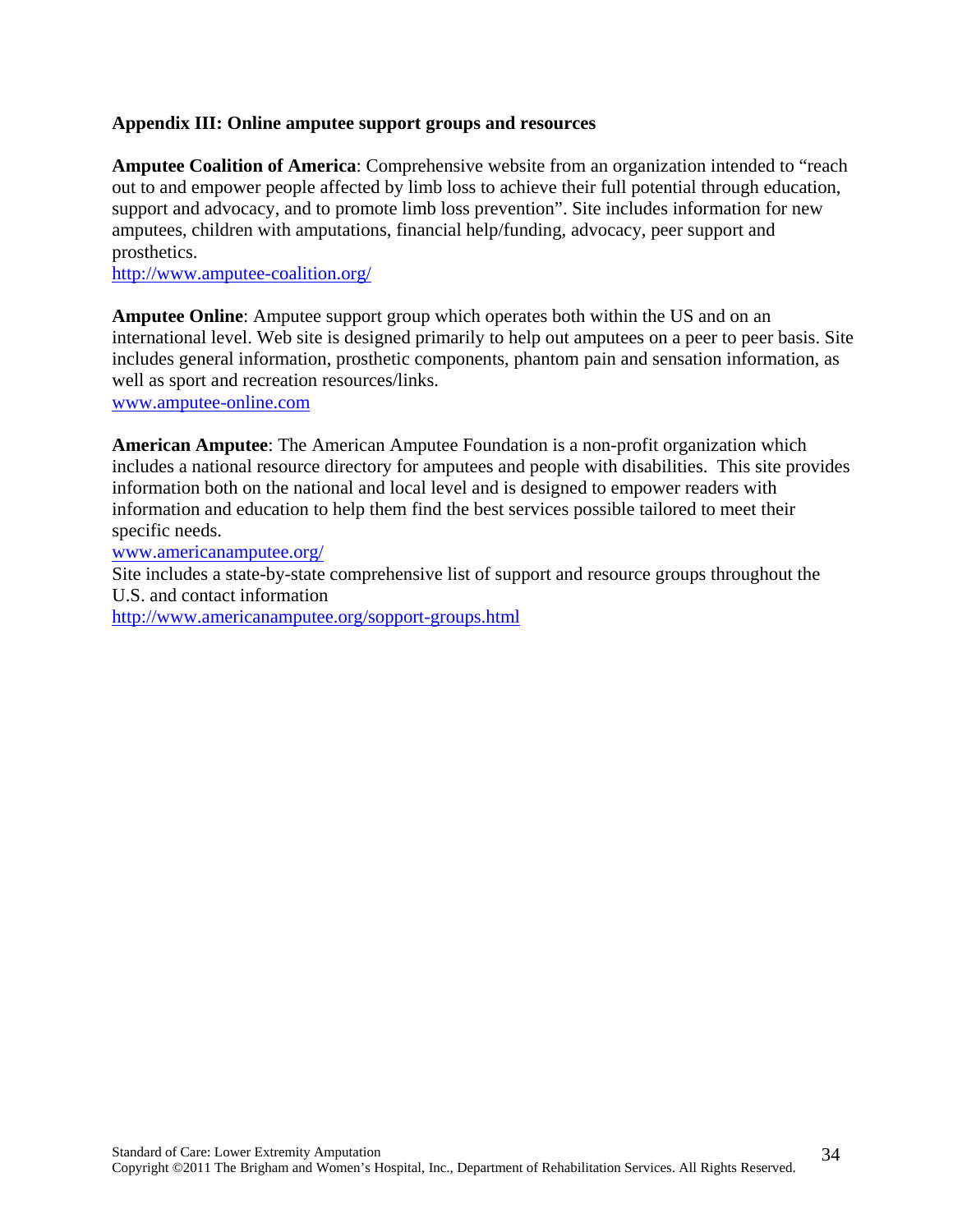## **Appendix IV: Amputee Mobility Predictor scoring: Definitions for the MFCL**  Classification<sup>19</sup>

| K-Level 0 | Does not have the ability or potential to ambulate or transfer safely with or without<br>assistance, and a prosthesis does not enhance quality of life or mobility.                                                                                                                            |
|-----------|------------------------------------------------------------------------------------------------------------------------------------------------------------------------------------------------------------------------------------------------------------------------------------------------|
| K-Level 1 | Has the ability or potential to use a prosthesis for transfers or ambulation in level<br>surfaces at a fixed cadence. Typical of the limited and unlimited household<br>ambulator.                                                                                                             |
| K-Level 2 | Has the ability or potential for ambulation with the ability to transverse low-level<br>environmental barriers such as curbs, stairs, or uneven surfaces. Typical of the<br>limited community ambulatory.                                                                                      |
| K-Level 3 | Has the ability or potential for ambulation with variable cadence. Typical of the<br>community ambulatory who has the ability to transverse most environmental<br>barriers and may have vocational, therapeutic, or exercise activity that demands<br>prosthetic use beyond simple locomotion. |
| K-Level 4 | Has the ability or potential for prosthetic ambulation that exceeds basic ambulation<br>skills, exhibiting high impact, stress, or energy levels. Typical of the prosthetic<br>demands of the child, active adult, or athlete.                                                                 |

NOTE: K is the arbitrary letter assigned by HCFA to this classification system.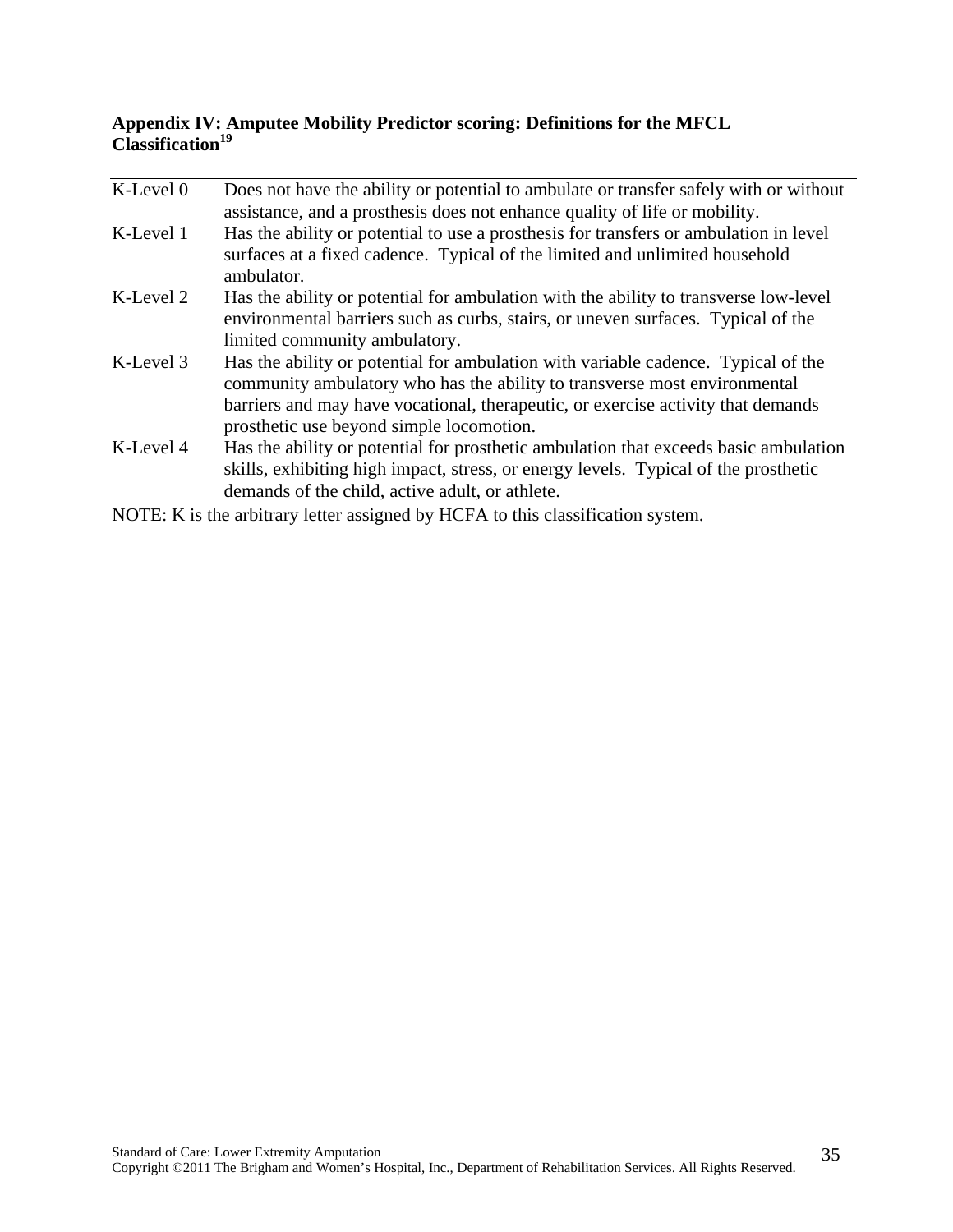# **Appendix V: Amputee Mobility Predictor (AMP) scoring form<sup>19</sup>**

#### **Amputee Mobility Predictor Questionnaire**

Initial instructions: Testee is seated in a hard chair with arms. The following maneuvers are tested with or without the use of the prosthesis. Advise the person of each task or group of tasks prior to performance. Please avoid unnecessary chatter throughout the test. Safety first, no task should be performed if either the tester or testee is uncertain of a safe outcome. The Right Limb is:  $\circledcirc$  PF  $\circledcirc$  TT  $\circledcirc$  KD  $\circledcirc$  TF  $\circledcirc$  HD  $\circledcirc$  intact. The Left Limb is:  $\circledcirc$  PF  $\circledcirc$  TT  $\circledcirc$  KD  $\circledcirc$  TF  $\circledcirc$  HD  $\circledcirc$ 

intact.

| 1. Sitting balance: sit forward in a chair with arms                                | Cannot sit upright independently for 60s                    | $=0$ |  |
|-------------------------------------------------------------------------------------|-------------------------------------------------------------|------|--|
| folded across chest for 60s.                                                        | Can sit upright independently for 60s                       | $=1$ |  |
| 2. Sitting reach: reach forward and grasp the ruler.                                | Does not attempt                                            | $=0$ |  |
| (Tester holds ruler 12in beyond extended arms                                       | Cannot grasp or requires arm support                        | $=1$ |  |
| midline to the sternum.)                                                            | Reaches forward and successfully grasps item                | $=2$ |  |
| 3. Chair to chair transfer: 2 chairs at 900. Pt may                                 | Cannot do or requires physical assistance                   | $=0$ |  |
| choose direction and use their upper extremities.                                   | Performs independently, but appears unsteady                | $=1$ |  |
|                                                                                     | Performs independently, appears to be steady and safe       | $=2$ |  |
| 4. Arises from a chair: ask pt to fold arms across                                  | Unable without help (physical assistance)                   | $=0$ |  |
| chest and stand. If unable, use arms or assistive                                   | Able, uses arms/assist device to help                       | $=1$ |  |
| device.                                                                             | Able, without using arms                                    | $=2$ |  |
| 5. Attempts to arise from a chair (stopwatch ready):                                | Unable without help (physical assistance)                   | $=0$ |  |
| if attempt in no. 4was without arms then ignore                                     | Able requires $>1$ attempt                                  | $=1$ |  |
| and allow another attempt without penalty.                                          | Able to rise 1 attempt                                      | $=2$ |  |
| 6. Immediate standing balance (first 5s): begin                                     | Unsteady (staggers, moves foot, sways)                      | $=0$ |  |
| timing immediately.                                                                 | Steady using walking aid or other support                   | $=1$ |  |
|                                                                                     | Steady without walker or other support                      | $=2$ |  |
| 7. Standing balance (30s) (stopwatch ready): For                                    | Unsteady                                                    | $=0$ |  |
| items nos. 7 $\&$ 8, first attempt is without assistive                             | Steady but uses walking aid or other support                | $=1$ |  |
| device. If support is required, allow after first                                   | Standing without support                                    | $=2$ |  |
| attempt.                                                                            |                                                             |      |  |
| 8. Single-limb standing balance (stopwatch ready):                                  | Nonprosthetic side                                          |      |  |
| time the duration of single limb standing on both                                   | Unsteady                                                    | $=0$ |  |
| the sound and prosthetic limb up to 30s. Grade the                                  | Steady but uses walking aid or other support for 30s        | $=1$ |  |
| quality, not the time.                                                              | Single-limb standing without support for 30s                | $=2$ |  |
|                                                                                     | Prosthetic Side                                             |      |  |
| Sound side seconds                                                                  | Unsteady                                                    | $=0$ |  |
|                                                                                     | Steady but uses walking aid or other support for 30s        | $=1$ |  |
| Prosthetic side ____seconds                                                         | Single-limb standing without support for 30s                | $=2$ |  |
| 9. Standing reach: reach forward and grasp the                                      | Does not attempt                                            | $=0$ |  |
| ruler.(Tester holds ruler 12in beyond extended<br>$arm(s)$ midline to the sternum.) | Cannot grasp or requires arm support on assistive<br>device | $=1$ |  |
|                                                                                     | Reaches forward and successfully grasps item no<br>support  | $=2$ |  |
| 10. Nudge test (subject at maximum position #7):                                    | Begins to fall                                              | $=0$ |  |
| with feet as close together as possible, examiner                                   | Staggers, grabs, catches self, or uses assistive device     | $=1$ |  |
| pushes firmly on subject's sternum with palm of                                     | Steady                                                      | $=2$ |  |
| hand 3 times (toes should rise).                                                    |                                                             |      |  |

Content has been exerpted from Gailey RS, Roach KE, Applegate EB, et al. The amputee mobility predictor: an instrument to assess determinants of the lower-limb amputee's ability to ambulate. *Arch Phys Med Rehabil*. 2002;83(5):613-627.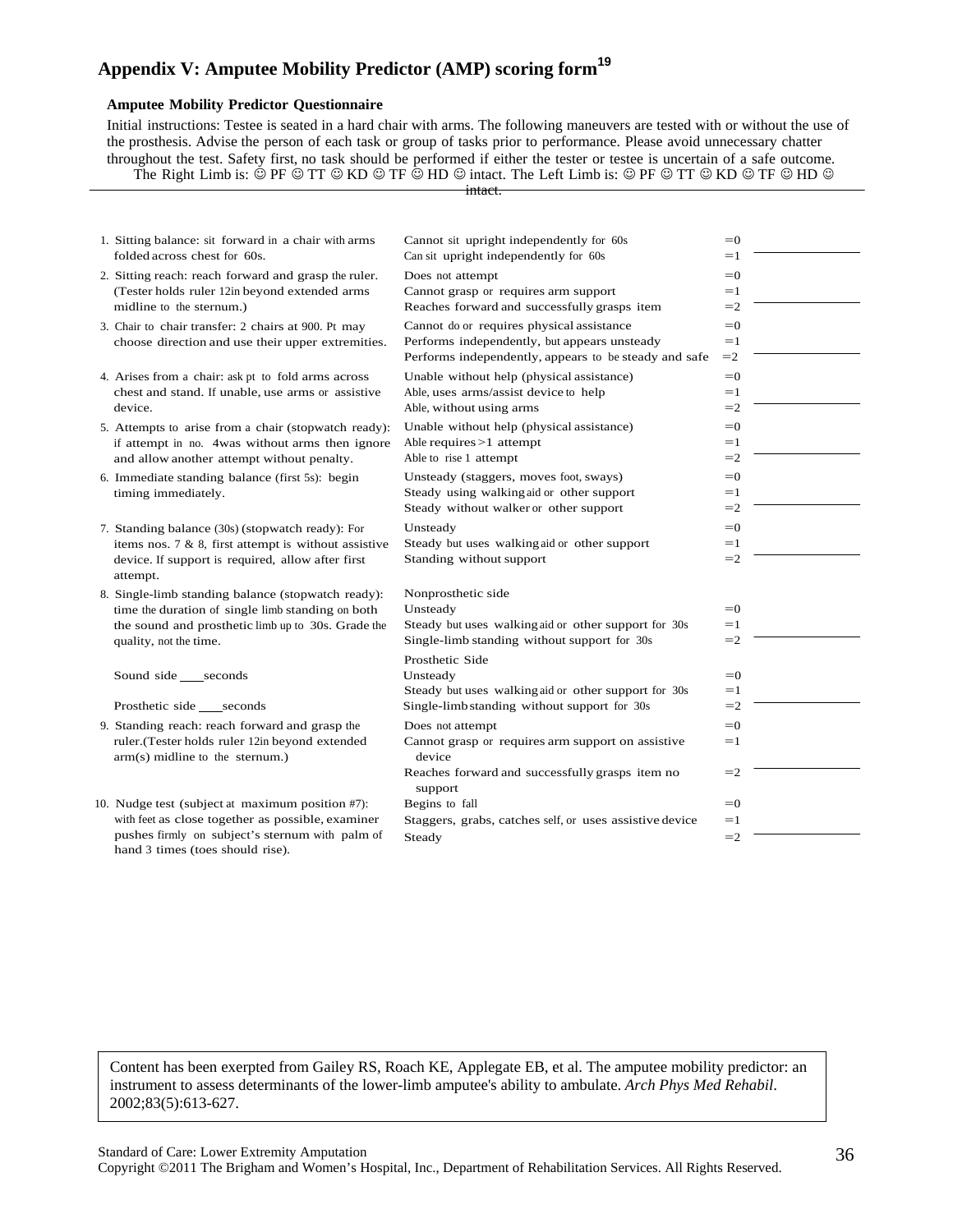|                      | TF, transfemoral; HD, hip disarticulation; Pt, patient.                                                  |                                                                            |                |                  |
|----------------------|----------------------------------------------------------------------------------------------------------|----------------------------------------------------------------------------|----------------|------------------|
|                      | <b>Date</b>                                                                                              | Abbreviation: PF, partial foot; TT, transtibial; KD, knee disarticulation; |                |                  |
|                      | Trial $\odot$ no prosthesis $\odot$ with prosthesis                                                      | Observer                                                                   |                |                  |
|                      |                                                                                                          | Total<br>Score /47                                                         |                |                  |
|                      |                                                                                                          | None                                                                       | $= 5$          |                  |
|                      | assistive device is mandatory.                                                                           | Crutches (axillary or forearm)<br>Cane (straight or quad)                  | $=$ 3<br>$=4$  |                  |
|                      | If testing without prosthesis use of appropriate                                                         | Walker                                                                     | $= 2$          |                  |
|                      | of an assistive device if used for 2 or more items.                                                      | Wheelchair                                                                 | $=$ 1          |                  |
|                      | 21. Assistive device selection: add points for the use                                                   | device<br>Bed bound                                                        | $= 0$          |                  |
|                      |                                                                                                          | Steps over step, does not hold onto the railing or                         | $=2$           |                  |
|                      |                                                                                                          | One step at a time, or must hold on to railing or device $= 1$             |                |                  |
|                      |                                                                                                          | Unsteady, cannot do                                                        | $= 0$          |                  |
|                      | involved omit and score as 0.                                                                            | device<br>Descending                                                       |                |                  |
|                      | rail. Safety first, if examiner feels that any risk in                                                   | Steps over step, does not hold onto the railing or                         | $=2$           |                  |
|                      | railing. Don't hesitate to permit pt to hold on to                                                       | One step at a time, or must hold on to railing or device $= 1$             |                |                  |
|                      | 20. Stairs (must have at least 2 steps): try to go up<br>and down these stairs without holding on to the | Ascending<br>Unsteady, cannot do                                           | $= 0$          |                  |
|                      |                                                                                                          | Steps over without interrupting stride                                     | $= 2$          |                  |
|                      | 4in. in height in the walking path.                                                                      | Catches foot, interrupts stride                                            | $=$ 1          |                  |
|                      | 19. Stepping over obstacle: place a movable box of                                                       | Cannot step over the box                                                   | $= 0$          |                  |
| cadence.)            | from slow to fast and fast to slow, varying                                                              | Symmetrical increase in speed in a controlled manner                       |                |                  |
|                      | safely as possible 4 times. (Speeds may vary                                                             | Asymmetrical increase in cadence controlled manner                         | $= 1$<br>$=2$  |                  |
|                      | 18. Variable cadence: walk a distance of 12ft fast as                                                    | Unable to vary cadence in a controlled manner                              | $= 0$          |                  |
|                      |                                                                                                          | No more than 3 continuous steps with or without<br>assistive aid           | $=2$           |                  |
|                      |                                                                                                          | Greater than 3 steps but completes task without<br>intervention            |                |                  |
|                      | 17. Turning: 1800 turn when returning to chair.                                                          | Unable to turn, requires intervention to prevent falling                   | $= 0$<br>$=$ 1 |                  |
|                      |                                                                                                          | Steps appear continuous                                                    | $=1$           |                  |
|                      |                                                                                                          | gait)                                                                      |                |                  |
| 16. Step continuity. |                                                                                                          | Stopping or discontinuity between steps (stop $\&$ go                      | $= 0$          | Prosthesis Sound |
|                      |                                                                                                          | Foot completely clears floor without marked deviation                      | $=1$           |                  |
|                      |                                                                                                          | Foot does not completely clear floor without deviation                     | $= 0$          |                  |
| b. Foot clearance    |                                                                                                          |                                                                            |                |                  |
|                      | deviation" is defined as extreme substitute<br>movements to permit clearing the floor.                   |                                                                            |                | Prosthesis Sound |
|                      | required or 2 scores (a $\& b$ ) for each leg. "Marked                                                   | Advances a minimum of 12in                                                 | $=1$           |                  |
|                      | of 12ft twice (up and back). Four scores are                                                             | Does not advance a minimum of 12in                                         | $= 0$          |                  |
|                      | 15. Step length and height: walk a measured distance                                                     | a. Swing foot                                                              |                |                  |
|                      | 14. Initiation of gait (immediately after told to "go").                                                 | Any hesitancy or multiple attempts to start<br>No hesitancy                | $=0$<br>$=1$   |                  |
|                      |                                                                                                          | Safe, smooth motion                                                        | $=2$           |                  |
|                      | and sit. If unable, use arm or assistive device.                                                         | Uses arms, assistive device, or not a smooth motion                        | $=1$           |                  |
|                      | 13. Sitting down: ask pt to fold arms across chest                                                       | Unsafe (misjudged distance, falls into chair)                              | $=0$           |                  |
|                      |                                                                                                          | Performs independently (without help from object or<br>person)             | $=2$           |                  |
|                      | off the floor placed midline 12in in front of foot).                                                     | Performs with some help (table, chair, walking aid, etc)                   | $=1$           |                  |
|                      | 12. Picking up objects off the floor (pick up a pencil                                                   | Unable to pick up object and return to standing                            | $=0$           |                  |
|                      | is required grade as unsteady.                                                                           | Steady without any use of assistive device                                 | $=1$           |                  |
|                      | 11. Eyes closed (at maximum position #7): if support                                                     | Unsteady or grips assistive device                                         | $=0$           |                  |

Content has been exerpted from Gailey RS, Roach KE, Applegate EB, et al. The amputee mobility predictor: an instrument to assess determinants of the lower-limb amputee's ability to ambulate. *Arch Phys Med Rehabil*. 2002;83(5):613-627.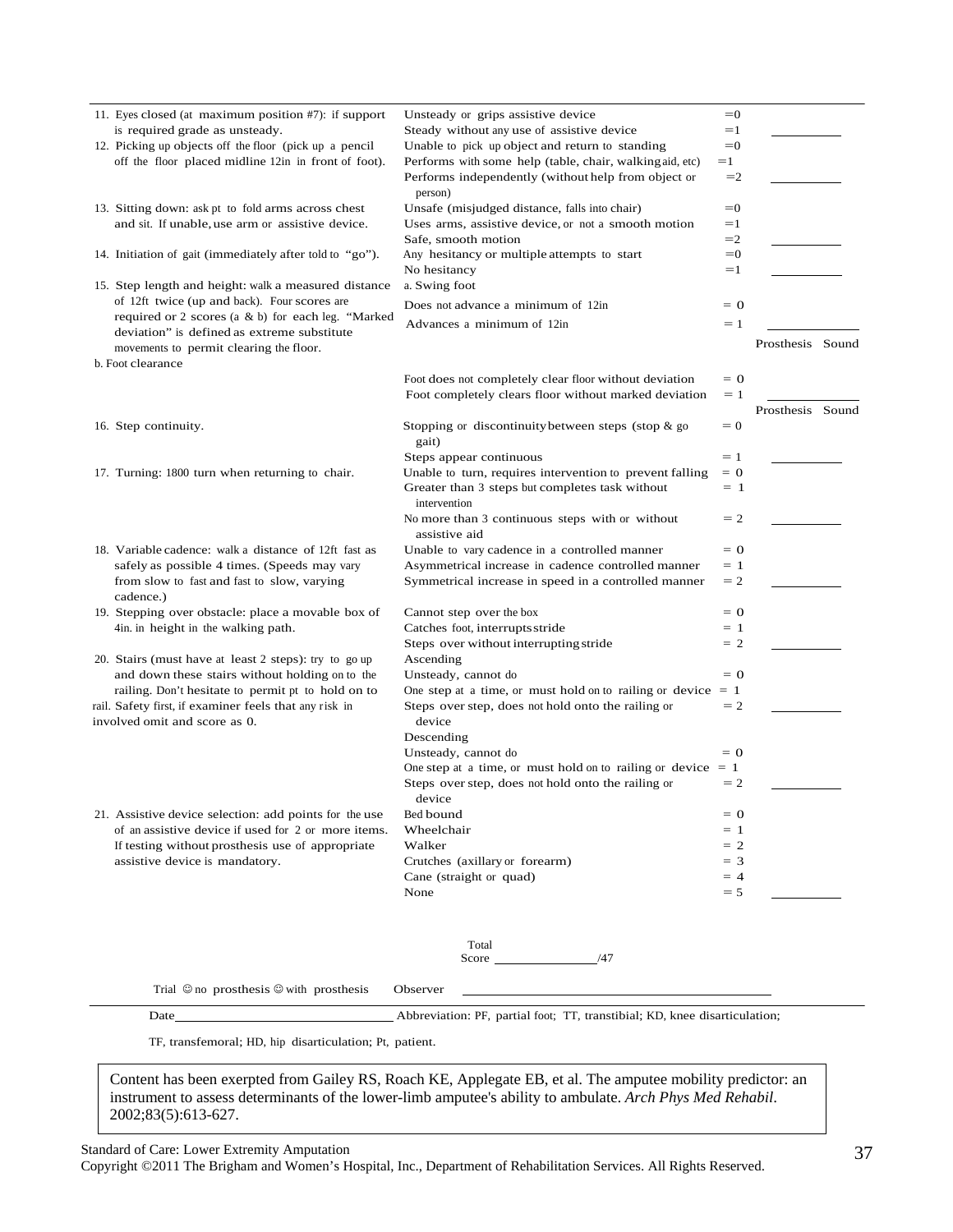## Appendix VI: Amputee Mobility Predictor (AMP) Testing Protocol<sup>19</sup>

The AMP testing protocol can be administered by a clinician, without an assistant. The average time required to administer the AMP or AMPnoPRO is less than 15 minutes and often less than 10 minutes for an experienced examiner. The necessary equipment for testing consists of the following: a stopwatch, 2 chairs, a 12-in ruler, a pencil, a 4-in high obstacle (preferably 18-24in long), and a set of stairs with 3 steps. A safety or gait belt is also suggested, along with the assistive device of the amputee's choosing. The AMPnoPRO eliminates question 8 because the task of standing on the prosthetic side is not possible. The use of an assistive device during testing is accounted for in the scoring system. The prosthesis wearer may use whatever assistive device he/she is most comfortable with whenever he/she requests it.

The following is an item-by-item description of the AMP testing and scoring procedure.

#### *Item 1: Sitting balance*

**Task:** The amputee subject sits upright in a chair; the patient's buttocks are slightly forward so that there is no support from the back of the chair and his/her arms are folded comfortably in the lap.

**Score 0:** The amputee subject cannot sit independently for 60 seconds or requires the observer's support or guarding.

**Score 1:** The amputee subject sits independently for 60 seconds and does not require support or guarding from the observer.

#### *Item 2: Sitting reach*

**Task:** Seated as in item 1, the amputee reaches forward and grasps a ruler held by the observer midline to the patient's sternum and 12 in beyond the patient's dominant hand or sound limb side (the patient's choice).

**Score 0:** Does not attempt the task or verbally refuses it because of fear or lack of confidence that he/she may complete the task

**Score 1:** Cannot grasp the ruler or requires arm support of either the chair or assistive device.

**Score 2:** Reaches forward and successfully grasps the ruler.

#### *Item 3: Chair to chair transfer*

**Task:** The amputee subject sits upright in an armless chair and is asked to transfer from 1 chair to another set at a 90° angle to the first. The amputee subject may choose direction to his/her amputated side or nonamputated side. Use of hands is permitted.

**Score 0:** Cannot transfer independently or requires physical assistance to complete the task.

**Score 1:** Performs independently, but appears unsteady or requires contact guarding.

**Score 2:** Performs independently, appears to be steady and safe.

#### *Item 4: Arises from a chair*

**Task:** The amputee subject sits upright and forward in a chair, arms folded comfortably across the chest. The observer asks the amputee subject to stand without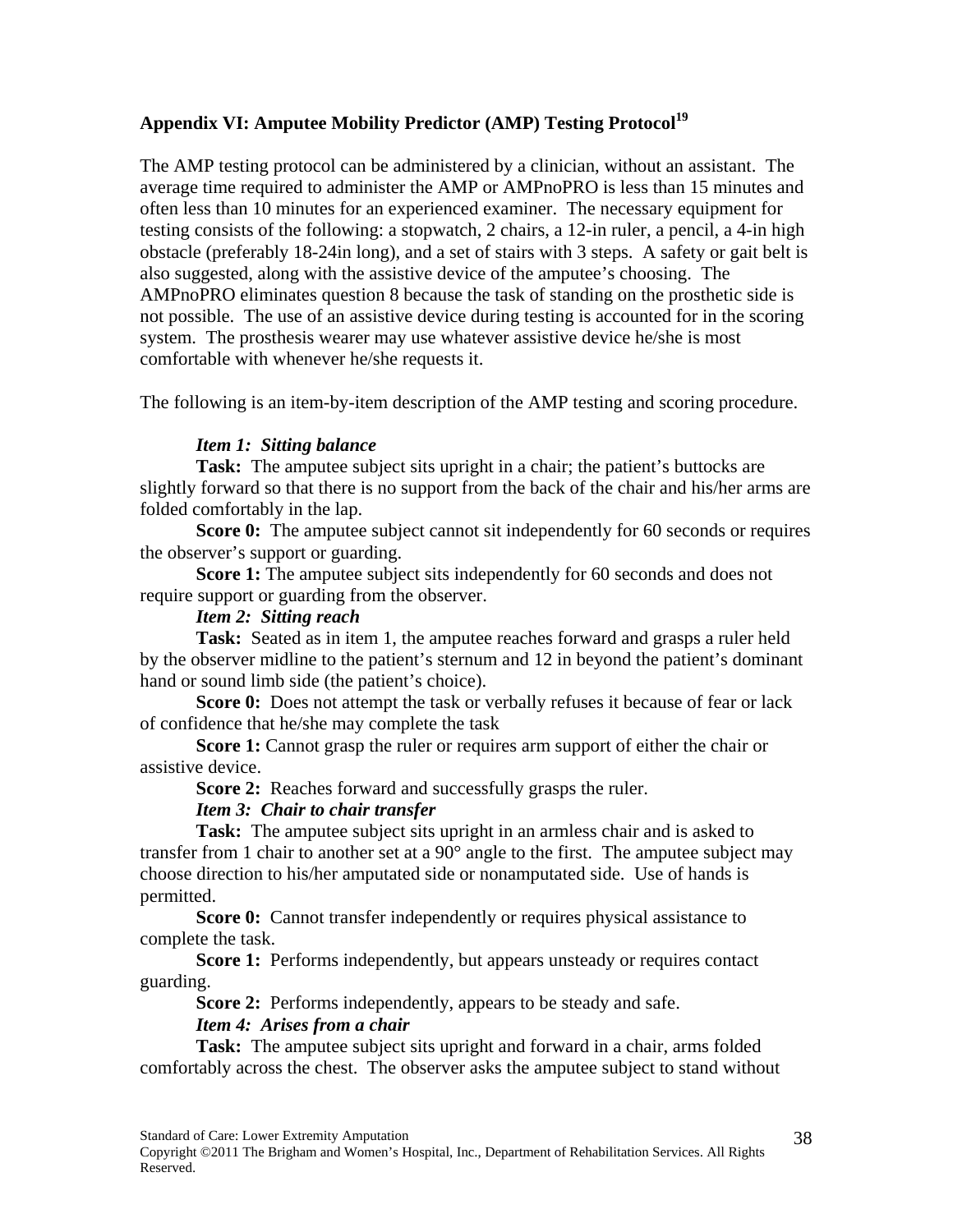using the arms for assistance unless it is necessary and then he/she may use the chair or assistive device.

**Score 0:** Unable to rise without physical assistance, this includes contact guarding.

**Score 1:** Able to rise but must use his/her arms, the chair, or an assistive device. **Score 2:** Able to rise without using arms; in other words, they stand hands free. *Item 5: Attempts to arise from a chair* 

**Task:** If the amputee subject attempted in item 4 to rise without using his/her arms but failed in that attempt to arise from the chair, then ignore item 4 and allow another attempt (item 5) without penalty. However, if the amputee subject has difficulty and requires additional attempts or physical assistance or guarding, he/she must be graded accordingly in item 5, with the following scores:

**Score 0:** Unable to arise without the help of physical assistance or contact guarding.

**Score 1:** Able to stand independently but requires more than 1 attempt to reach the standing position.

**Score 2:** Able to rise to standing in a single attempt.

#### *Item 6: Immediate standing balance*

**Task:** Have stopwatch ready and begin timing the first 5 seconds that transpire immediately after the amputee achieves upright standing posture in front of the chair, with or without support of an assistive device. Be sure to check that the amputee is not leaning against the chair with his/her legs.

**Score 0:** Unsteady posture causes amputee to stagger, move foot quickly in an attempt to maintain balance, or sway excessively. A steady posture with normal foot movement to adjust for comfortable standing is permitted without penalty.

**Score 1:** Able to attain a steady standing posture using a walking aid or other support such as a chair back that has been provided to assist with the testing task.

**Score 2:** Able to attain a steady standing posture without walker or other support. *Item 7: Standing balance* 

**Task:** standing balance is timed for 30 seconds by stopwatch. The first attempt is made without an assistive device. If during the task, the observer believes that an assistive device will help the amputee to stand safely, then repeat items 6 and 7 with an assistive device.

**Score 0:** The amputee subject is unsteady or unable to hold for 30 seconds a satisfactory upright posture that does not require contact guarding or support.

**Score 1:** Stands steady for 30 seconds but uses a walking aid or other support. **Score 2:** Stands for 30 seconds without assistive device or physical support.

## *Item 8: Single-limb standing balance*

**Task:** By using the stopwatch, the observer asks the amputee subject to stand first on the sound limb and then on the prosthesis for 30 seconds each. The observer grades the amputee's performance on both sides unless the amputee subject is being tested without a prosthesis, in which case scoring of the prosthetic side is ignored.

**Score 0:** If the amputee subject cannot show single-limb standing for 30 seconds even with an assistive device, the stance is considered unsteady.

**Score 1:** If the amputee subject grasps, even for a moment, a walking aid or requires other support, he/she is considered steady but requiring support.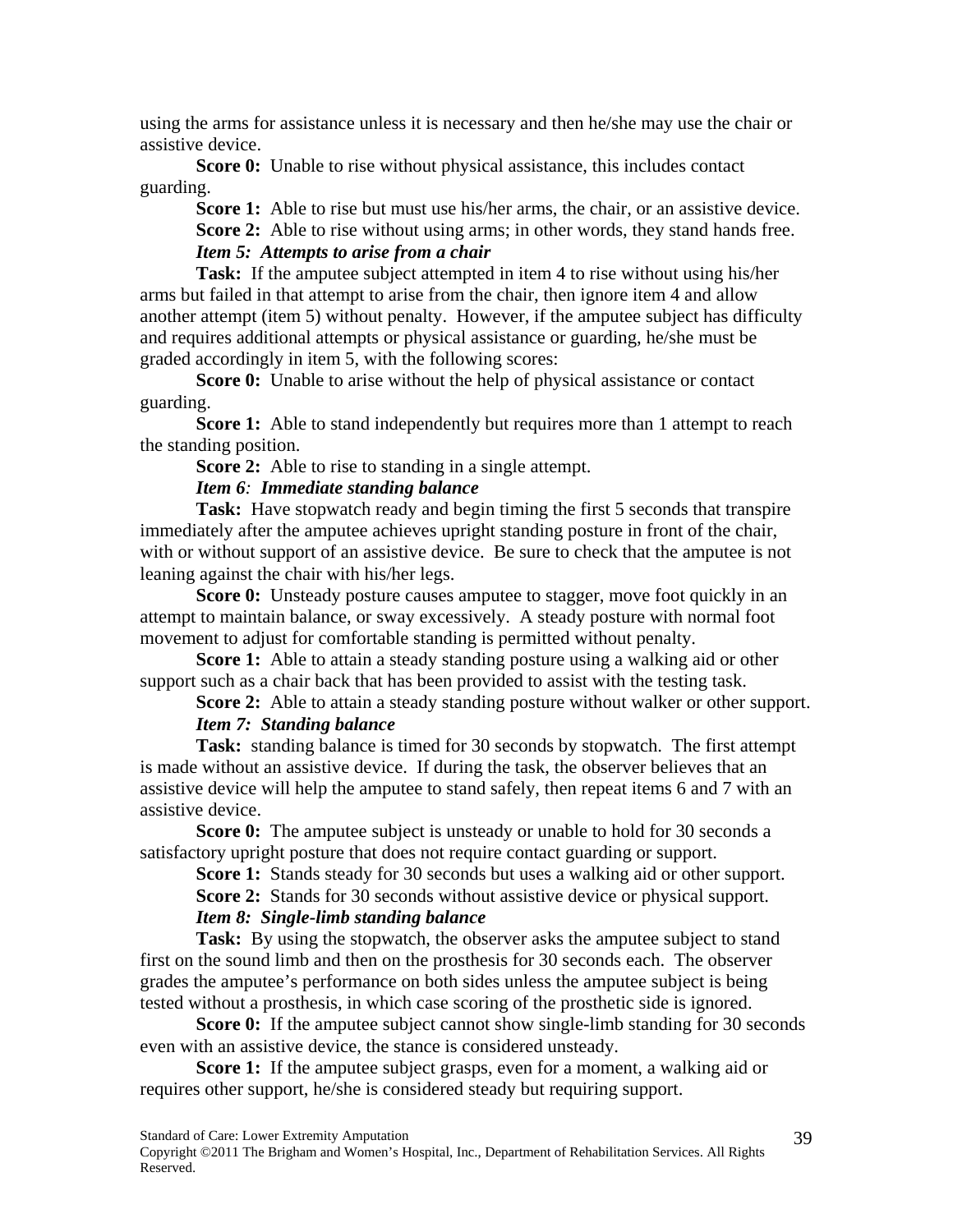**Score 2:** The amputee subject can maintain single-limb standing without support for 30 seconds.

#### *Item 9: Standing reach*

**Task:** The amputee subject stands with his/her feet 2 to 4in apart and reaches forward to grasp a ruler that is held by the observer midline to the amputee subject's sternum and 12in beyond his/her dominant hand or sound limb side (the amputee subject's choice). The amputee subject may not take a step forward, but may place the prosthetic limb in a position of comfort if the socket brim interferes with performance.

**Score 0:** Does not attempt the task or verbally refuses it because of fear or lack of confidence that he/she may complete the task.

**Score 1:** Cannot grasp the ruler or requires arm support from an assistive device. **Score 2:** Reaches forward and successfully grasps the ruler.

#### *Item 10: Nudge test*

**Task:** The amputee subject stands as comfortably possible with feet together; the examiner pushes firmly on subject's sternum with palm of hand 3 times, quickly, with a consistent pressure that would cause a body weight to move toward the heels but not typically cause a person to lose balance in a normal situation.

**Score 0:** The amputee subject begins to fall and requires the observer's assistance.

**Score 1:** The amputee subject cannot or will not stand without the use of the assistive device or he/she stands independently and when nudged staggers, grabs at support, or catches self.

**Score 2:** The amputee subject remains steady with independent standing free of assistive device.

#### *Item 11: Eyes closed*

**Task:** The amputee subject stands with his/her feet 2 to 4in apart. Stopwatch ready, the observer asks the amputee to close his/her eyes and maintain standing posture for 30 seconds.

**Score 0:** The amputee subject is unable to stand in a steady position for 30 seconds without using an assistive device.

**Score 1:** The amputee subject remains steady accomplishing independent standing without the use of an assistive device.

#### *Item 12: Picking up objects off the floor*

**Task:** The amputee subject stands with his/her feet 2 to 4in apart. The observer places a pencil (or similar object of same height) on the floor midline from the amputee subject and 12in from the toe of the amputee subject's shoe. The observer asks the amputee to pick up the object off the floor without moving his/her feet, knee straight, and (if safely possible) without using any support.

**Score 0:** The amputee subject cannot pick up the object and return to standing safely.

**Score 1:** The amputee subject performs the task with some support from an assistive device, chair, or person.

**Score 2:** The amputee subject performs the task without any help from object or person.

#### *Item 13: Sitting down*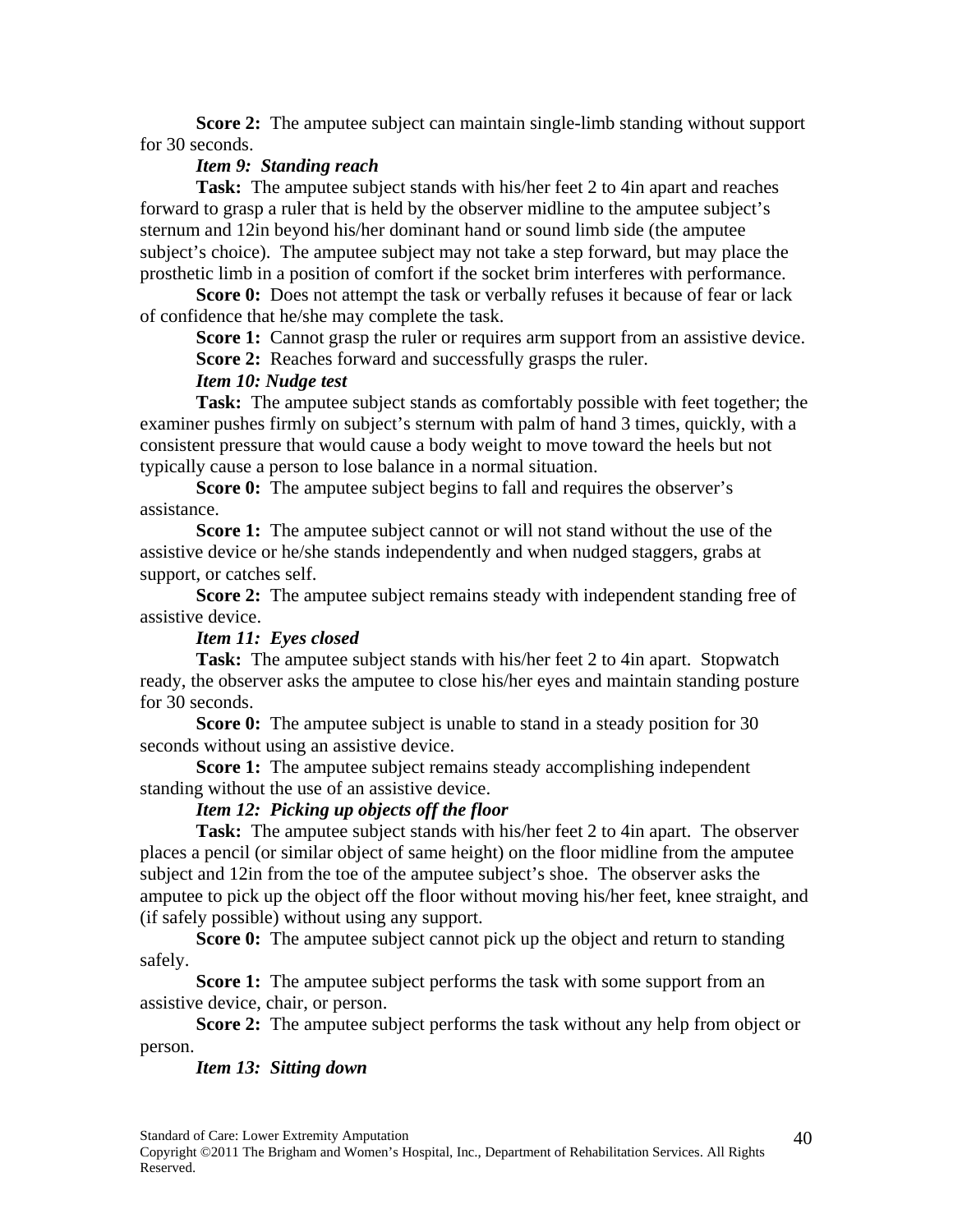**Task:** The examiner asks the subject to fold his/her arms across the chest and sit down in a controlled manner. If the amputee is unable to perform the task, or is unsure, the examiner suggests the amputee subject use his/her arms or an assistive device.

**Score 0:** The amputee subject misjudges distance to the chair, falls into the chair, or requires contact guarding and is scored as unsafe.

**Score 1:** The amputee subject chooses for security or necessity to use his/her arms or cannot sit in a smooth and controlled motion.

**Score 2:** The amputee subject sits in a safe, smooth, and controlled motion.

To ensure safe ambulation in items 14-20, walking aids are permitted and encouraged whether or not the amputee wears a prosthesis. Item 21 compensates for the decision to use an assistive device on the ambulation tasks.

#### *Item 14: Initiation of gait*

**Task:** From a standing posture with or without an assistive device, as the amputee prefers and the clinician determines to be safe, the amputee is asked to begin walking.

**Score 0:** The amputee subject shows hesitancy, makes multiple attempts to start, or appears to be consciously organizing in their minds the process of initiating walking beyond the cognition required for normal ambulation.

**Score 1:** The amputee starts walking with no hesitancy, with a smooth transition from standing to walking.

#### *Item 15: Step length and height*

**Task:** The amputee subject walks a measured distance of 12ft (3.66m) twice (up and back) for a total of 24ft (7.32m). Four scores are required, ie, 2 scores (a,b) for the left leg and 2 for the right. "Marked deviation" is defined as extreme substitute movements made to permit the foot to clear the floor.

a. Swing foot

**Score 0:** The leg does not advance a minimum of 12in. If ambulating without the prosthesis and with an assistive device, the same applies: the swing limb must advance a minimum of 12in.

**Score 1:** The swing advances a minimum of 12in, whether the prosthetic limb or the sound limb is being tested.

b. Floor clearance

**Score 0:** The foot does not completely clear floor with step or deviation. This description includes foot shuffling, sliding, and marked deviations such as circumduction that require significant substitution for clearing the floor.

Score 1: The foot completely clears floor without marked deviation

*Item 16: Step continuity* 

**Task:** As the amputee subject performs the task described in item 15, the examiner observes the quality of gait. Step continuity is defined as continuous steps that are that are devoid of hesitation (i.e., marked differences in step length that require adjustment for loss of balance between steps), and without difficulty maneuvering the assistive device sufficient to interrupt step continuity.

Score 0: The amputee exhibits stopping or discontinuity between steps that interrupts a smooth continuous gait.

**Score 1:** The amputee subject's steps appear to be continuous.

#### *Item 17: Turning*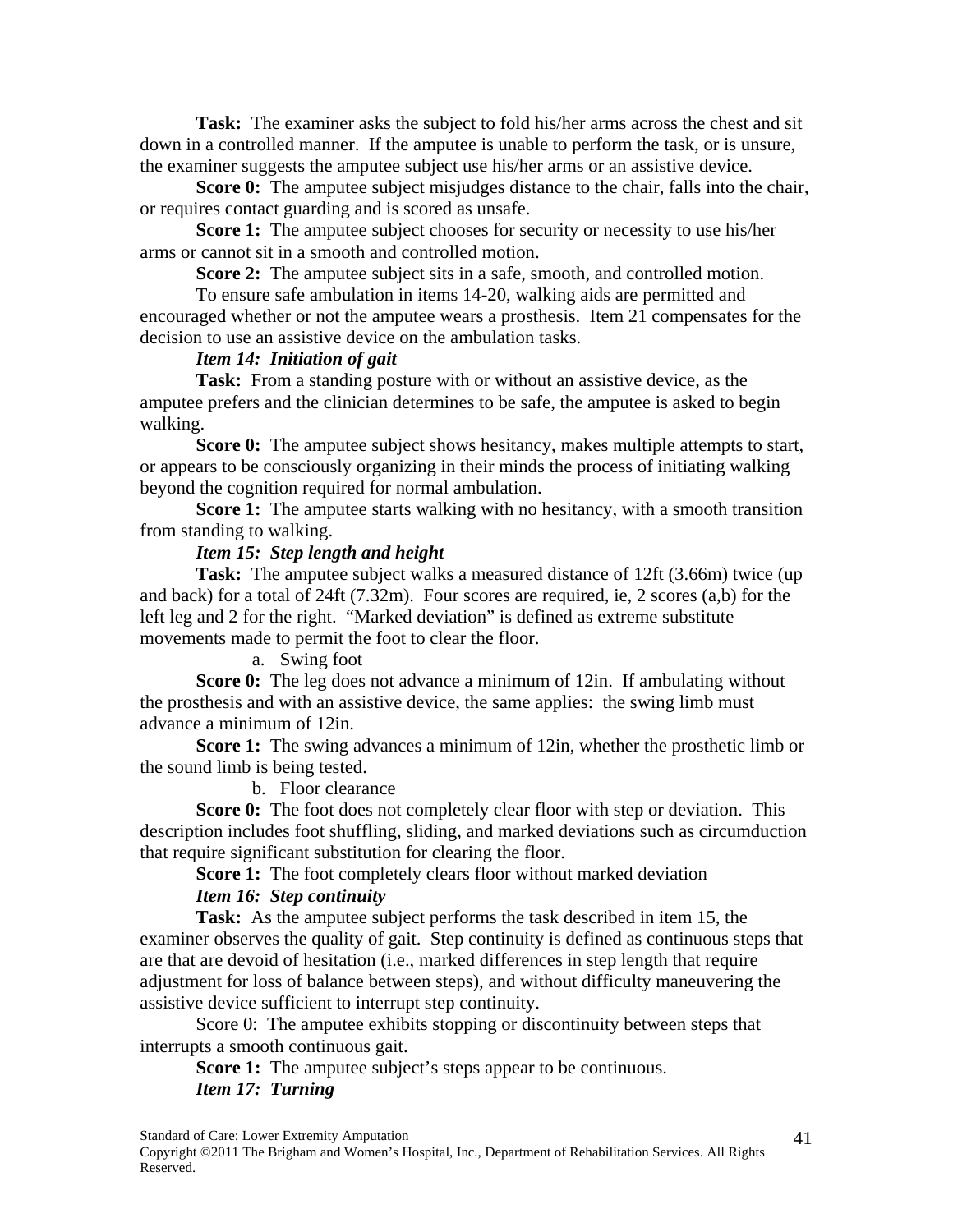**Task:** As the amputee subject completes the first 12ft of ambulation and turns to return to the chair, the examiner notes the quality of the movement.

**Score 0:** The amputee subject is unable to turn and therefore requires intervention such as contact guarding and verbal instructions in order not to fall.

**Score 1:** The amputee subject requires more than 3 steps to complete the task but requires no contact or verbal intervention.

**Score 2:** The amputee subject completes the task in 3 or fewer continuous steps, with or without an assistive aid.

#### *Item 18: Variable cadence*

**Task:** The examiner instructs the patient to walk a distance of 12ft fast as safely possible 4 times for a total of 48ft (14.63m). Speeds may vary from slow to fast and fast to slow, varying cadence. This task may also be completed with an assistive device although care must be taken that the patient is not extended beyond his/her capabilities.

**Score 0:** The patient is unable to vary cadence in a controlled manner.

**Score 1:** The patient asymmetrically increases his/her cadence in a controlled manner so that step length markedly differs between legs, and/or balance must be reestablished with each step.

**Score 2:** The patient symmetrically increases his/her cadence in a controlled manner so that step lengths are equal and balance is maintained.

## *Item 19: Stepping over obstacle*

**Task:** Place a movable, 4in high box or hurdle (length, 18-24in) in the walking path. The object must be of a design that will not cause the amputee to stumble or fall should he/she be unable to complete the task. The amputee is asked to step over the obstacle without interrupting step continuity. This task may be performed en route to or from the stair climbing task. The amputee subject is penalized if he/she attempts to circumduct the obstacle by swinging the prosthetic limb to side of the obstacle.

**Score 0:** The amputee subject cannot step over the box.

**Score 1:** The amputee subject catches his/her foot on the obstacle, circumducts it, or interrupts stride by stopping in front of the obstacle to prepare physically or mentally to clear it.

**Score 2:** The amputee steps over the obstacle without interrupting stride. *Item 20: Stairs* 

**Task:** The examiner instructs the amputee to try to go up and down stairs without holding on to the railing. However, to ensure safety, do not hesitate to permit the amputee to grasp the rail. The stairs must have a minimum of 2 steps; 3 to 4 steps are preferred.

a. Ascending

**Score 0:** Unsteady, cannot ascend stairs or expresses fear of or inability to attempt the task.

**Score 1:** Ascends stairs 1 step at a time, or must hold on to railing or assistive device.

**Score 2:** Ascends stairs step-over-step and does not hold onto the railing or assistive device.

b. Descending

**Score 0:** Unsteady, cannot descend stairs or expresses fear of or inability to attempt the task.

Standard of Care: Lower Extremity Amputation

Copyright ©2011 The Brigham and Women's Hospital, Inc., Department of Rehabilitation Services. All Rights Reserved.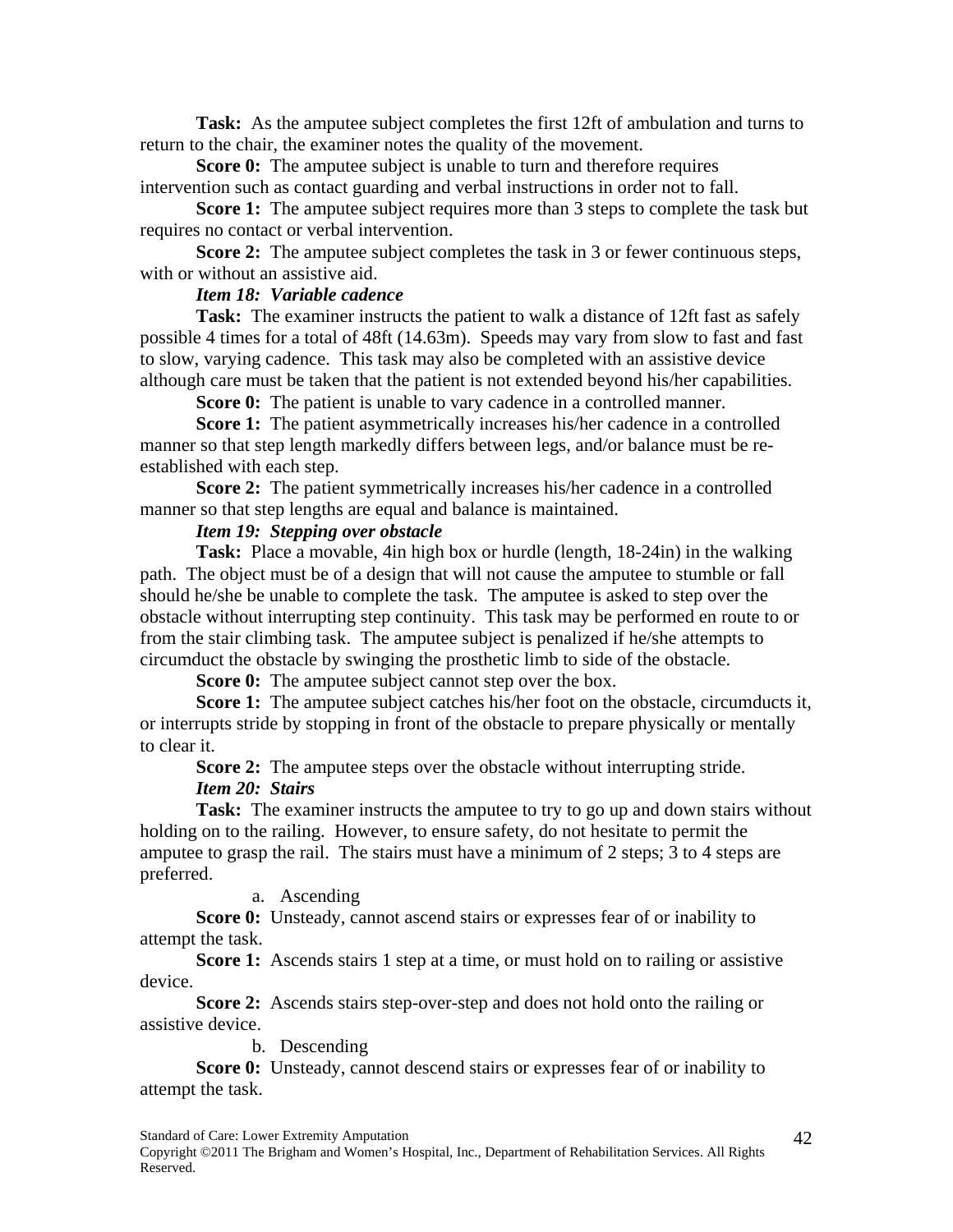**Score 1:** Descends stairs 1 step at a time, or must hold on to railing or assistive device.

**Score 2:** Descends stairs step-over-step and does not hold onto the railing or assistive device.

#### *Item 21: Assistive device selection*

**Task:** Points are awarded based on the use of an assistive device for items 14 to 20. If the amputee subject required an assistive device because the stairs lacked a railing, but he/she did not use an assistive device for ambulation, then award points based on the performance on items 14 to 19.

**Score 0:** Bed bound **Score 1:** Wheelchair **Score 2:** Walker **Score 3:** Crutches (axillary or forearm) **Score 4:** Cane (straight or quad) **Score 5:** none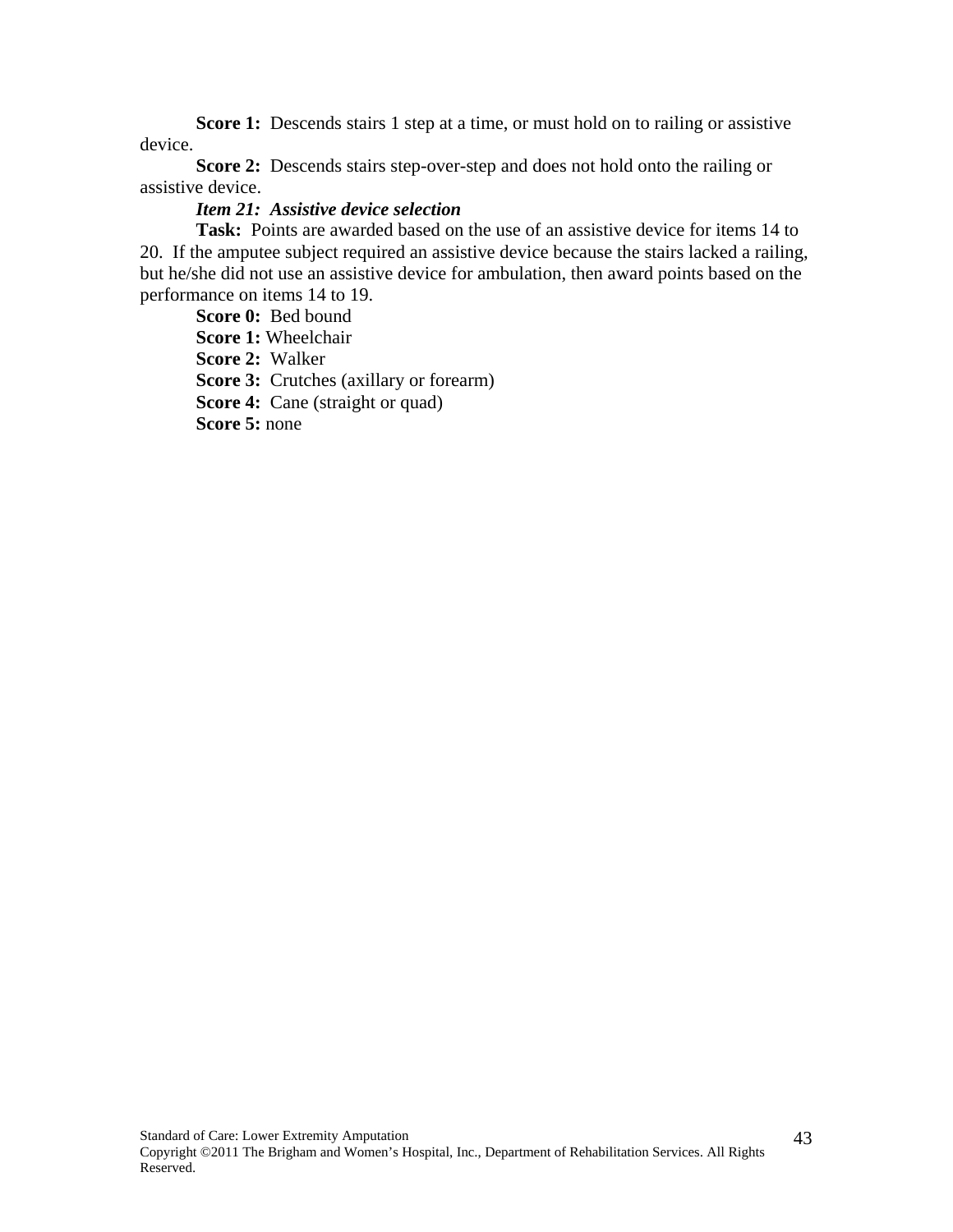## **Bibliography / Reference List:**

D=med4.

1. Kohler F, Cieza A, Stucki G, et al. Developing Core Sets for persons following amputation based on the International Classification of Functioning, Disability and Health as a way to specify functioning. *Prosthet Orthot Int*. 2009;33(2):117-129.

2. Dillingham TR, Pezzin LE, MacKenzie EJ. Limb amputation and limb deficiency: epidemiology and recent trends in the United States. *South Med J*. 2002;95(8):875-883.

3. Dillingham TR, Pezzin LE, MacKenzie EJ. Incidence, acute care length of stay, and discharge to rehabilitation of traumatic amputee patients: an epidemiologic study. *Arch Phys Med Rehabil*. 1998;79(3):279-287. http://ovidsp.ovid.com/ovidweb.cgi?T=JS&NEWS=N&PAGE=fulltext&AN=9523779&

4. Seymour R. *Prosthetics and Orthotics: Lower Limb and Spinal.* Lippincott Williams & Wilkins; 2002:485.

5. Persson B. Lower limb amputation. Part 1: Amputation methods--a 10 year literature review. *Prosthet Orthot Int*. 2001;25(1):7-13.

6. Coletta EM. Care of the elderly patient with lower extremity amputation. *J Am Board Fam Pract*. 2000;13(1):23-34.

7. Esquenazi A, DiGiacomo R. Rehabilitation after amputation. *J Am Podiatr Med Assoc*. 2001;91(1):13-22.

8. Esquenazi A. Amputation rehabilitation and prosthetic restoration. From surgery to community reintegration. *Disabil Rehabil*. 2004;26(14-15):831-836.

9. Aulivola B, Hile CN, Hamdan AD, et al. Major lower extremity amputation: outcome of a modern series. *Arch Surg*. 2004;139(4):395-9; discussion 399.

10. van Velzen AD, Nederhand MJ, Emmelot CH, Ijzerman MJ. Early treatment of transtibial amputees: retrospective analysis of early fitting and elastic bandaging. *Prosthet Orthot Int*. 2005;29(1):3-12.

11. Cole ESPT. Training elders with transfemoral amputations. *Topics in Geriatric Rehabilitation.Functional Mobility*. 2003;19(3):183-190. http://ovidsp.ovid.com/ovidweb.cgi?T=JS&NEWS=N&PAGE=fulltext&AN=00013614- 200307000-00004&D=yrovftf.

12. Cutson TM, Bongiorni D, Michael JW, Kockersberger G. Early management of elderly dysvascular below-knee amputees. *JPO: Journal of Prosthetics and Orthotics*. 1994;6(3):62-66.

Standard of Care: Lower Extremity Amputation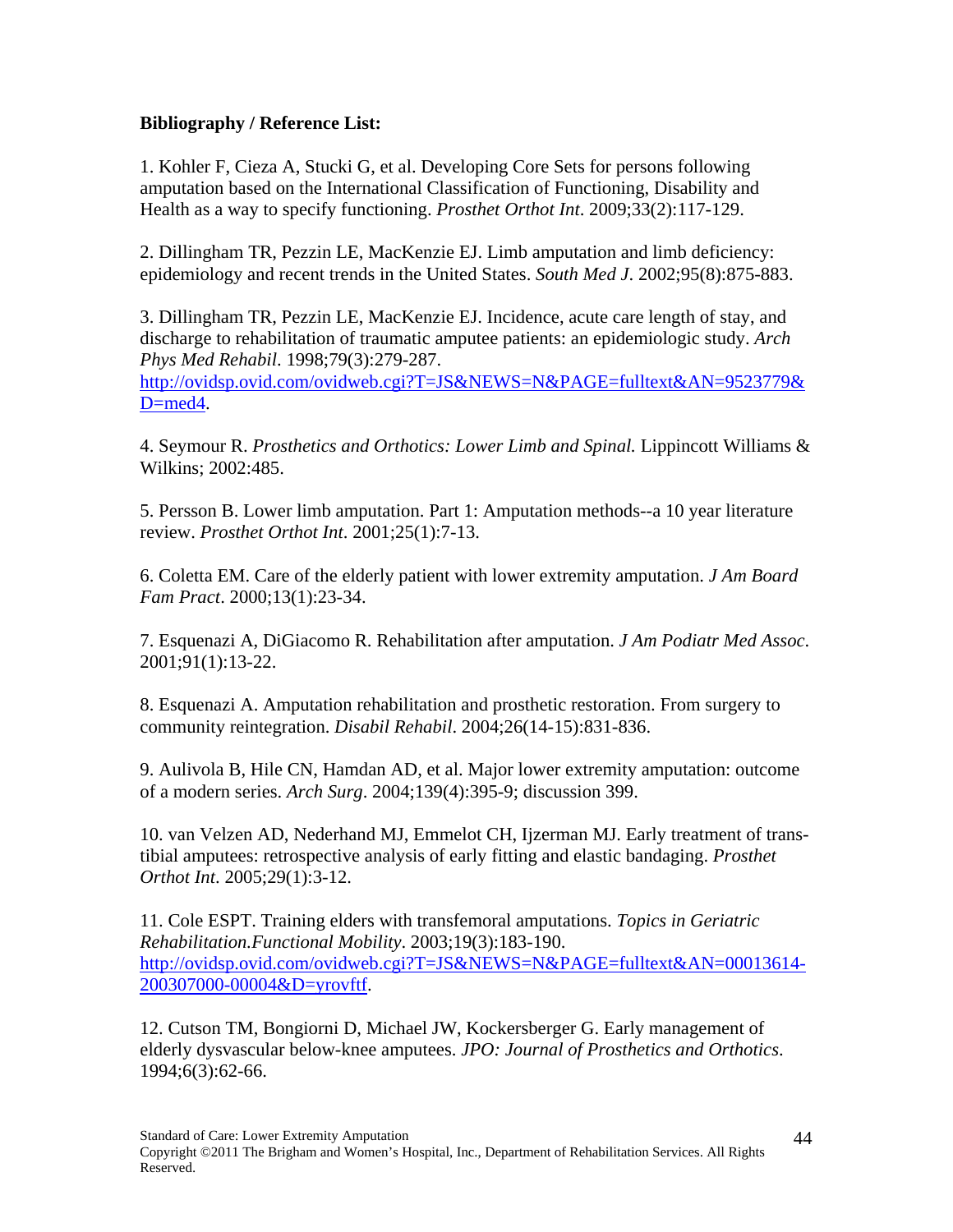13. Marzen-Groller KD, Tremblay SM, Kaszuba J, et al. Testing the effectiveness of the Amputee Mobility Protocol: a pilot study. *J Vasc Nurs*. 2008;26(3):74-81.

14. Knetsche RP, Leopold SS, Brage ME. Inpatient management of lower extremity amputations. *Foot Ankle Clin*. 2001;6(2):229-241.

15. Casale R, Alaa L, Mallick M, Ring H. Phantom limb related phenomena and their rehabilitation after lower limb amputation. *Eur J Phys Rehabil Med*. 2009;45(4):559-566.

16. Zidarov D, Swaine B, Gauthier-Gagnon C. Quality of life of persons with lower-limb amputation during rehabilitation and at 3-month follow-up. *Arch Phys Med Rehabil*. 2009;90(4):634-645.

17. Geertzen JH, Martina JD, Rietman HS. Lower limb amputation. Part 2: Rehabilitation--a 10 year literature review. *Prosthet Orthot Int*. 2001;25(1):14-20.

18. Pasquina PF, Bryant PR, Huang ME, Roberts TL, Nelson VS, Flood KM. Advances in amputee care. *Arch Phys Med Rehabil*. 2006;87(3 Suppl 1):S34-43; quiz S44-5.

19. Gailey RS, Roach KE, Applegate EB, et al. The amputee mobility predictor: an instrument to assess determinants of the lower-limb amputee's ability to ambulate. *Arch Phys Med Rehabil*. 2002;83(5):613-627.

20. Panesar BS, Morrison P, Hunter J. A comparison of three measures of progress in early lower limb amputee rehabilitation. *Clin Rehabil*. 2001;15(2):157-171.

21. Taylor SM, Kalbaugh CA, Blackhurst DW, et al. Preoperative clinical factors predict postoperative functional outcomes after major lower limb amputation: an analysis of 553 consecutive patients. *J Vasc Surg*. 2005;42(2):227-235.

22. Walsh TLCPO. Custom Removable Immediate Postoperative Prosthesis. *JPO Journal of Prosthetics & Orthotics*. 2003;15(4):158-161. http://ovidsp.ovid.com/ovidweb.cgi?T=JS&NEWS=N&PAGE=fulltext&AN=00008526- 200310000-00008&D=yrovftf.

23. Murray CD, Pettifer S, Howard T, et al. The treatment of phantom limb pain using immersive virtual reality: three case studies. *Disabil Rehabil*. 2007;29(18):1465-1469.

24. Darnall BD. Self-delivered home-based mirror therapy for lower limb phantom pain. *Am J Phys Med Rehabil*. 2009;88(1):78-81.

25. MacLachlan M, McDonald D, Waloch J. Mirror treatment of lower limb phantom pain: a case study. *Disabil Rehabil*. 2004;26(14-15):901-904.